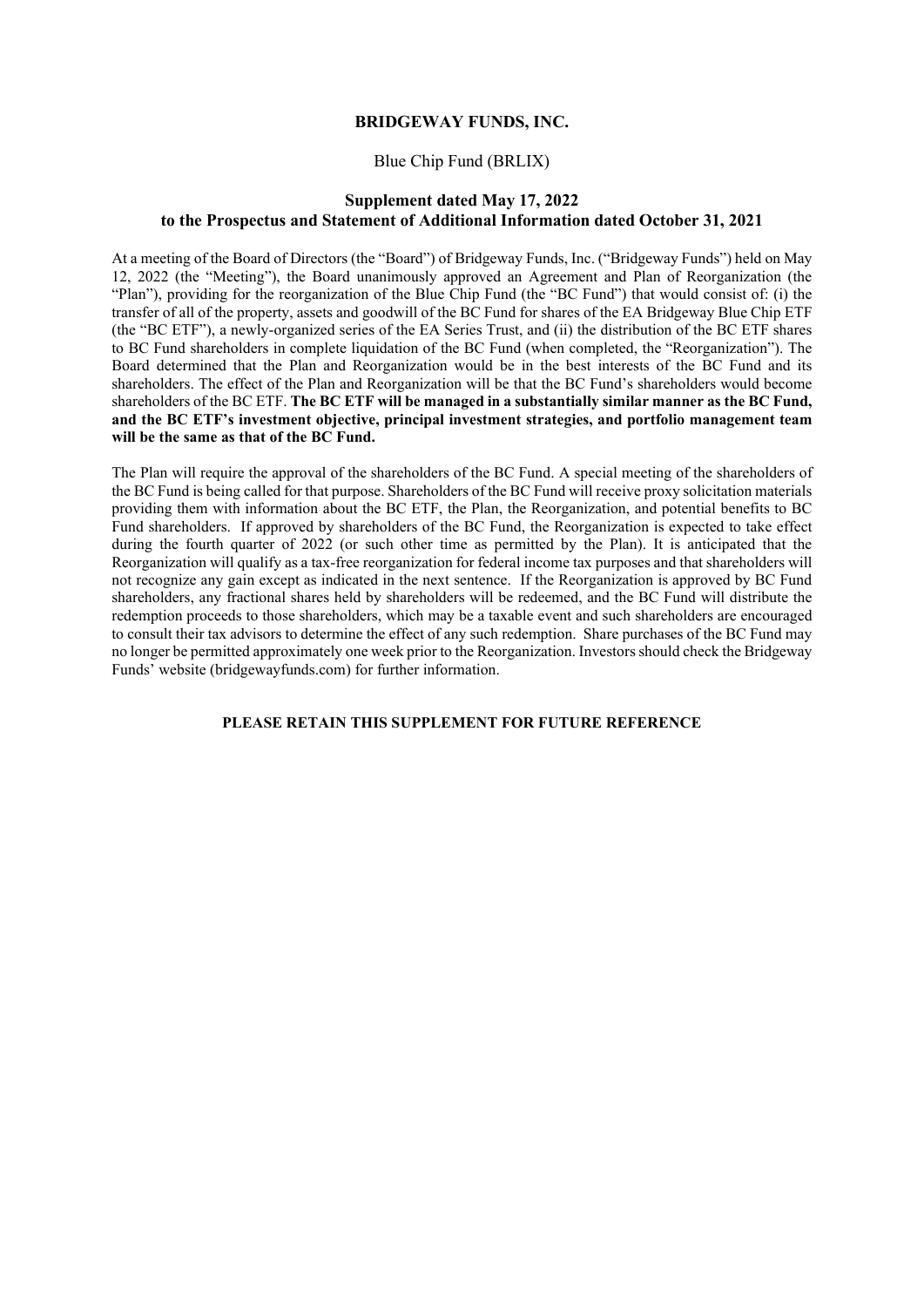#### **BRIDGEWAY FUNDS, INC.**

### **Statement of Additional Information**

### **Dated October 31, 2021**

This Statement of Additional Information ("SAI") is not a prospectus and should be read in conjunction with the prospectus (the "Prospectus") of the Bridgeway Funds, Inc. ("Bridgeway Funds" or the "Corporation"), dated October 31, 2021, as may be supplemented from time to time. This SAI relates to each series (each a "Fund" and collectively, the "Funds") of Bridgeway Funds listed below. The six Funds, listed below, are discussed in the Prospectus related to those Funds and this SAI.

- 1. Aggressive Investors 1 Fund (BRAGX)
- 2. Ultra-Small Company Fund (BRUSX)
- 3. Ultra-Small Company Market Fund (BRSIX)
- 4. Small-Cap Value Fund (BRSVX)
- 5. Blue Chip Fund (BRLIX)
- 6. Managed Volatility Fund (BRBPX)

A copy of the Prospectus may be obtained directly from Bridgeway Funds, Inc., c/o BNY Mellon Investment Servicing (US) Inc., P.O. Box 9860 Providence, RI 02940-8060, by telephone 800-661-3550 or from our website at bridgewayfunds.com.

Each Fund's audited financial statements, included in its most recent annual report to shareholders, are expressly incorporated by reference and made a part of this SAI.

### **TABLE OF CONTENTS**

|                                                                                            | Page |
|--------------------------------------------------------------------------------------------|------|
| <b>History of Bridgeway Funds</b>                                                          |      |
| Additional Information on Portfolio Instruments, Strategies, Risks and Investment Policies | 2    |
| <b>Investment Policies and Restrictions</b>                                                | 13   |
| <b>Closed Fund Status Definitions</b>                                                      | 14   |
| <b>Commodity Exchange Act Exclusion</b>                                                    | 15   |
| <b>Management of Bridgeway Funds</b>                                                       | 16   |
| <b>Proxy Voting Policies</b>                                                               | 22   |
| <b>Disclosure of Portfolio Holdings</b>                                                    | 22   |
| <b>Control Persons and Principal Holders of Bridgeway Funds Securities</b>                 | 24   |
| <b>Investment Advisory and Other Services</b>                                              | 25   |
| <b>Service Agreements</b>                                                                  | 28   |
| <b>Distribution of Fund Shares</b>                                                         | 29   |
| <b>Fund Transactions and Brokerage</b>                                                     | 30   |
| <b>Security Selection Process</b>                                                          | 31   |
| Disclaimer – Center for Research in Security Prices                                        | 32   |
| <b>Allocation of Investment Decisions and Trades to Clients</b>                            | 32   |
| <b>Net Asset Value</b>                                                                     | 32   |
| <b>Redemption in-Kind</b>                                                                  | 33   |
| <b>Taxation</b>                                                                            | 33   |
| <b>Performance Information</b>                                                             | 45   |
| <b>General Information</b>                                                                 | 47   |
| <b>Financial Statements</b>                                                                | 47   |
| <u> Appendix A – Proxy Voting Policy</u>                                                   | 48   |
| <b>Appendix B – Portfolio Managers</b>                                                     | 51   |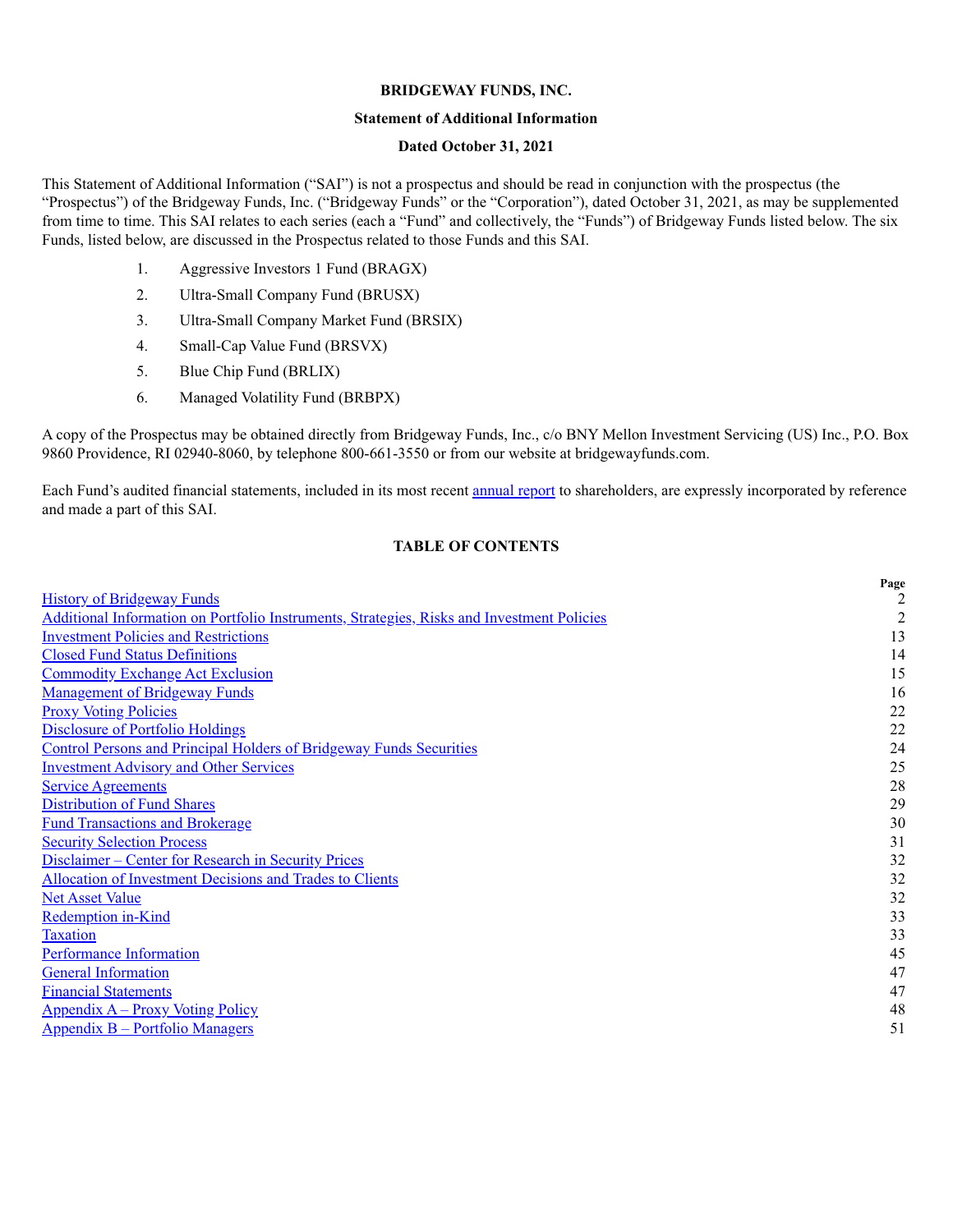#### **HISTORY OF BRIDGEWAY FUNDS**

Bridgeway Funds is a Maryland corporation, incorporated under the name Bridgeway Fund, Inc. on October 19, 1993. The Board of Directors of Bridgeway Funds approved formally changing Bridgeway Fund's name to Bridgeway Funds, Inc. on June 25, 2003. Bridgeway Funds is organized as an open-end, registered investment company. This SAI relates to six of the series of Bridgeway Funds which were launched on the dates listed below.

| <b>FUND</b>                     | <b>INCEPTION DATE</b> | <b>COMMENTS</b>                                                                            |
|---------------------------------|-----------------------|--------------------------------------------------------------------------------------------|
| Aggressive Investors 1 Fund     | August 5, 1994        |                                                                                            |
| Ultra-Small Company Fund        | August 5, 1994        | Open to Existing Investors Direct Only<br>See section "Closed Fund Status"<br>Definitions" |
| Ultra-Small Company Market Fund | July 31, 1997         |                                                                                            |
| Small-Cap Value Fund            | October 31, 2003      |                                                                                            |
| Blue Chip Fund                  | July 31, 1997         |                                                                                            |
| Managed Volatility Fund         | June 30, 2001         |                                                                                            |

Each Fund has its own investment objective and is a diversified fund as defined in the Investment Company Act of 1940 (the "1940 Act"). Bridgeway Capital Management, LLC (the "Adviser," or "Bridgeway Capital Management") is the investment adviser of each Fund.

## **ADDITIONAL INFORMATION ON PORTFOLIO INSTRUMENTS, STRATEGIES, RISKS AND INVESTMENT POLICIES**

The Funds invest in a variety of securities and employ a number of investment techniques, which involve certain risks. The Prospectus discusses the Funds' principal investment strategies, investment techniques and risks. Therefore, you should carefully review the Funds' Prospectus. This SAI contains information about non-principal investment strategies the Funds may use, as well as further information about certain principal strategies that are discussed in the Prospectus. If any percentage restriction or requirement described below, except for the illiquid securities restriction and borrowings from banks, is satisfied at the time of investment, a later increase or decrease in such percentage that results from a relative change in value or from a change in a Fund's total assets, will not constitute a violation of such restriction or requirement.

#### **Natural Disaster/Epidemic Risk**

Natural or environmental disasters, such as earthquakes, fires, floods, hurricanes, tsunamis and other severe weather-related phenomena generally, and widespread disease, including pandemics and epidemics, have been and can be highly disruptive to economies and markets, adversely impacting individual companies, sectors, industries, markets, currencies, interest and inflation rates, credit ratings, investor sentiment, and other factors affecting the value of the Funds' investments. Given the increasing interdependence among global economies and markets, conditions in one country, market, or region are increasingly likely to adversely affect markets, issuers, and/or foreign exchange rates in other countries, including the U.S. These disruptions could prevent the Funds from executing advantageous investment decisions in a timely manner and negatively impact the Funds' ability to achieve their investment objectives. Any such event(s) could have a significant adverse impact on the value and risk profile of the Funds.

#### **Stock Index Futures**

The Funds may take temporary, long, stock index futures positions to offset the effect of cash held for future investing or for potential redemptions. For example, assume a Fund was 96% invested in stocks and 4% in cash, and it wanted to maintain 100% exposure to market risk, but wanted to defer investment of this cash to a future date. The Fund could take a long position in stock index futures provided that the underlying value of securities represented by the futures did not exceed the amount of Fund cash.

#### **Securities Lending**

The Funds may lend their securities to brokers or dealers, provided any such loans are continuously secured in the form of cash or non-cash collateral. Non-cash collateral will include only securities issued or guaranteed by the U.S. Government or its agencies or instrumentalities. The amount of the collateral on a current basis must equal or exceed the market value of the loaned securities, and the Funds must be able to terminate such loans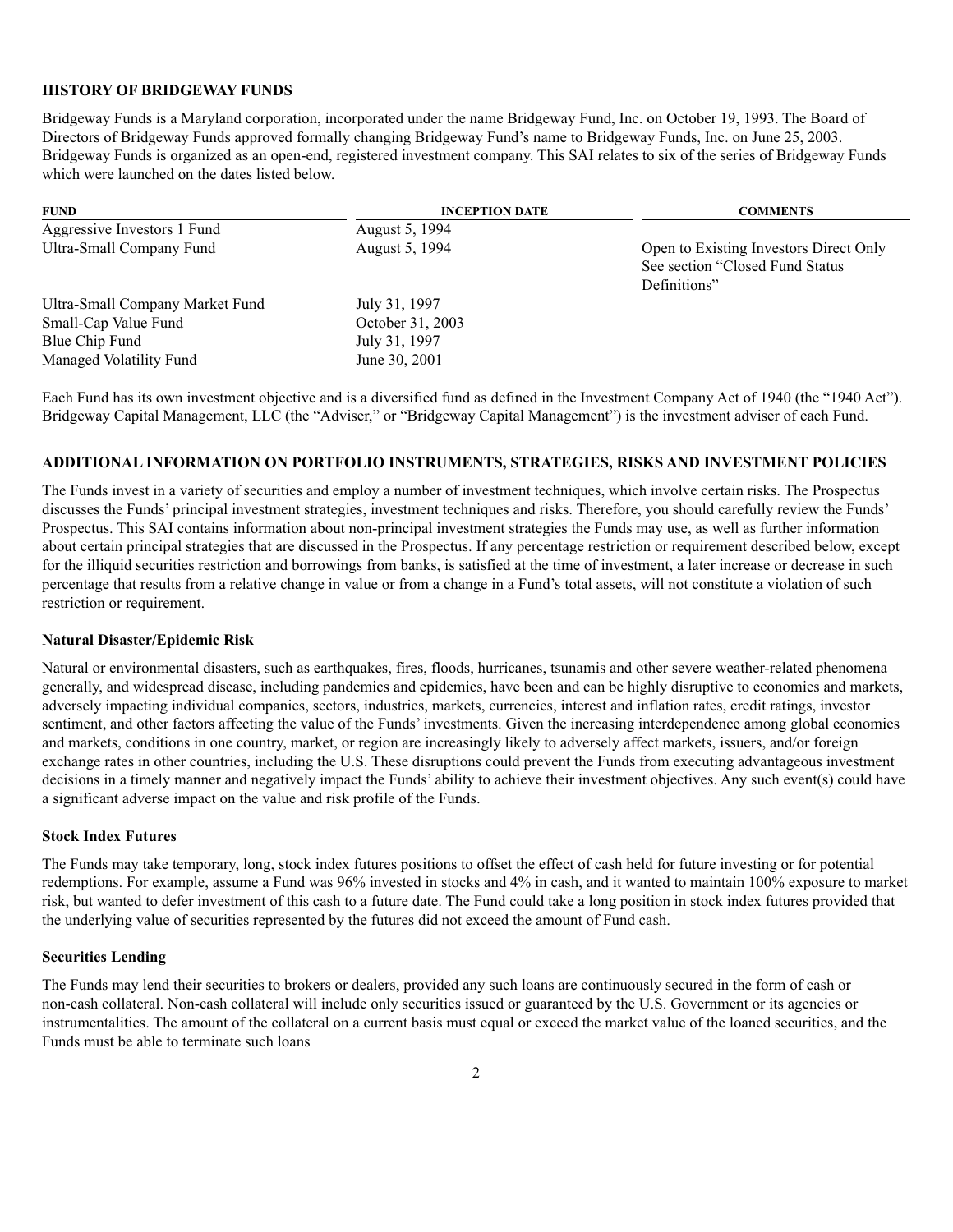upon notice at any time. As a general matter, securities on loan will not be recalled to facilitate proxy voting. However, the Funds can exercise their right to terminate a securities loan in order to preserve its right to vote upon matters of importance affecting holders of the securities. If a Fund receives non-cash collateral, the Fund will receive a fee from the borrower generally equal to a negotiated percentage of the market value of the loaned securities.

The advantage of such loans is that the Funds continue to receive the equivalent of the interest earned or dividend payments paid by the issuers on the loaned securities while at the same time earning interest on the cash or equivalent collateral that may be invested in accordance with the Funds' investment objectives, policies, and restrictions. The value of securities loaned may not exceed 33 1/3% of the value of a Fund's total assets, which includes the value of collateral received.

Securities loans are usually made to broker-dealers and other financial institutions to facilitate their delivery of such securities. As with any extension of credit, there may be risks of delay in recovery and possibly loss of rights in the loaned securities should the borrower of the loaned securities fail financially. If the borrowing broker failed to perform, the Funds might experience delays in recovering their assets (even though fully collateralized); the Funds would bear the risk of loss from any interim change in securities prices. However, the Funds will make loans of their securities only to those firms the Adviser deems creditworthy and only on terms the Adviser believes compensate for such risk. On termination of the loan, the borrower is obligated to return the securities to the Fund. Any gain or loss in the market value of a security during the loan period accrues to the Fund that loaned the security.

The Bank of New York, as securities lending agent to the above Funds, lends available securities to eligible borrowers pursuant to the Securities Lending Agreement, as well as administers the Funds' securities lending program. The dollar amounts of income and fees and compensation paid to The Bank of New York Mellon related to those Funds that participated in securities lending activities for the fiscal year ended June 30, 2021 were as follows:

| <b>Fund</b>                                                                                                                                                                        | Aggressive<br><b>Investors 1</b><br><b>Fund</b> | Ultra-<br>Small<br>Company<br><b>Fund</b> | Ultra-<br>Small<br>Company<br><b>Market</b><br>Fund | Small-<br>Cap<br><b>Value</b><br>Fund |
|------------------------------------------------------------------------------------------------------------------------------------------------------------------------------------|-------------------------------------------------|-------------------------------------------|-----------------------------------------------------|---------------------------------------|
| Gross income from securities lending activities (including income from cash                                                                                                        |                                                 |                                           |                                                     |                                       |
| collateral reinvestment)                                                                                                                                                           | \$19,239                                        | \$51,989                                  | \$196,887                                           | \$8,809                               |
| Fees and/or compensation for securities lending activities and related services                                                                                                    |                                                 |                                           |                                                     |                                       |
| Fees paid to securities lending agent from a revenue split                                                                                                                         | $(\$5,937)$                                     | $(\$87,258)$                              | $(\$241,771)$                                       | $(\$23,807)$                          |
| Fees paid for any cash collateral management service (including fees<br>deducted from a pooled cash collateral reinvestment vehicle) that are not<br>included in the revenue split |                                                 |                                           |                                                     |                                       |
| Administrative fees not included in revenue split                                                                                                                                  |                                                 |                                           |                                                     |                                       |
| Indemnification fee not included in revenue split                                                                                                                                  |                                                 |                                           |                                                     |                                       |
| Rebates                                                                                                                                                                            | \$20,359                                        | \$619,437                                 | \$1,663,611                                         | \$149,939                             |
| Other fees not included in revenue split                                                                                                                                           |                                                 |                                           |                                                     |                                       |
| Aggregate fees/compensation for securities lending activities                                                                                                                      | \$14,423                                        | \$532,179                                 | \$1,421,839                                         | \$126,132                             |
| Net income from securities lending activities                                                                                                                                      | \$33,662                                        | \$584,168                                 | \$1,618,726                                         | \$134,941                             |

### **Investment of Securities Lending Collateral**

The cash collateral received from a borrower as a result of a Fund's securities lending activities will be used to purchase both fixed-income securities and other securities with debt-like characteristics, including: bank obligations; commercial paper; repurchase agreements; and U.S. government securities. These types of investments are described elsewhere in the SAI. Collateral may also be invested in an unaffiliated money market mutual fund or institutional money market trust.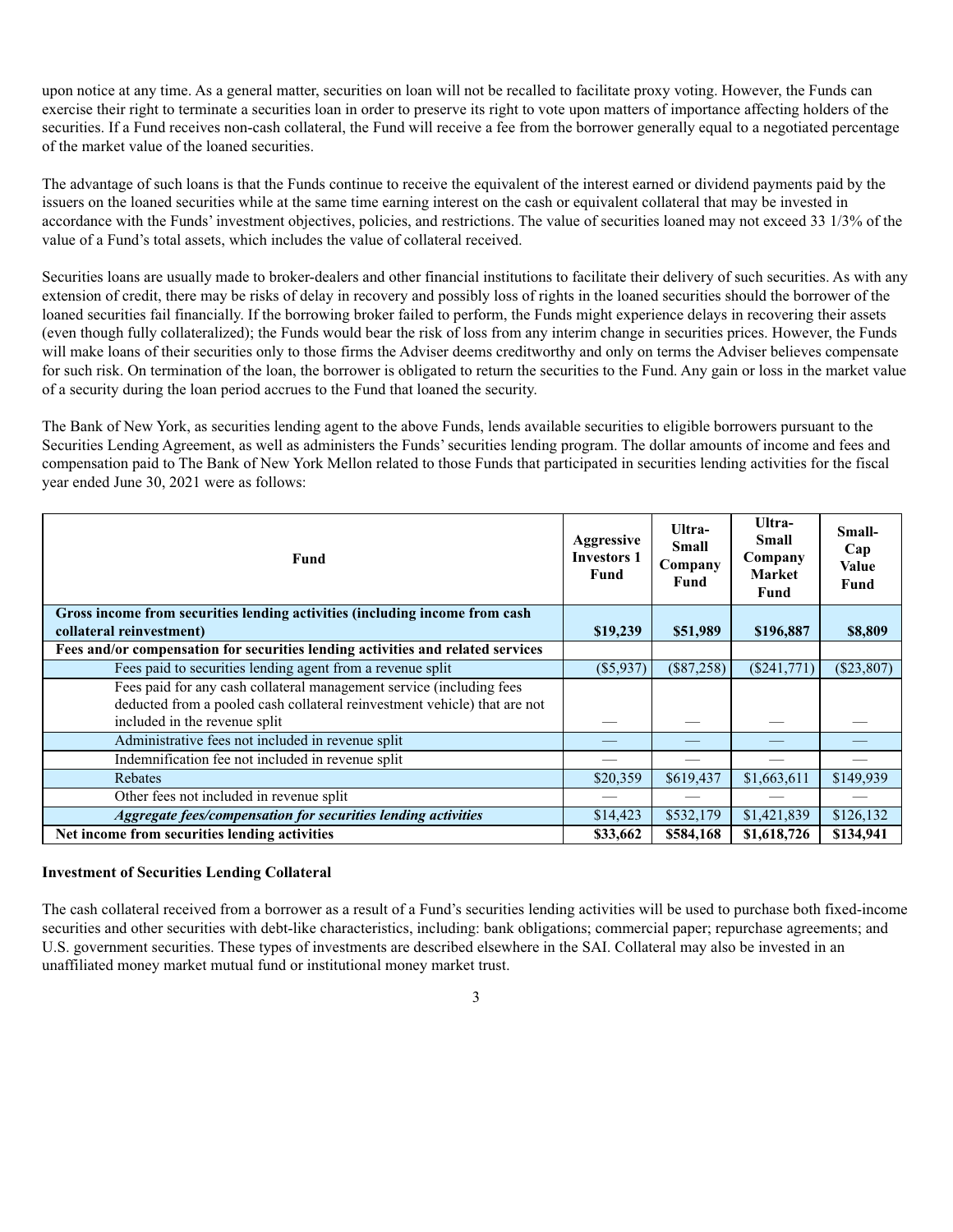#### **Other Registered Investment Companies**

Each Fund may invest up to 10% of the value of its total assets in securities of other investment companies (except as otherwise indicated below under "Exchange-Traded Funds"). The Funds may invest in any type of investment company consistent with the Fund's investment objective and policies. The Funds will not acquire securities of any one investment company if, immediately thereafter, the Fund would own more than 3% of such company's total outstanding voting securities, securities issued by such company would have an aggregate value in excess of 5% of the Fund's total assets, or securities issued by such company and securities held by the Fund issued by other investment companies would have an aggregate value in excess of 10% of the Fund's total assets. To the extent the Funds invest in other investment companies, the shareholders of the Funds would indirectly pay a portion of the operating costs of the investment companies. Notwithstanding the limitations described above, a Fund may purchase or redeem, without limitation, shares of any affiliated or unaffiliated money market funds, including unregistered money market funds, so long as the Fund does not pay a sales load or service fee in connection with the purchase, sale or redemption or if such fees are paid, the Fund's Adviser must waive its advisory fee in an amount necessary to offset the amounts paid. Investments in unregistered money market funds also are subject to certain other limitations as described in Rule 12d1-1 of the 1940 Act.

On October 7, 2020, the U.S. Securities and Exchange Commission (the "SEC") adopted Rule 12d1-4 under the 1940 Act ("Rule 12d1-4") which allows funds to invest in other investment companies in excess of some of the limitations discussed above, subject to certain limitations and conditions. An acquiring fund relying on Rule 12d-4 must enter into a fund of funds investment agreement with the acquired fund. Rule 12d1-4 outlines the requirements for fund of funds agreements and specifies certain reporting responsibilities of the acquiring fund's adviser. Rule 12d1-4 became effective January 19, 2021 and rescinds certain types of relief for funds of funds that invest in other investment companies in excess of the limitations under Section 12(d)(1) of the 1940 Act, as discussed above and below, one year after the effective date. The Fund expects to rely on Rule 12d1-4 to the extent the Adviser deems such reliance necessary or appropriate.

### **Exchange-Traded Funds**

The Funds may purchase shares of exchange-traded funds ("ETFs"). ETFs are open-end investment companies or unit investment trusts that are registered under the 1940 Act. The shares of ETFs are listed and traded on stock exchanges at market prices. Since ETF shares can be bought and sold like stocks throughout the day, the Funds may invest in ETFs in order to place short-term cash in market-based securities instead of short-term cash instruments, achieve exposure to a broad basket of securities in a single transaction, or for other reasons. Under certain circumstances, the Funds may invest more than 10% of their net assets in certain ETFs, subject to their investment objectives, policies and strategies as described in the Prospectus.

An investment in an ETF generally presents the same primary risks as an investment in a conventional fund (i.e*.* one that is not exchange traded) that has the same investment objectives, strategies, and policies. The price of an ETF can fluctuate up or down, and a Fund could lose money investing in an ETF if the prices of the securities owned by the ETF go down. In addition, ETFs are subject to the following risks that do not apply to conventional funds: (1) the market price of an ETF's shares may trade above or below their net asset value; (2) an active trading market for an ETF's shares may not develop or be maintained; or (3) trading of an ETF's shares may be halted if the listing exchange's officials deem such action appropriate, the shares are de-listed from the exchange, or the activation of market-wide "circuit breakers" (which are tied to large decreases in stock prices) halts stock trading generally.

To the extent the Funds invest in ETFs, the shareholders of the Funds would indirectly pay a portion of the operating costs of the ETFs. As with traditional mutual funds, ETFs charge asset-based fees. ETFs do not charge initial sales charges or redemption fees and the Funds pay only customary brokerage fees to buy and sell ETF shares.

### **Exchange-Traded Notes**

A Fund may invest in Exchange-Traded Notes ("ETNs"). ETNs are a type of unsecured, unsubordinated debt security that have characteristics and risks similar to those of fixed-income securities and trade on a major exchange similar to shares of ETFs. However, this type of debt security differs from other types of bonds and notes because ETN returns are based upon the performance of a market index minus applicable fees, no period coupon payments are distributed, and no principal protections exist. The purpose of ETNs is to create a type of security that combines the aspects of both bonds and ETFs. The Fund's decision to sell its ETN holdings may be limited by the availability of a secondary market. If the Fund must sell some or all of its ETN holdings and the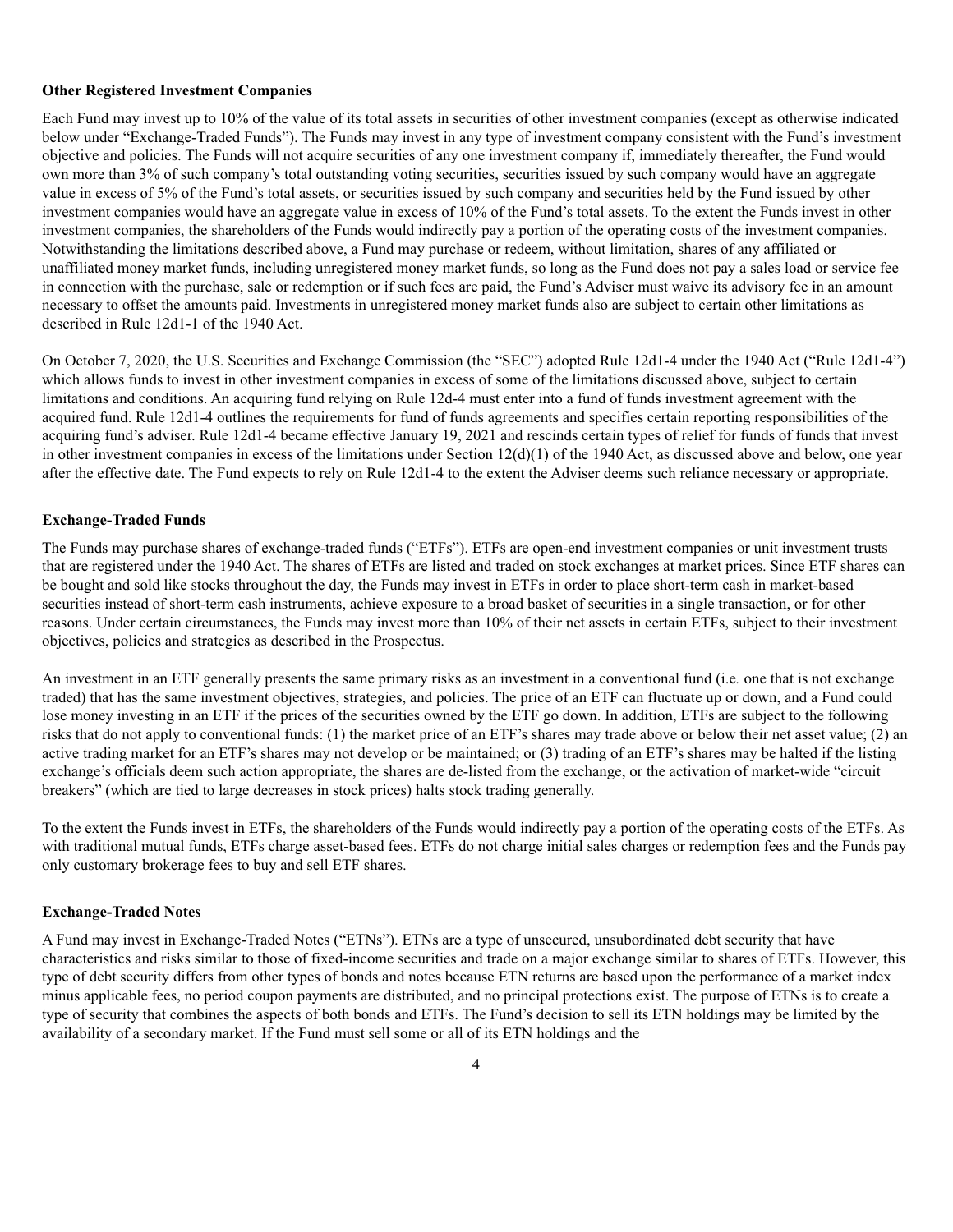secondary market is weak, it may have to sell such holdings at a discount. If the Fund holds its investment in an ETN until maturity, the issuer will give the Fund a cash amount that would be equal to principal amount (subject to the day's index factor). The value of an ETN also may be influenced by time to maturity, level of supply and demand for the ETN, volatility and lack of liquidity in underlying commodities or securities markets, changes in the applicable interest rates, changes in the issuer's credit rating and economic, legal, political or geographic events that affect the referenced commodity or security. ETNs are also subject to counterparty risk and fixed income risk.

### **Liquidity Risk**

Liquidity risk exists when a Fund, by itself or together with other accounts managed by the Adviser, holds a position in a security that is large relative to the typical trading volume for that security, which can make it difficult for the Fund to dispose of the position at an advantageous time or price.

When there is little or no active trading market for specific types of securities or instruments, it can become more difficult to sell the securities or instruments at or near their perceived value. An inability to sell a portfolio position can adversely affect a Fund's value or prevent a Fund from being able to take advantage of other investment opportunities. Liquidity risk also includes the risk that a Fund will experience significant net redemptions of its shares at a time when it cannot find willing buyers for its portfolio securities or instruments or can sell its portfolio securities or instruments only at a material loss. To meet redemption requests, a Fund may be forced to sell other securities or instruments that are more liquid, but at unfavorable times and conditions. Investments in foreign securities tend to have more exposure to liquidity risk than domestic securities. Liquidity risk can be more pronounced in periods of market turmoil.

#### **Short-Term Risk (Aggressive Investors 1 Fund only)**

Aggressive Investors 1 Fund may (1) borrow money from banks up to 50% of its net assets, and (2) purchase and sell futures and options on stock indexes, interest rate and currency instruments and individual securities, among others (see "Additional Fund Information" in the Prospectus). Using borrowed funds for investment purposes is called "leveraging" and increases the risk of loss or gain in the value of the Fund's assets and the net asset value of its shares. Aggressive Investors 1 Fund's higher turnover (more frequent trading) will expose it to increased cost and risk.

Aggressive Investors 1 Fund may also purchase warrants, engage in short term trading, invest up to 15% of its total assets in foreign securities (see "Foreign Securities" below), invest up to 20% of its total assets in a single security, invest up to 5% of Fund total assets in a closed-end investment company, lend Fund securities, and engage in short sale transactions either against the box or by shorting securities of other issuers. These investment techniques may subject an investor to greater than average risks and costs.

Foreign securities may be affected by the strength of foreign currencies relative to the U.S. dollar, or by political or economic developments in foreign countries. Consequently, they may be more volatile than U.S. securities. Short sale transactions, while limited to 20% of total assets and fully collateralized by cash or liquid assets in segregated accounts, also represent potentially higher risk for

Aggressive Investors 1 Fund shareholders, since the maximum gain is 100% of the initial collateralized amount, but there is no theoretical maximum loss. Aggressive Investors 1 Fund will maintain cash reserves ("100% coverage") equal to the market value of any short positions for which it does not already own shares. These cash reserves may be invested in interest-bearing short-term investments held by Bridgeway Funds' custodian, broker, or both.

Although the Adviser believes that the investment techniques it employs to manage risk in Aggressive Investors 1 Fund will further the Fund's investment objective and reduce losses that might otherwise occur during a time of general decline in stock prices, no assurance can be given that these investment techniques will achieve this result. The techniques used here would reduce losses during a time of general stock market decline if the Fund had previously sold futures, bought puts on stock indexes, or entered into short positions in individual securities offsetting some portion of the market risk.

The Adviser may buy and sell futures, calls, and/or puts in the Aggressive Investors 1 Fund to increase or decrease the Fund's exposure to stock market risk as indicated by statistical models. (The Fund will not sell uncovered calls.) The Adviser will use these instruments to attempt to maintain a more constant level of risk as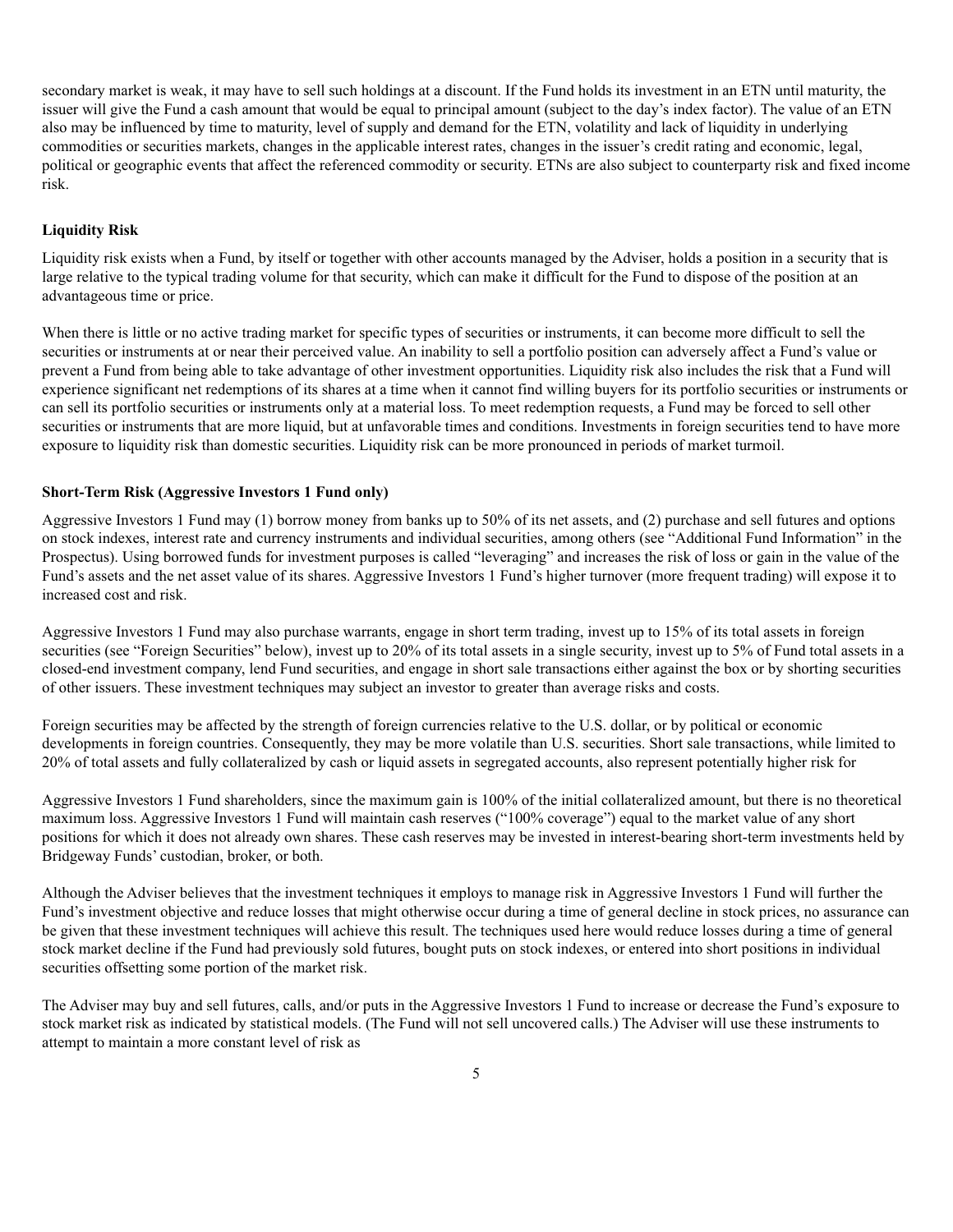measured by certain statistical indicators. In addition to the use of futures and options for hedging as described above, Aggressive Investors 1 Fund may buy or sell any financial or commodity futures, calls, or puts listed on the major exchanges (e.g., Chicago Board Options Exchange, CME Group, or Intercontinental Exchange) for purposes of diversification of risk to the extent that the aggregate initial margins and premiums required to establish such non-hedging positions do not exceed 5% of the Fund's net assets. Examples of such financial or commodity instruments include the Bond Buyer Municipal Index, British Pounds, crude oil, gold, and wheat, among others.

The Adviser's goal in Aggressive Investors 1 Fund is to manage these various risks through diversification and hedging strategies to achieve a reasonable return at a total risk equal to or less than that of the stock market (as measured by certain statistical measures over periods of three years or more).

The principal reason for writing covered calls and secured puts on a securities fund is to attempt to realize income, through the receipt of premiums. The option writer has, in return for the premium, given up the opportunity for profit from a substantial price increase in the underlying security so long as his obligation as a writer continues, but has retained the risk of loss should the price of the security decline. The option writer has no control over when he may be required to sell or buy his securities, since he may be assigned an exercise notice or assignment at any time prior to the termination of his obligation as writer. If an option expires unexercised, the writer realizes a gain in the amount of the premium. Such a gain may, in the case of a covered call option, be offset by a decline in the market value of the underlying security during the option period. If a call option is exercised, the writer realizes a gain or loss from the sale of the underlying security. Options written by Aggressive Investors 1 Fund will normally have expiration dates not more than nine months from the date written. The exercise price of the options may be below, equal to, or above the current market prices of the underlying securities at the time the options are written.

An option position may be closed out only on an exchange that provides a secondary market for an option of the same series. Although the Fund will generally purchase or write only those options for which there appears to be an active secondary market, there is no assurance that a liquid secondary market on an exchange will exist for any particular option, or at any particular time, and for some options no secondary market on an exchange may exist. In such event, it might not be possible to effect closing transactions in particular options. If, as a covered call option writer, a Fund is unable to effect a closing purchase transaction in a secondary market, it will not be able to sell the underlying security until the option expires or it delivers the underlying security upon exercise.

Reasons for the absence of a liquid secondary market on an exchange could include the following: (1) there may be insufficient trading interest in certain options; (2) restrictions may be imposed by an exchange on opening transactions, closing transactions, or both; (3) trading halts, suspensions, or other restrictions may be imposed with respect to particular classes, series of options, or underlying securities; (4) unusual or unforeseen circumstances may interrupt normal operations on an exchange; (5) the facilities of an exchange or the Options Clearing Corporation ("OCC") may not at all times be adequate to handle current trading volume; or (6) one or more exchanges could, for economic or other reasons, decide or be compelled at some future date to discontinue the trading of options (or a particular class or series of options), in which event the secondary market thereon would cease to exist, although outstanding options on that exchange which have been issued by the OCC as a result of trades on that exchange would continue to be exercisable in accordance with their terms.

There can be no assurance that higher than anticipated trading activity, order flow, or other unforeseen events might not, at times, render certain of the facilities of the OCC and the exchanges inadequate. In the past, such events have resulted, and may again result, in the institution by an exchange of special procedures, such as trading rotations, restrictions on certain types of orders, or trading halts or suspensions, with respect to one or more options, or may otherwise interfere with the timely execution of customers' orders.

Each of the exchanges has established limitations governing the maximum number of calls (whether or not covered) that may be written by a single investor or group of investors acting in concert (regardless of whether the options are written on the same or different exchanges or are held or written in one or more accounts or through one or more brokers). An exchange may order the liquidation of positions found to be in violation of these limits and it may impose certain other sanctions. Every six months, each exchange reviews the status of underlying securities to determine which limit should apply. These position limits may restrict the number of options that a Fund can write on a particular security.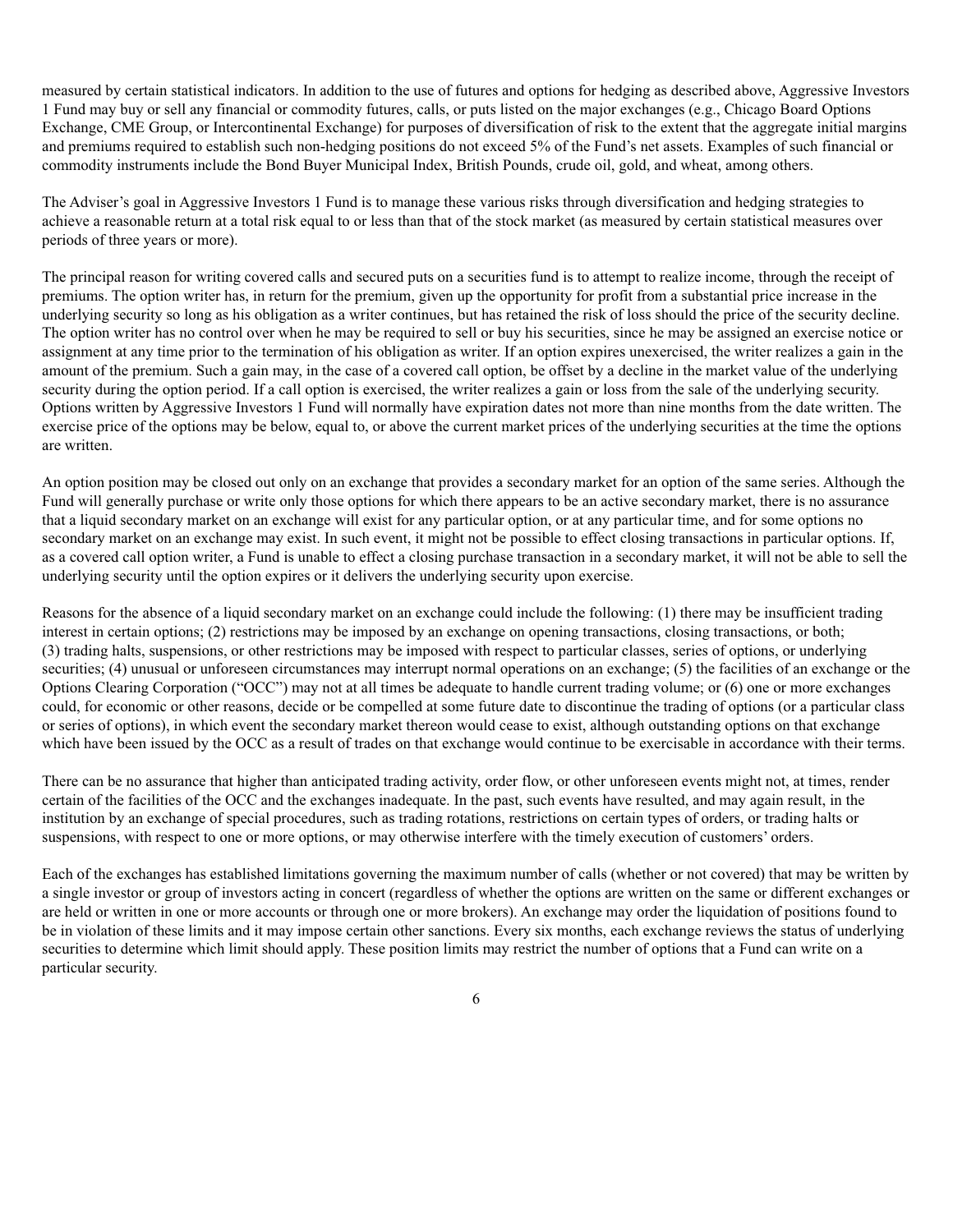#### **Borrowing**

Each Fund may obtain short-term borrowing from banks as may be necessary from time to time due, but not limited, to such events as: large dividend payments; redemptions; failed trades; the clearance of purchases and sales of portfolio securities; and securities on loan. The Funds will be required to pay interest to the lending banks on amounts borrowed which may increase expenses and reduce their returns.

In addition, Small-Cap Value Fund and Blue Chip Fund may borrow from banks for the purpose of making short sales "against the box" (short sales of securities owned). A short sale against the box would happen only in the event that redemptions would otherwise cause a distribution of capital gains.

### **Managed Volatility Fund**

The Managed Volatility Fund may invest in bonds thus exposing it to interest rate risk, credit risk, and prepayment risk. Interest rate risk means that bonds may go down in value when interest rates rise. In addition, the interest earned on the Fund's investments in bonds may decline when prevailing interest rates fall. Credit risk means that the issuer of a bond may not be able to pay interest and principal when due. Prepayment risk means that the mortgage securities held by the Fund may be adversely affected by changes in prepayment rates on the underlying mortgages, which could cause the Fund to invest the proceeds in less attractive investments or increase the volatility of its price.

The Managed Volatility Fund may also purchase warrants, invest up to 15% of its total assets in foreign securities (see "Foreign Securities" below), invest up to 5% of Fund total assets in a closed-end investment company, lend Fund securities, and engage in short sale transactions either against the box or by shorting securities of other issuers. Short sale positions are limited to 35% of the Fund's total assets. These investment techniques may subject an investor to greater than average risks and costs. The Managed Volatility Fund may also purchase or sell any financial (but not commodity) futures, puts, or calls within the scope of its investment objective and strategy. These instruments can be used to hedge away the effects of cash, manage market risk, dampen volatility in line with its investment objective, arbitrage the difference between stocks and futures and create synthetic option positions. Options and futures can be volatile investments and may not perform as expected.

The Adviser's goal in the Managed Volatility Fund is to manage these various risks through diversification and hedging strategies to achieve a reasonable return with short term risk less than or equal to 40% of the stock market (as measured by certain statistical measures over monthly periods.) No assurance can be given that these investment techniques will achieve the objectives of higher return or equal risk.

### **Redemption Risk**

A Fund's possible need to sell securities to cover redemptions could, at times, force it to dispose of positions on a disadvantageous basis. The Adviser seeks to manage this risk in the following ways:

- by imposing a redemption fee in the Ultra-Small Company Market Fund under certain circumstances,
- by strongly discouraging investment by market timers and other investors who would sell in a market downturn,
- by short term borrowing,
- in all Funds except Aggressive Investors 1 Fund, by limiting exposure to any one security, and
- by maintaining some highly liquid stocks.

#### **Asset Segregation and Cover**

Each of the Funds may engage in certain transactions that may give rise to a form of leverage. Such transactions may include, among others, borrowing, loans of portfolio securities, short sales, selling financial futures contracts and certain types of options transactions. The use of derivatives also may give rise to leverage. To help address the leverage, each Fund will segregate or "earmark" a certain amount of liquid assets or otherwise engage in certain transactions that seek to offset the exposure from these types of transactions.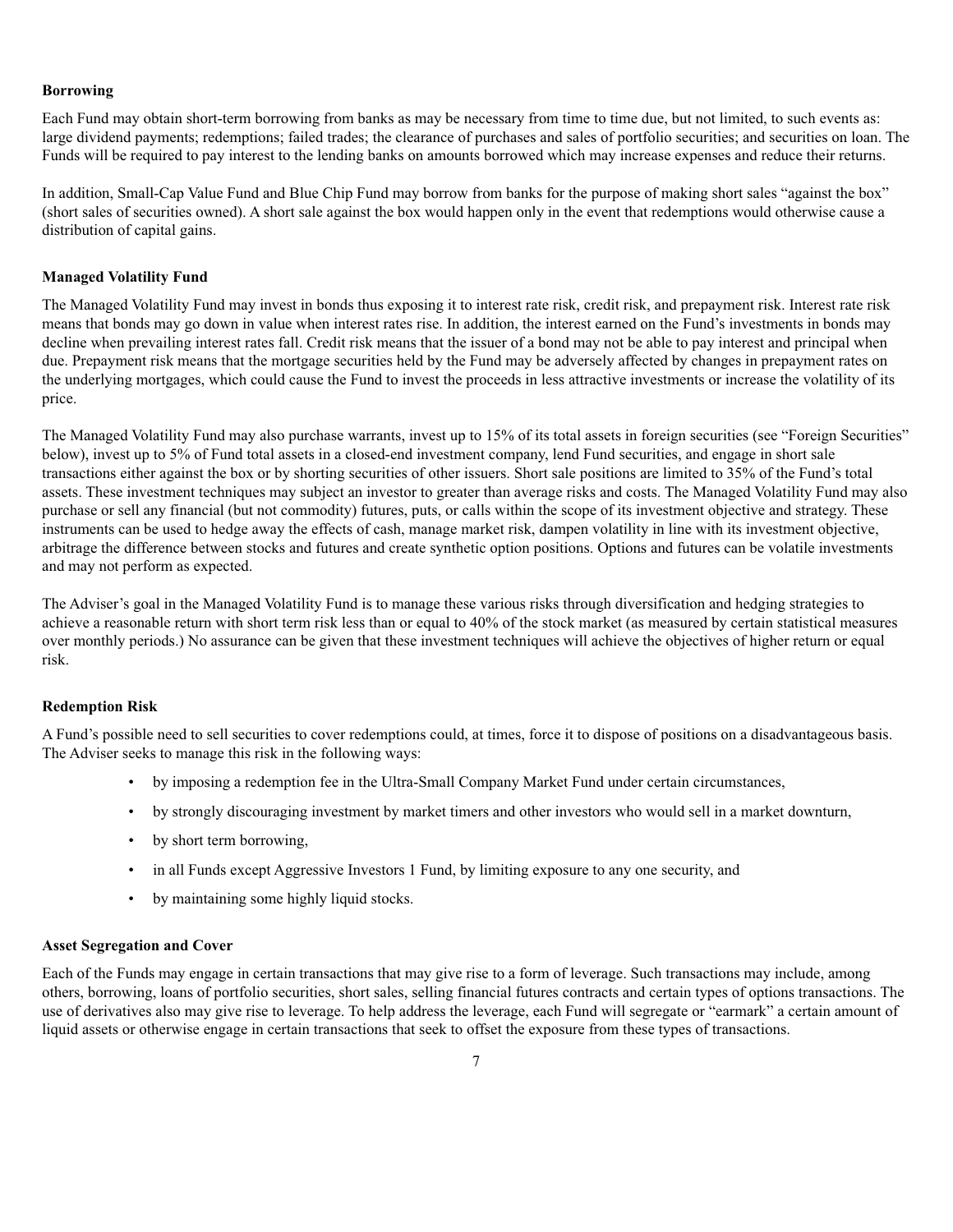#### **U.S. Government Securities**

The U.S. Government securities in which the Funds may invest include direct obligations of the U.S. Treasury, such as Treasury Bills, Notes, and Bonds, and obligations issued or guaranteed by U.S. Government agencies and instrumentalities, including securities that are supported by the full faith and credit of the United States, such as Government National Mortgage Association ("GNMA") certificates, securities that are supported by the right of the issuer to borrow from the U.S. Treasury, such as securities of the Federal Home Loan Banks, and securities supported solely by the credit worthiness of the issuer, such as Federal National Mortgage Association ("FNMA") and Federal Home Loan Mortgage Corporation ("FHLMC") securities.

#### **Closed-End Funds**

Any Fund may also invest up to 5% of its total assets in closed-end funds. These securities, which are typically publicly traded on a securities exchange, may sell at a premium or discount to the net asset value of their underlying securities. While gaining further diversification through such investments, the Funds will bear the additional volatility and risk that, in addition to changes in value of the underlying securities in the closed-end funds, there may be additional increase or decrease in price due to a change in the premium or discount in their market prices. Investments in closed-end funds are also subject to the limitations described above for investing in registered investment companies. To the extent the Funds invest in closed-end funds, the shareholders of the Funds would indirectly pay a portion of the operating costs of the closed-end funds.

#### **Foreign Securities**

Each Fund, except for Ultra-Small Company Market Fund and Blue Chip Fund, may invest up to 15% of its total assets in foreign securities. For purposes of each such Fund's investments, "foreign securities" means those securities issued by companies: (i) that are domiciled in a country other than the U.S.; and (ii) that derive 50% or more of their total revenue from activities outside of the U.S. The term "foreign securities" would also include American Depository Receipts ("ADRs") issued by companies that meet the preceding criteria. ADRs are receipts typically issued by a U.S. bank or trust company evidencing ownership of the underlying securities.

Although the Small-Cap Value Fund may invest up to 15% of its total assets in foreign securities, it normally invests only minimally in foreign securities.

The Ultra-Small Company Market Fund may invest in foreign securities as defined by its benchmark index, the Cap-Based Portfolio 10 Index. The definition of foreign securities used by the Cap-Based Portfolio 10 Index differs from the definition described above for the other Bridgeway Funds.

Foreign securities carry incremental risk associated with: (1) currency fluctuations; (2) restrictions on, and costs associated with, the exchange of currencies; (3) difficulty in obtaining or enforcing a court judgment abroad; (4) reduced levels of publicly available information concerning issuers; (5) restrictions on foreign investment in other jurisdictions; (6) reduced levels of governmental regulation of foreign securities markets; (7) difficulties in transaction settlements and the effect of this delay on shareholder equity; (8) foreign withholding taxes; (9) political, economic, and similar risks, including expropriation and nationalization; (10) different accounting, auditing, and financial standards; (11) price volatility; and (12) reduced liquidity in foreign markets where the securities also trade. While some of these risks are reduced by investing only in ADRs and foreign securities listed on American exchanges, even these foreign securities may carry substantial incremental risk.

#### **Illiquid Securities**

Pursuant to Rule 22e-4 under the 1940 Act, no fund may acquire an illiquid security if, immediately after the acquisition, the fund would have more than 15% of its net assets held in illiquid securities. The term "illiquid securities" means securities that cannot be disposed of in current market conditions in seven calendar days or less without the sale or disposition significantly changing the market value of the investment. A Fund that invests in illiquid securities may not be able to sell such securities and may not be able to realize their full value upon sale. Restricted securities (securities subject to legal or contractual restrictions on resale) may be illiquid. Some restricted securities (such as securities issued pursuant to Rule 144A under the Securities Act of 1933 or certain commercial paper) may be treated as liquid, although they may be less liquid than registered securities traded on established secondary markets.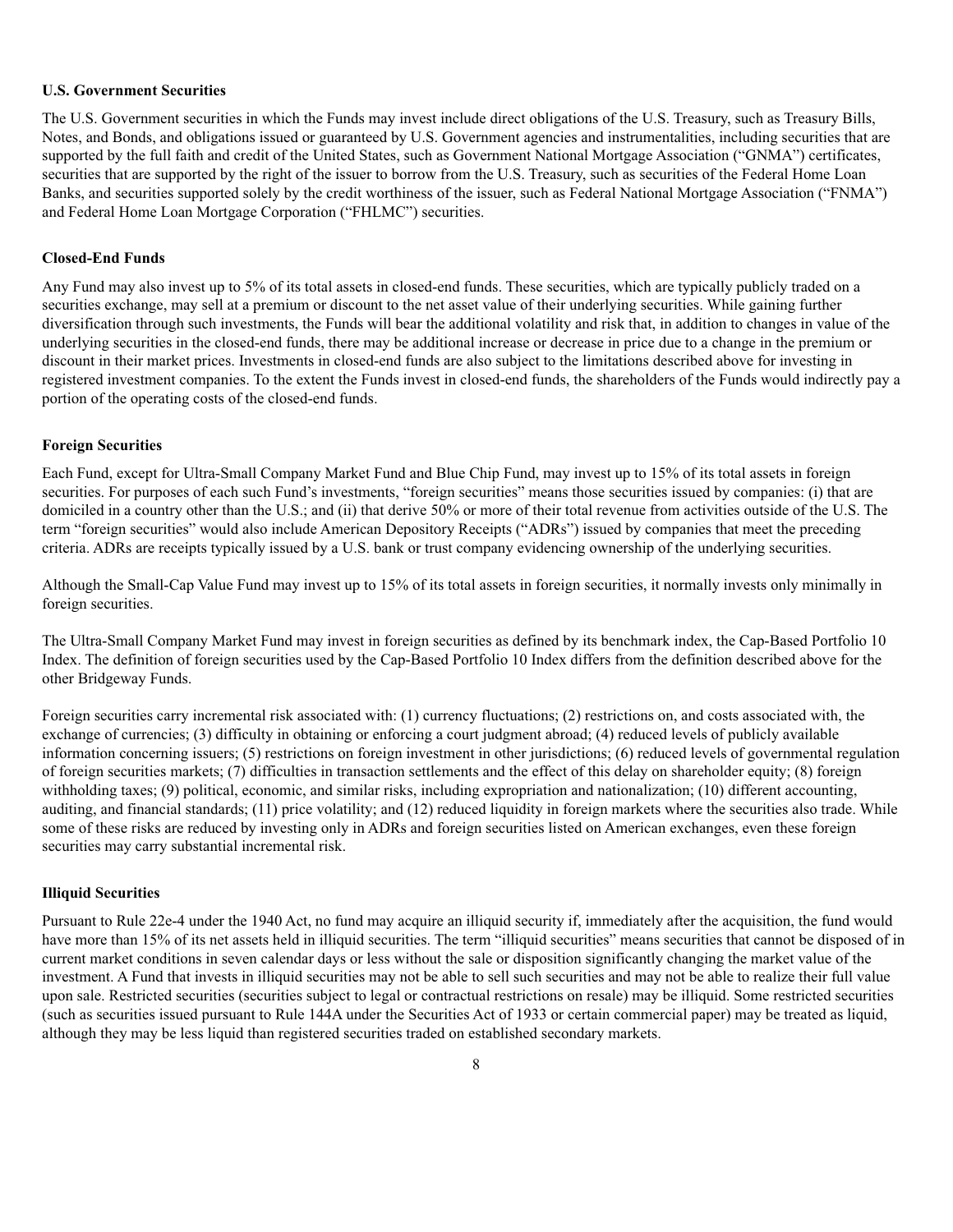#### **Interfund Borrowing and Lending Program**

Pursuant to an exemptive order issued by the SEC dated May 16, 2006, a Fund may lend money to, and borrow money for temporary purposes from, other funds advised by the Fund's investment adviser, Bridgeway Capital Management. Generally, a Fund will borrow through the program only when the costs are equal to or lower than the cost of bank loans. Interfund borrowings normally extend overnight, but can have a maximum duration of seven days. Loans may be called on one day's notice. A Fund may have to borrow from a bank at a higher interest rate if an interfund loan is unavailable, called or not renewed.

#### **Derivatives Regulation**

On October 28, 2020, the SEC adopted new regulations governing the use of derivatives by registered investment companies. The Fund will be required to implement and comply with Rule 18f-4 by the third quarter of 2022. Rule 18f-4 will impose limits on the amount of derivatives a fund can enter into, eliminate the asset segregation framework currently used by funds to comply with Section 18 of the Investment Company Act of 1940, as amended, treat derivatives as senior securities so that a failure to comply with the limits would result in a statutory violation and require funds whose use of derivatives is more than a limited specified exposure amount to establish and maintain a comprehensive derivatives risk management program and appoint a derivatives risk manager.

#### **Derivatives Securities Tax Risk**

Compared to other types of investments, derivatives may be harder to value and may also be less tax efficient. In addition, changes in government regulation of derivative instruments could affect the character, timing and amount of a Fund's taxable income or gains, and may limit or prevent a Fund from using certain types of derivative instruments as a part of its investment strategy, which could make the investment strategy more costly to implement or require the Fund to change its investment strategy. A Fund's transactions in derivatives may be subject to one or more special tax rules. These rules may: (i) affect whether gains and losses recognized by a fund are treated as ordinary or capital or as short-term or long-term, (ii) accelerate the recognition of income or gains to the fund, (iii) defer losses to the fund, and (iv) cause adjustments in the holding periods of the fund's securities. To the extent that a Fund uses derivatives for hedging or to gain or limit exposure to a particular market or market segment, there may be imperfect correlation between the value of the derivative instrument and the value of the instrument being hedged or the relevant market or market segment, in which case the Fund may not realize the intended benefits. There is also the risk that during adverse market conditions, an instrument which would usually operate as a hedge provides no hedging benefits at all. A Fund's use of derivatives may be limited by the requirements for taxation of the Fund as a regulated investment company.

#### **Total Return Swaps**

Each Fund may enter into total return swaps. This gives a Fund the right to receive the appreciation in value of an underlying asset in return for paying a fee to the counterparty. The fee paid by the Fund will typically be determined by multiplying the face value of the swap agreement by an agreed-upon interest rate. If the underlying asset declines in value over the term of the swap, the Fund would also be required to pay the dollar value of that decline to the counterparty. Total return swaps could result in losses if the underlying asset or reference does not perform as anticipated by the Adviser.

#### **Limited Liability Companies**

The Funds may purchase securities of entities such as limited partnerships, limited liability companies, business trusts and companies organized outside the United States. These securities are comparable to common or preferred stock.

#### **Interests in Publicly Traded Limited Partnerships**

Those Funds that invest in U.S. common stock may also invest in interests in publicly traded limited partnerships (limited partnership interests or units) which represent equity interests in the assets and earnings of the partnership's trade or business. Unlike common stock in a corporation, limited partnership interests have limited or no voting rights. However, many of the risks of investing in common stocks are still applicable to investments in limited partnership interests. In addition, limited partnership interests are subject to risks not present in common stock. For example, income generated from limited partnerships deemed not to be 'publicly traded' will be treated as 'qualifying income' under the Internal Revenue Code of 1986, as amended ("Internal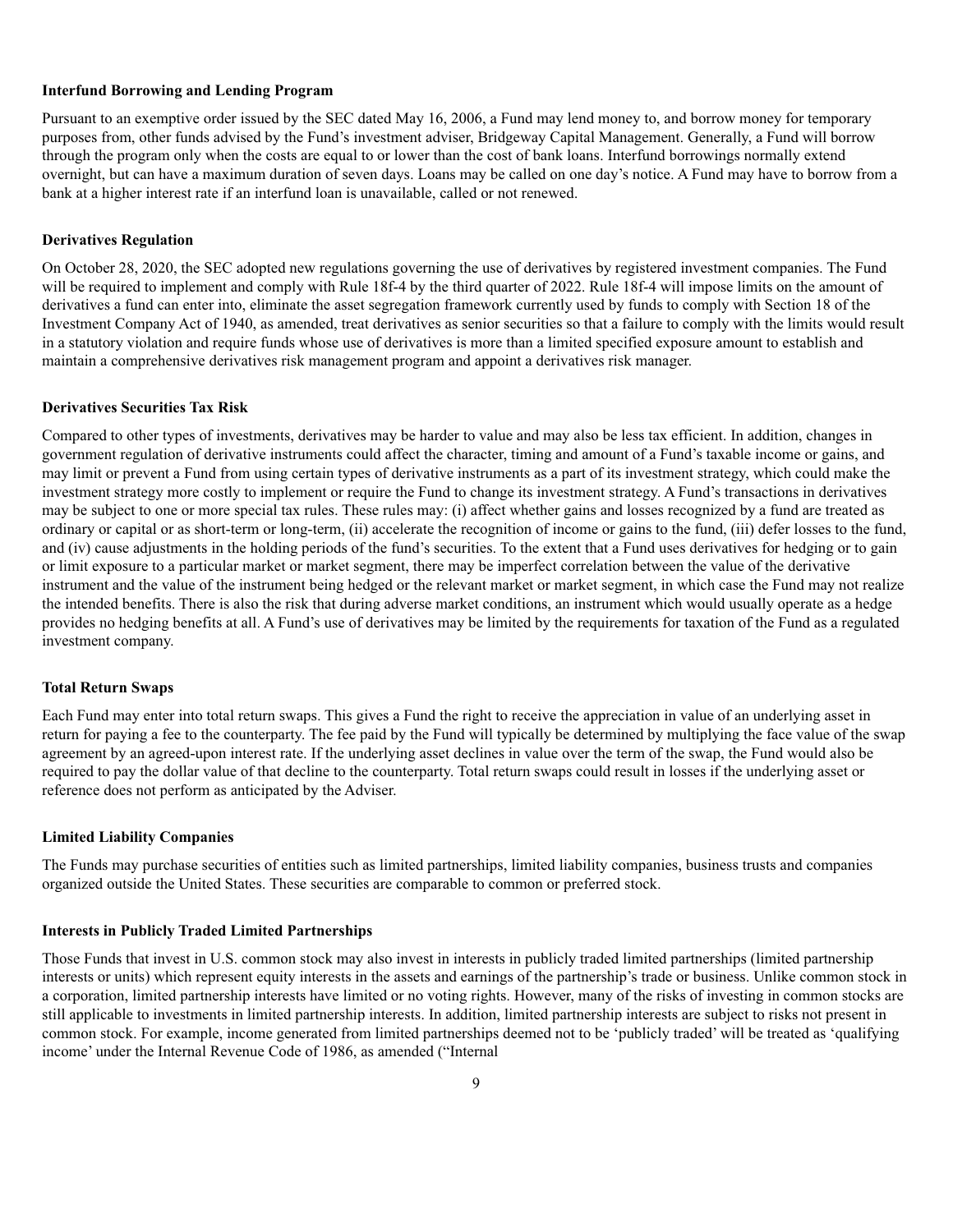Revenue Code") only to the extent such income is attributable to items of income of the limited partnership that would be qualifying income if realized directly by the Fund (e.g., interest income). Also, since publicly traded limited partnerships are a less common form of organizational structure than corporations, the limited partnership units may be less liquid than publicly traded common stock. Also, because of the difference in organizational structure, the fair value of limited partnership units in a Fund's portfolio may be based either upon the current market price of such units, or if there is no current market price, upon the pro rata value of the underlying assets of the partnership. Limited partnership units also have the risk that the limited partnership might, under certain circumstances, be treated as a general partnership giving rise to broader liability exposure to the limited partners for activities of the partnership. Further, the general partners of a limited partnership may be able to significantly change the business or asset structure of a limited partnership without the limited partners having any ability to disapprove any such changes. In certain limited partnerships, limited partners may also be required to return distributions previously made in the event that excess distributions have been made by the partnership, or in the event that the general partners, or their affiliates, are entitled to indemnification.

#### **Warrants**

Warrants are securities giving the holder the right, but not the obligation, to buy the stock of an issuer at a given price (generally higher than the value of the stock at the time of issuance), on a specified date, during a specified period, or perpetually. Warrants may be acquired separately or in connection with the acquisition of securities. Warrants acquired by a Fund in units or attached to securities are not subject to these restrictions. Warrants do not carry with them the right to dividends or voting rights with respect to the securities that they entitle their holder to purchase, and they do not represent any rights in the assets of the issuer. As a result, warrants may be considered more speculative than certain other types of investments. In addition, the value of a warrant does not necessarily change with the value of the underlying securities, and a warrant ceases to have value if it is not exercised prior to its expiration date.

#### **Bank Obligations**

Bank obligations include certificates of deposit, bankers' acceptances and fixed time deposits. A certificate of deposit is a short-term negotiable certificate issued by a commercial bank against funds deposited in the bank and is either interest-bearing or purchased on a discount basis. A bankers' acceptance is a short-term draft drawn on a commercial bank by a borrower, usually in connection with an international commercial transaction. The borrower is liable for payment as is the bank, which unconditionally guarantees to pay the draft at its face amount on the maturity date. Fixed time deposits are obligations of branches of U.S. banks or foreign banks which are payable at a stated maturity date and bear a fixed rate of interest. Although fixed time deposits do not have a market, there are no contractual restrictions on the right to transfer a beneficial interest in the deposit to a third party.

Bank obligations may be general obligations of the parent bank or may be limited to the issuing branch by the terms of the specific obligations or by government regulation. Bank obligations may be issued by domestic banks (including their branches located outside the United States), domestic and foreign branches of foreign banks and savings and loan associations.

#### **Commercial Paper**

Commercial paper is a short-term unsecured promissory note issued by a U.S. or foreign corporation in order to finance its current operations. Generally the commercial paper or its guarantor will be rated within the top two rating categories by a nationally recognized statistical rating organization ("NRSRO"), or if not rated, is of comparable quality.

#### **Repurchase Agreements**

Repurchase agreements are contracts under which the buyer of a security simultaneously commits to resell the security to the seller at an agreed-upon price and date. Repurchase agreements are considered by the staff of the SEC to be loans by the Fund. Repurchase agreements may be entered into with respect to securities of the type in which a Fund may invest or government securities regardless of their remaining maturities, and will require that additional securities be deposited with the Fund's custodian or subcustodian if the value of the securities purchased should decrease below their resale price. Repurchase agreements involve certain risks in the event of default or insolvency by the other party, including possible decline in the value of the underlying securities during the period in which a Fund seeks to assert its rights to them, the risk of incurring expenses associated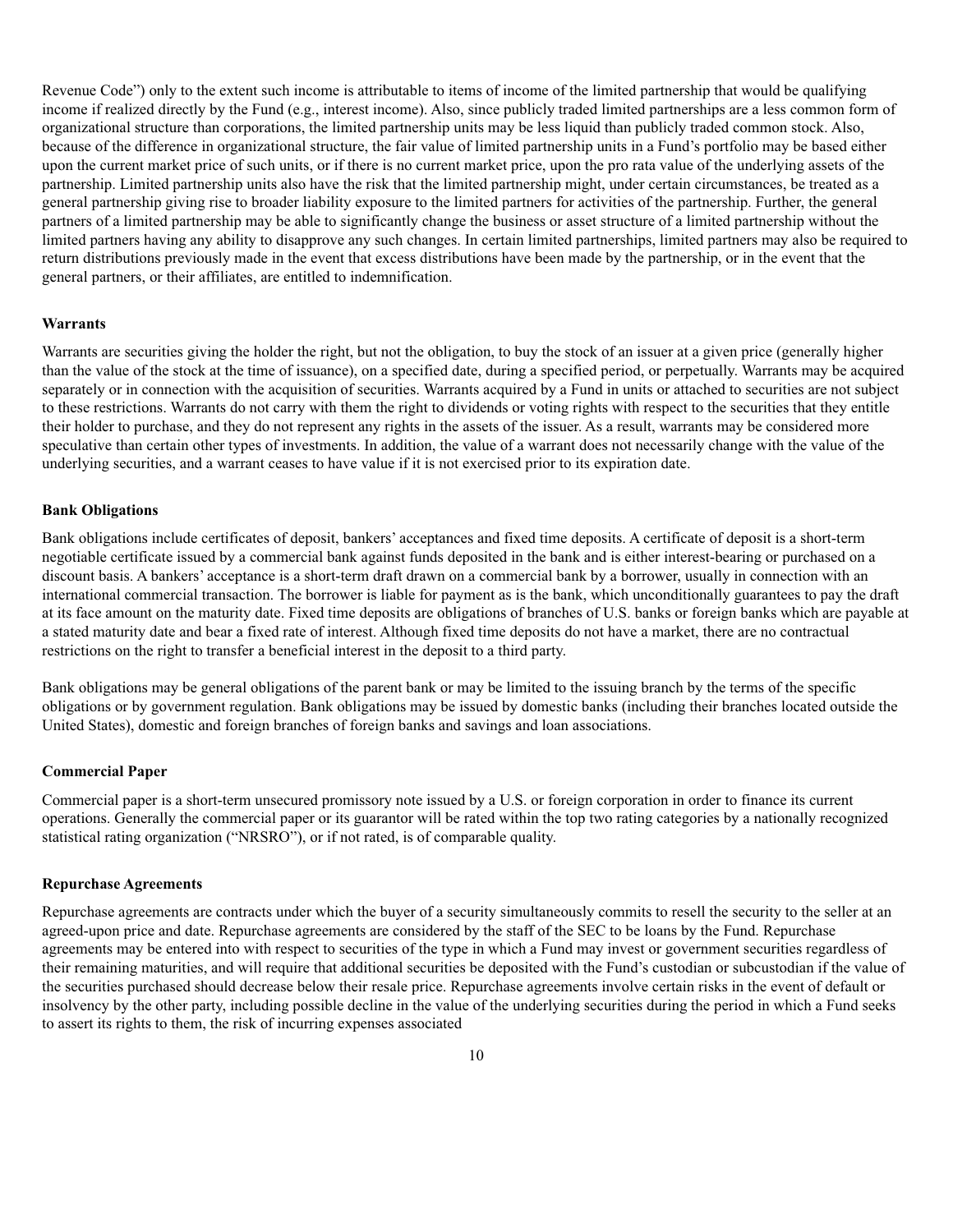with asserting those rights and the risk of losing all or part of the income from the repurchase agreement. The Fund's Adviser reviews the creditworthiness of those banks and non-bank dealers with which the Fund enters into repurchase agreements to evaluate these risks.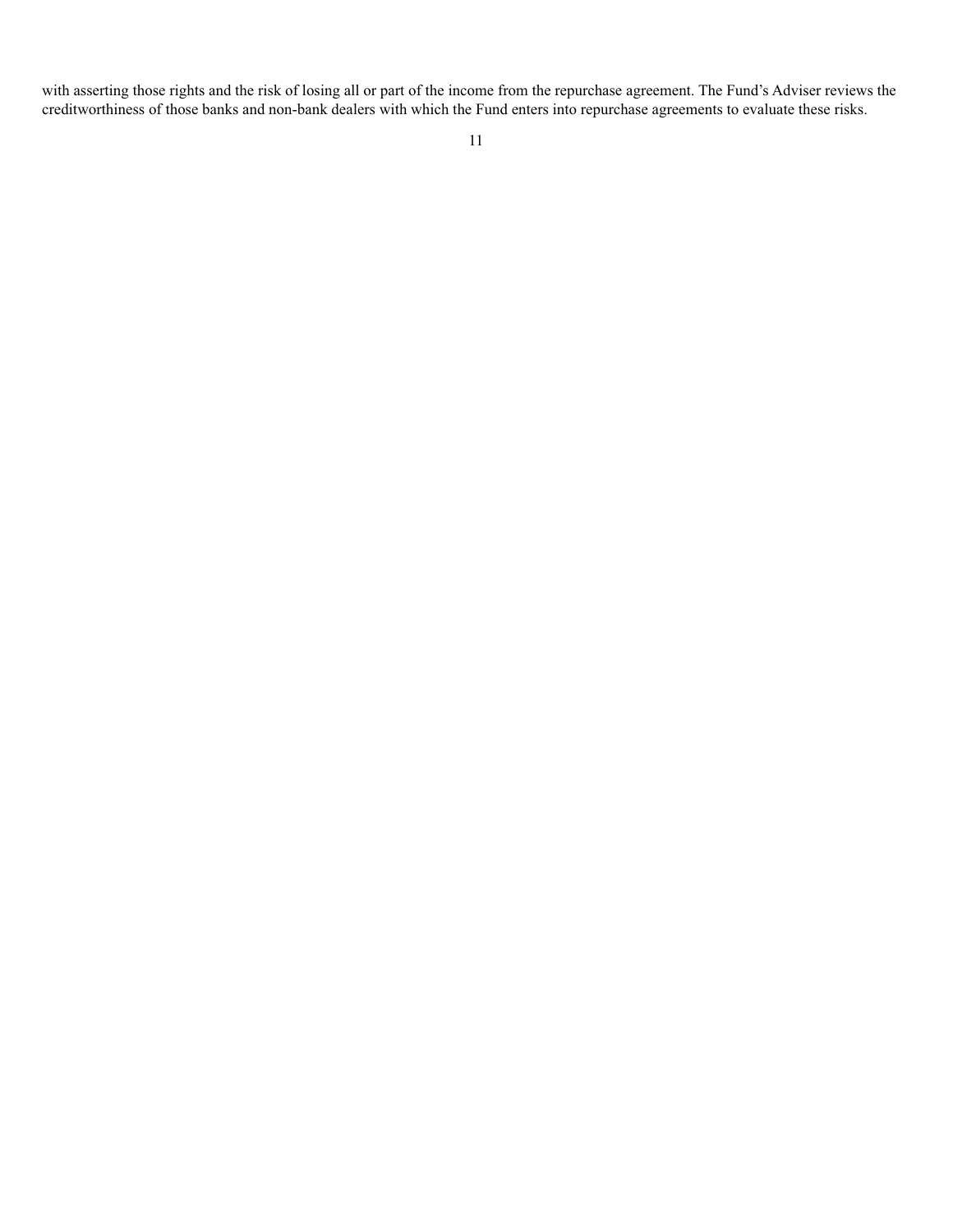#### **Real Estate Investment Trusts**

The Funds will not invest in real estate directly. The Funds may invest in securities of real estate investment trusts ("REITs") and other real estate industry companies or companies with substantial real estate investments and, as a result, such Fund may be subject to certain risks associated with direct ownership of real estate and with the real estate industry in general. These risks include, among others: possible declines in the value of real estate; possible lack of availability of mortgage funds; extended vacancies of properties; risks related to general and local economic conditions; overbuilding; increases in competition, property taxes and operating expenses; changes in zoning laws; costs resulting from the clean-up of, and liability to third parties for damages resulting from, environmental problems; casualty or condemnation losses; uninsured damages from floods, earthquakes or other natural disasters; limitations on and variations in rents; and changes in interest rates.

REITs are pooled investment vehicles which invest primarily in income producing real estate or real estate related loans or interests. REITs are generally classified as equity REITs, mortgage REITs or hybrid REITs. Equity REITs invest the majority of their assets directly in real property and derive income primarily from the collection of rents. Equity REITs can also realize capital gains by selling properties that have appreciated in value. Mortgage REITs invest the majority of their assets in real estate mortgages and derive income from the collection of interest payments. Hybrid REITs combine the investment strategies of Equity REITs and Mortgage REITs. REITs are not taxed on income distributed to shareholders provided they comply with several requirements of the Internal Revenue Code.

### **Operational and Technology Risk/Cyber Security Risk**

Each Fund, its service providers, and other market participants depend on complex information technology and communications systems to conduct business functions. These systems are subject to a number of different threats or risks that could adversely affect a Fund and its shareholders, despite the efforts of the Fund and its service providers to adopt technologies, processes, and practices intended to mitigate these risks.

For example, each Fund, and its service providers, may be susceptible to operational and information security risks resulting from cyber incidents. In general, cyber incidents can result from deliberate attacks or unintentional events. Cyber attacks include, but are not limited to, gaining unauthorized access to digital systems (e.g., through "hacking" or malicious software coding) for purposes of misappropriating assets or sensitive information, corrupting data, or causing operational disruption. Cyber attacks also may be carried out in a manner that does not require gaining unauthorized access, such as causing denial-of-service attacks on websites (i.e., efforts to make network services unavailable to intended users). Cyber security failures or breaches by a Fund's adviser, and other service providers (including, but not limited to, Fund accountants, custodians, transfer agents and administrators), and the issuers of securities in which the Fund invests, have the ability to cause disruptions and impact business operations, potentially resulting in financial losses, interference with a Fund's ability to calculate its net asset value, impediments to trading, the inability of Fund shareholders to transact business, violations of applicable privacy and other laws, regulatory fines, penalties, reputational damage, reimbursement or other compensation costs, or additional compliance costs. In addition, substantial costs may be incurred in order to prevent any cyber incidents in the future. While each Fund and its service providers have established business continuity plans in the event of, and systems designed to reduce the risks associated with, such cyber attacks, there are inherent limitations in such plans and systems including the possibility that certain risks have not been identified.

In addition, power or communications outages, acts of God, information technology equipment malfunctions, operational errors, and inaccuracies within software or data processing systems may also disrupt business operations or impact critical data. Market events also may trigger a volume of transactions that overloads current information technology and communication systems and processes, impacting the ability to conduct a Fund's operations.

Each Fund cannot control the cyber security plans and systems put in place by service providers to the Fund and issuers in which the Fund invests. Each Fund and its shareholders could be negatively impacted as a result.

#### **Statistical Approach**

The Adviser uses a statistical approach to manage the Funds and resists overriding the statistical models with qualitative or subjective data. However, the Adviser may exclude stocks based on certain narrow social reasons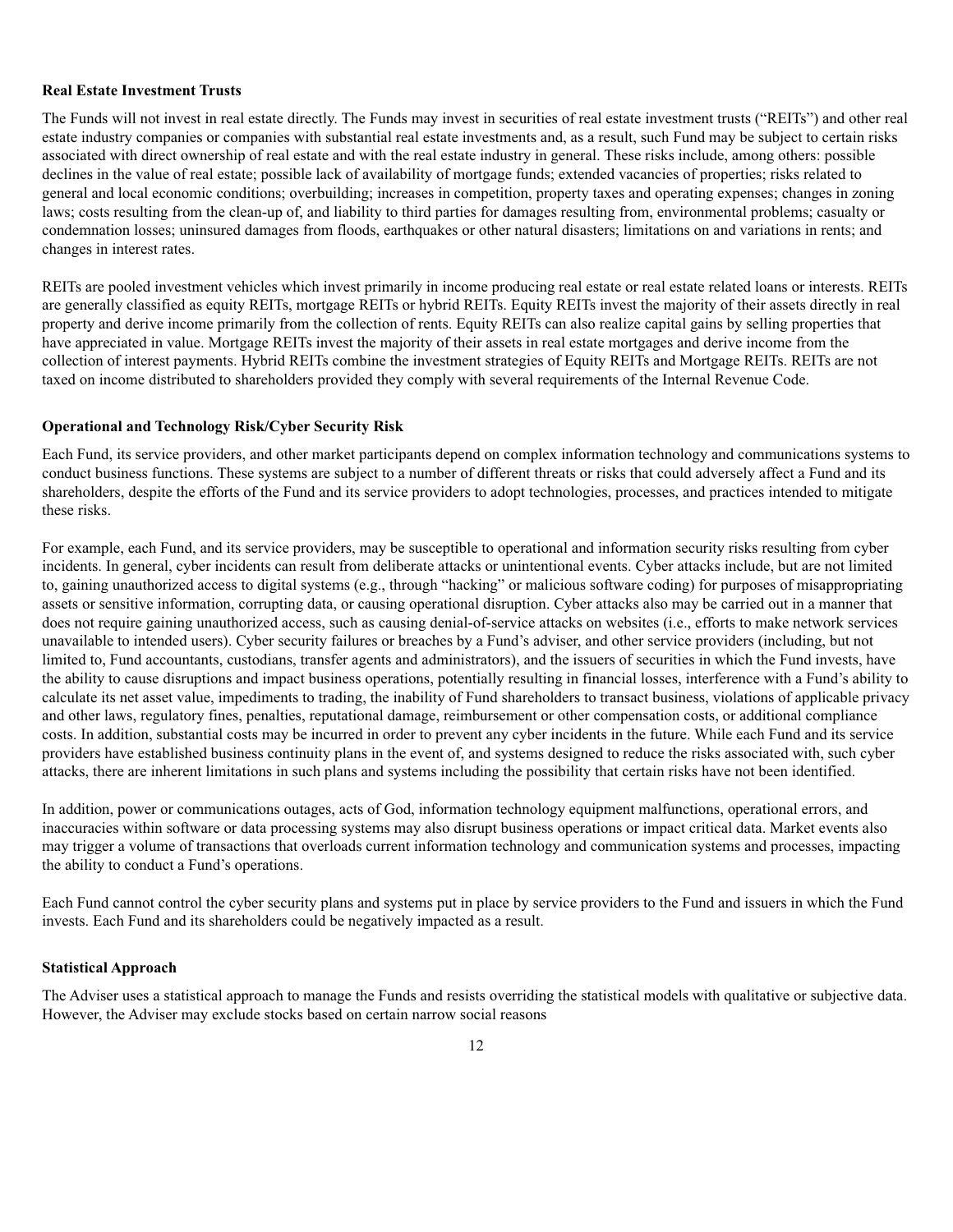including, but not limited to, if the issuer of the stock: (i) conducts or has direct investments in business operations in Sudan; (ii) is principally engaged in the tobacco industry; or (iii) is substantially engaged in the production or trade of pornographic material. The number of such companies in the Adviser's universe is currently less than one half of one percent, and is thus seen by the Adviser as "de minimis."

### **Temporary Defensive Position**

In the event future economic or financial conditions adversely affect equity securities of the type described above, the Funds may take a temporary, defensive investment position and invest all or part of its assets in short-term money market securities. These short-term instruments include securities issued or guaranteed by the U.S. Government and agencies thereof.

### **Portfolio Turnover**

The portfolio turnover rate for a Fund is calculated by dividing the lesser of purchases or sales of portfolio securities for the year by the monthly average value of the portfolio securities, excluding securities whose maturities at the time of purchase were one year or less. A Fund's portfolio turnover will fluctuate based on particular market conditions and stock valuations. Consequently, a Fund may incur higher than average trading costs and may incur higher shareholder taxes for non-tax deferred accounts. The table below shows any significant variation in the following Funds' portfolio turnover rate for the fiscal years ended June 30, 2021 and 2020:

| Fund                        | 2021 | <b>2020</b> |
|-----------------------------|------|-------------|
| Aggressive Investors 1 Fund | 88%  | 125%        |
| Ultra-Small Company Fund    | 82%  | 104%        |
| Managed Volatility Fund     | 41%  | 68%         |

The portfolio turnover rate for the Aggressive Investors 1 Fund and Ultra-Small Company Fund for the fiscal year ended June 30, 2021 was lower than the portfolio turnover rate for the fiscal year ended June 30, 2020 due to portfolio management style. The portfolio turnover rate for the Managed Volatility Fund for the fiscal year ended June 30, 2021 was lower than the portfolio turnover rate for the fiscal year ended June 30, 2020 due to cash flow activity which led to less trading during the year.

### **INVESTMENT POLICIES AND RESTRICTIONS**

Each Fund has adopted the following restrictions (in addition to those indicated in its Prospectus) as fundamental policies that cannot be changed without approval of a majority of its outstanding voting securities. As defined in the 1940 Act, this means the affirmative vote of the lesser of (1) 67% or more of the shares of the Fund present at a meeting, if more than 50% of the outstanding shares are represented at the meeting in person or by proxy, or (2) more than 50% of the outstanding shares of the Fund.

As indicated in the following list, each Fund may not:

- 1. Purchase securities on margin, except short-term credits that may be necessary for the clearance of transactions.
- 2. Make short sales of securities or maintain a short position if such sales or positions exceed 20% of a Fund's total assets under management; except for Managed Volatility Fund which may not make short sales of securities or maintain short positions if such short sales or positions exceed 35% of its total assets under management.
- 3. Issue senior securities, except that any Fund may borrow, on a secured or unsecured basis from banks. Aggressive Investors 1 Fund may borrow on a secured or unsecured basis from banks up to 50% of net assets (not including the amount borrowed) for the purchase of securities, and any Fund may borrow, on a secured or unsecured basis from banks, up to 5% of its total assets for temporary or emergency purposes. In addition, Small-Cap Value Fund and Blue Chip Fund may borrow from banks up to 50% of net assets for the purpose of selling a security short "against the box" on a temporary basis to avoid capital gains distributions.
- 4. Invest in options or futures in individual stocks if the aggregate initial margins and premiums required for establishing such non-hedging positions exceed 5% of net assets. In addition, Ultra-Small Company Fund, Ultra-Small Company Market Fund and Blue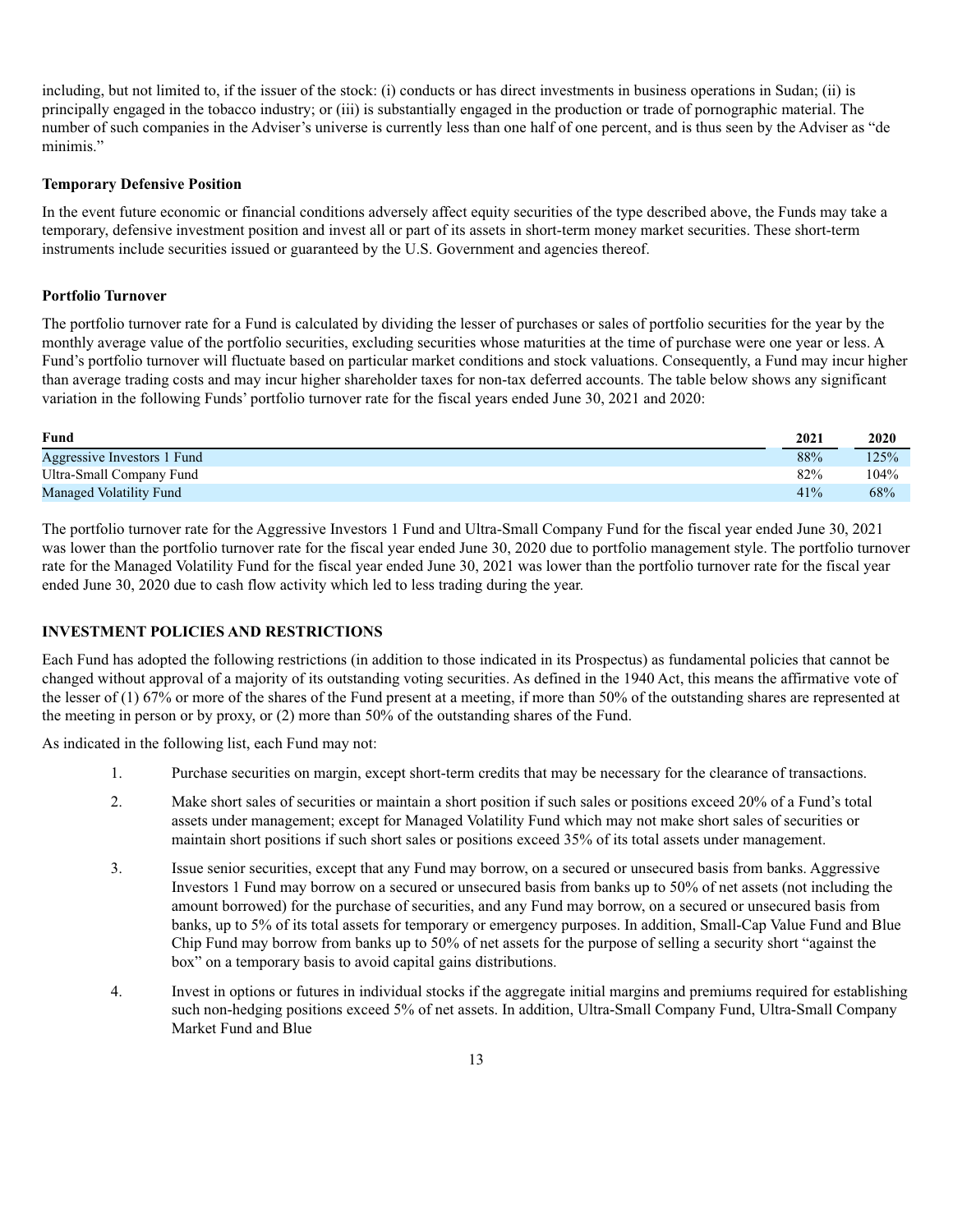Chip Fund may not invest in any options (unless otherwise noted in the Prospectus) but may invest in futures of stock market indices and individual stocks as described in the Prospectus. For purposes of calculating the 5% limit, options and futures on individual stocks are excluded as long as the equivalent stock position in the underlying stock meets all other investment restrictions.

- 5. Invest in options or futures on individual commodities if the aggregate initial margins and premiums required for establishing such positions exceed 2% of net assets. In addition, only Aggressive Investors 1 Fund may invest in any commodity options or futures.
- 6. Buy or sell real estate, real estate limited partnership interests or other interest in real estate (although it may purchase and sell securities that are secured by real estate and securities or companies which invest or deal in real estate).
- 7. Make loans (except for purchases of publicly traded debt securities consistent with the Fund's investment policies and pursuant to cash borrowing and lending agreements between and among the Funds whose shareholders have authorized such agreements); however, a Fund may lend its securities to others on a fully collateralized basis as permitted by the Securities and Exchange Commission.
- 8. Make investments for the purpose of exercising control or management.
- 9. Act as an underwriter of securities of other issuers.
- 10. Invest 25% or more of its total assets (calculated at the time of purchase and taken at market value) in any one industry. For purposes of this calculation, Standard Industrial Classification (SIC) Codes are used to determine into which industry a company falls.
- 11. As to 75% of the value of its total assets, invest more than 5% of the value of its total assets in the securities of any one issuer (other than obligations issued or guaranteed by the U.S. Government, its agencies, or instrumentalities), or purchase more than 10% of all outstanding voting securities of any one issuer.

Each Fund observes the following restrictions as a matter of operating but not fundamental policy, pursuant to positions taken by federal and state regulatory authorities. Non-fundamental restrictions may be changed without shareholder approval.

#### Each Fund may not:

- 12. Purchase any security if as a result the Fund would then hold more than 10% of any class of securities of an issuer (taking all common stock issues as a single class, all preferred stock issues as a single class, and all debt issues as a single class).
- 13. Invest in securities of any issuer if, to the knowledge of the Fund, any of its Officers or Directors, or those of the Adviser, owns more than  $1/2$  of  $1%$  of the outstanding securities of such issuer, and such Directors who own more than 1/2 of 1% own in the aggregate more than 5% of the outstanding securities of such issuer.
- 14. Invest more than 5% of the value of its net assets in warrants (included in that amount, but not to exceed 2% of the value of the Fund's net assets, may be warrants which are not listed on the New York Stock Exchange or the NYSE American). However, Ultra-Small Company Fund, Ultra-Small Company Market Fund, Small-Cap Value Fund and Blue Chip Fund may not purchase any warrants.
- 15. Invest in illiquid securities if, as a result of such investment, more than 15% of its net assets would be invested in illiquid securities, or such other amounts as may be permitted under the 1940 Act.

### **CLOSED FUND STATUS DEFINITIONS**

The Adviser may recommend that certain Funds be closed to new investments to control asset flows and levels. Information on the investments permitted in Funds indicated as "Closed to New Investors" or "Open to Existing Investors – Direct Only" can be found below. With regard to closed Funds, the Fund reserves the right to make future additional exceptions that, in the judgment of the Adviser, do not adversely affect its ability to manage the Funds effectively. For example, the Fund may elect to accept defined contribution plans that provide regular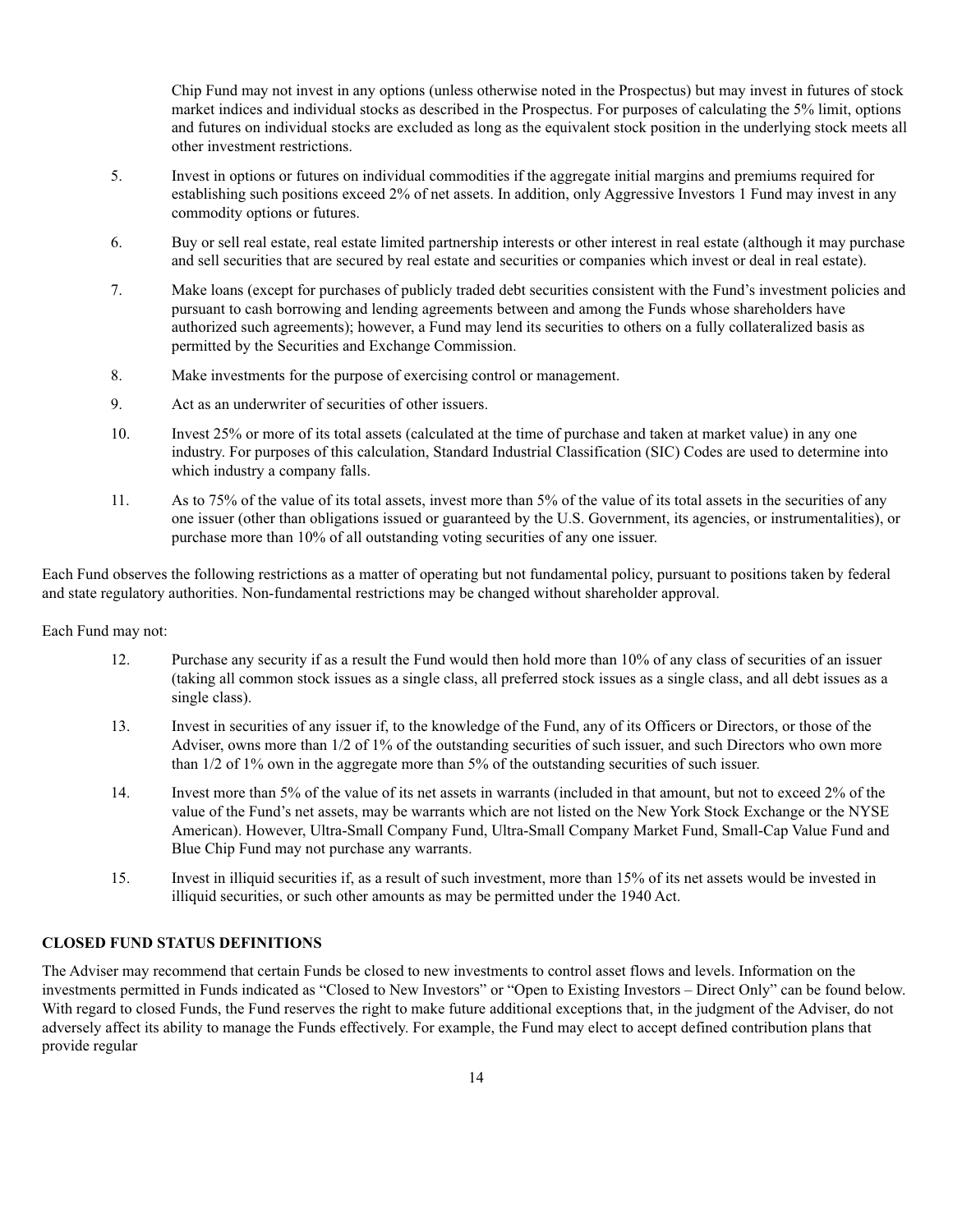cash flows which are beneficial to the Fund. Material exceptions, if any, are reported annually to the Funds' Board of Directors. The Fund also reserves the right to reject any purchase or to refuse to make an exception, including those detailed below, that the Adviser feels will adversely affect its ability to manage the Funds effectively. The Adviser has established procedures to review exceptions and to maintain this policy. The Funds' Chief Compliance Officer must approve any investments in closed funds not described below. Furthermore, the Board will also review the application of "closed status" with respect to the Adviser's separately managed accounts in the same style as a Fund. A specific style would typically be closed to new separate accounts at the same time as the Fund closes to new accounts managed in that style. However, additional "capacity" of a style could be opened to new separate accounts and not new fund accounts if certain conditions are met.

### **Eligible Investments into Funds Closed to New Investors (Open to Current Accounts)**

- Shareholders may continue to add to their existing accounts through the purchase of additional shares and through the reinvestment of dividends and/or capital gain distributions on any shares owned.
- Shareholders may add to their accounts through the Automatic Investment Plan ("AIP") and may increase the AIP amount.
- Participants in an existing employee benefit or retirement plan (including 401(k) and other types of defined contribution plans) may open new accounts in that plan if the Fund is an investment option. Individual Retirement Account ("IRA") transfers and rollovers from these plans may be used to open new accounts. (Certain third parties who offer Bridgeway Funds may not be able to support this exception.)
- Shareholders may open new accounts that have the same social security number or registered shareholder as their existing accounts. Proof of current ownership may be required.
- Custodians named for minors (children under 18) on existing accounts of Funds that are closed to new investors may open new accounts in those Funds.
- Financial advisors with existing client accounts in a closed Fund, who provide recordkeeping and/or asset allocation services for their clients, may be allowed to purchase shares for new and existing clients in the same closed Fund. However, advisors who advertise or communicate broadly the availability of Bridgeway closed Funds may not be permitted to purchase additional shares.
- Directors of the Funds, staff (including, under certain conditions, former staff of the Adviser), directors and shareholders of the Adviser, the Adviser, and Bridgeway Foundation may continue to open new accounts.
- Existing shareholders may be allowed to donate shares of a closed Fund to a charitable organization(s). Additionally, existing shareholders may be allowed to "gift" shares to family members. To facilitate both of these options, recipients will be allowed to open new direct Bridgeway accounts.

#### **Eligible Investments into Funds Closed to New Investors and Current Shareholders**

- Shareholders may continue to add to their existing accounts through the reinvestment of dividends and capital gain distributions on any shares owned.
- Directors of the Funds, staff (including, under certain conditions, former staff of the Adviser), directors and shareholders of the Adviser, the Adviser, and Bridgeway Foundation may continue to open new accounts and make additional purchases of unsubscribed or redeemed shares.
- Existing shareholders may be allowed to donate shares of a closed Fund to a charitable organization(s). Additionally, existing shareholders may be allowed to "gift" shares to family members. To facilitate both of these options, recipients will be allowed to open new direct Bridgeway accounts.

## **Note: Currently, the Ultra-Small Company Fund is only available to existing investors and additional shares can only be purchased directly from Bridgeway Funds.**

### **COMMODITY EXCHANGE ACT EXCLUSION**

Bridgeway Funds has claimed an exclusion from the definition of the term "commodity pool operator" under the Commodity Exchange Act ("CEA") with respect to each Fund and, therefore, is not subject to registration or regulation as a commodity pool operator under the CEA. To remain eligible for this exclusion, each of the Funds must comply with certain limitations, including limits on trading in commodity investments, and restrictions on the manner in which a Fund may market its commodity interests trading activities.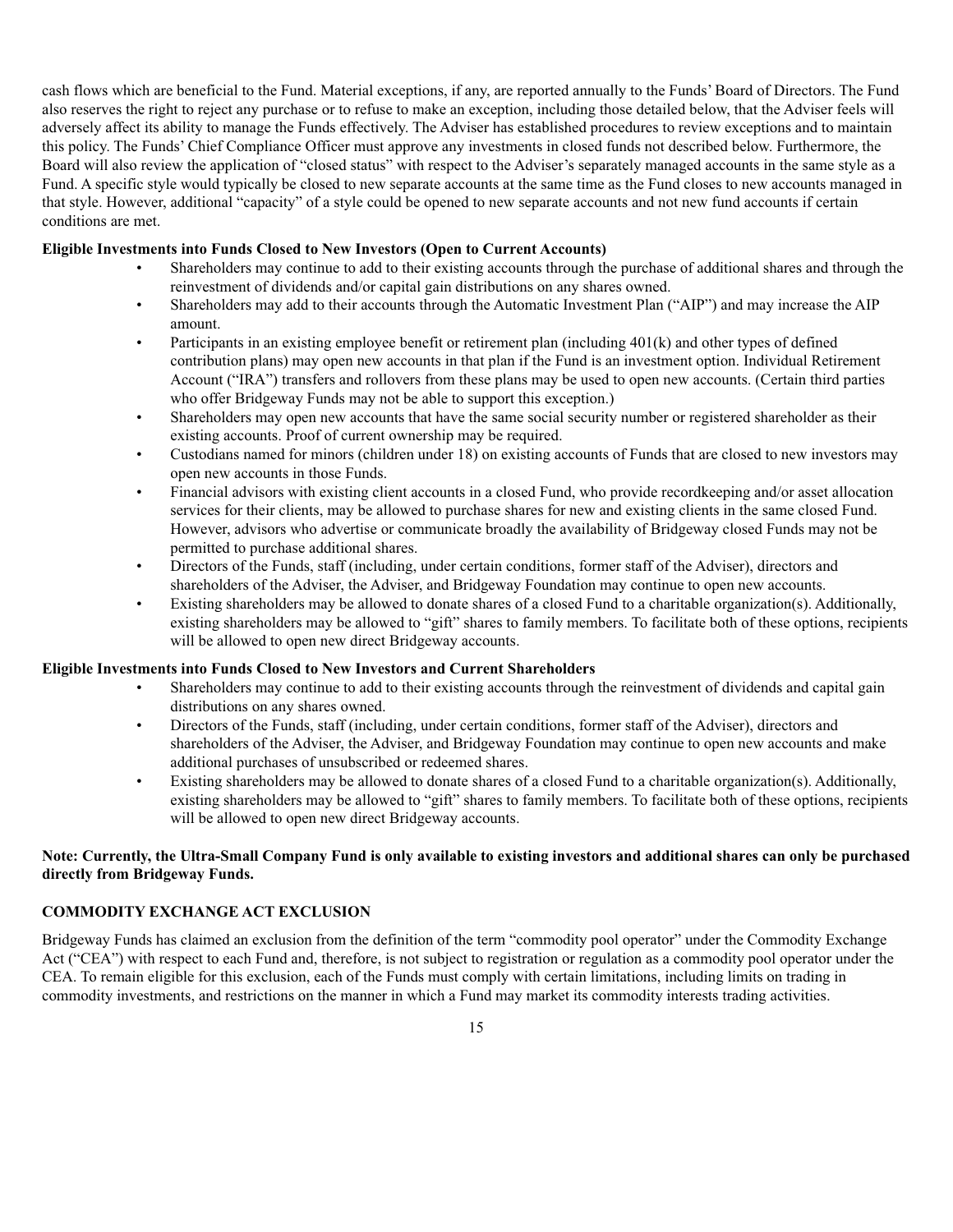# **MANAGEMENT OF BRIDGEWAY FUNDS**

# **Directors and Officers**

These are the Directors and Officers of the Bridgeway Funds, their business address, and principal occupations during the past five years.

# Independent Directors

| Name, Address 1<br>and Age             | Position(s)<br><b>Held with</b><br><b>Bridgeway</b><br>Funds | Term of<br>Office and<br>Length of<br>Time<br><b>Served</b> | <b>Principal Occupation(s)</b><br><b>During Past</b><br><b>Five Years</b>                                                                                                                                          | # of Bridgeway<br><b>Funds</b><br>Overseen by<br><b>Director</b> | <b>Other Directorships Held by</b><br><b>Director</b> |
|----------------------------------------|--------------------------------------------------------------|-------------------------------------------------------------|--------------------------------------------------------------------------------------------------------------------------------------------------------------------------------------------------------------------|------------------------------------------------------------------|-------------------------------------------------------|
| Karen S. Gerstner                      | Director                                                     | Term: 1 Year                                                | Principal, Karen S.                                                                                                                                                                                                | Eight                                                            | None                                                  |
| Age 66                                 |                                                              | Length:<br>$1994$ to<br>Present.                            | Gerstner & Associates, P.C.,<br>since $2004$ .                                                                                                                                                                     |                                                                  |                                                       |
| Miles Douglas Harper, III*<br>Age $59$ | Director                                                     | Term: 1 Year<br>Length:<br>1994 to<br>Present.              | Partner, Carr, Riggs & Ingram,<br>LLC, since 2013.                                                                                                                                                                 | Eight                                                            | <b>Calvert Funds</b><br>(39 Portfolios)               |
| Evan Harrel<br>Age $60$                | Director                                                     | Term: 1 Year<br>Length:<br>$2006$ to<br>Present.            | Chief Operating Officer,<br>Center for Compassionate<br>Leadership since January<br>2020. Independent<br>consultant, 2016 to January<br>2020; Strategic Advisor, Small<br>Steps Nurturing Center, 2012<br>to 2016. | Eight                                                            | None                                                  |

\* IndependentChairman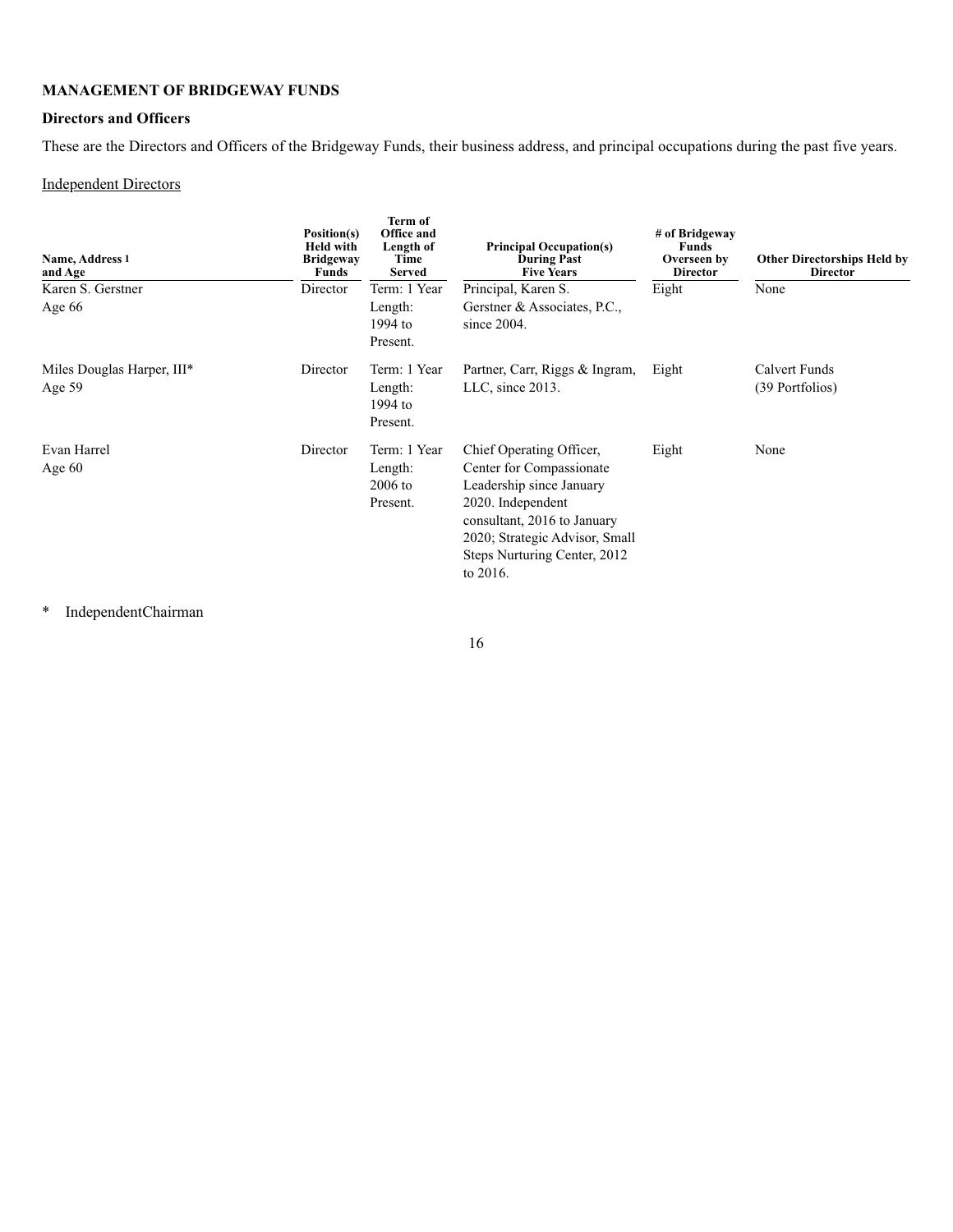| Name, Address 1<br>and Age                       | <b>Positions</b><br><b>Held with</b><br><b>Bridgeway</b><br><b>Funds</b> | Term of<br>Office and<br>Length of<br>Time<br><b>Served</b>                                                                       | <b>Principal Occupation(s)</b><br><b>During Past</b><br><b>Five Years</b>                                                                    | # of Bridgeway<br>Funds<br>Overseen by<br><b>Director</b> | <b>Other Directorships Held by</b><br><b>Director</b> |
|--------------------------------------------------|--------------------------------------------------------------------------|-----------------------------------------------------------------------------------------------------------------------------------|----------------------------------------------------------------------------------------------------------------------------------------------|-----------------------------------------------------------|-------------------------------------------------------|
| John N. R. Montgomery 2 Vice President<br>Age 66 | and Director                                                             | Term: 1 Year<br>Length: 1993<br>to Present.                                                                                       | Chairman, Bridgeway<br>Capital Management,<br>since 2010;<br>Vice President,<br>Bridgeway Funds, 2005 to<br>May 2015 and since<br>June 2016. | Eight                                                     | None                                                  |
| Name, Address 1<br>and Age<br>Officers           | <b>Positions</b><br><b>Held with</b><br><b>Bridgeway</b><br><b>Funds</b> | Term of<br>Office and<br>Length of<br>Time<br><b>Served</b>                                                                       | <b>Principal Occupation(s)</b><br><b>During Past</b><br><b>Five Years</b>                                                                    | # of Bridgeway<br>Funds<br>Overseen by<br><b>Director</b> | <b>Other Directorships Held by</b><br><b>Director</b> |
| Richard P. Cancelmo Jr.<br>Age 63                | Vice President                                                           | Term: 1 Year<br>Length: 2004<br>to Present.                                                                                       | Vice President,<br>Bridgeway Funds, since<br>2004; Staff member,<br><b>Bridgeway Capital</b><br>Management, since 2000.                      |                                                           | None                                                  |
| Deborah L. Hanna<br>Age 56                       | Secretary,<br>Treasurer,<br>and Chief<br>Compliance<br>Officer           | Term: 1 Year<br>Length:<br>Secretary, 2007<br>to Present;<br>Treasurer and<br>Chief<br>Compliance<br>Officer, 2020 to<br>Present. | Self-employed, accounting<br>and related projects for<br>various organizations,<br>since 2001.                                               |                                                           | None                                                  |
| <b>Sharon Lester</b><br>Age 66                   | Vice President                                                           | Term: 1 Year<br>Length: 2011<br>to Present.                                                                                       | Staff member, Bridgeway<br>Capital Management, since<br>2010.                                                                                |                                                           | None                                                  |
| Tammira Philippe<br>Age 47                       | President                                                                | Term: 1 Year<br>Length: 2016 to<br>Present.                                                                                       | President, Bridgeway<br>Capital Management, since<br>2016.                                                                                   |                                                           | None                                                  |

1 The address of all of the Directors and Officers of Bridgeway Funds is 20 Greenway Plaza, Suite 450, Houston, Texas 77046.<br>1 John Montgomery is chairman, director and maiority shareholder, and control person of BCM Scorp

2 John Montgomery is chairman, director and majority shareholder, and control person of BCM Scorp Holdco, Inc., which is the immediate parent company of the Adviser.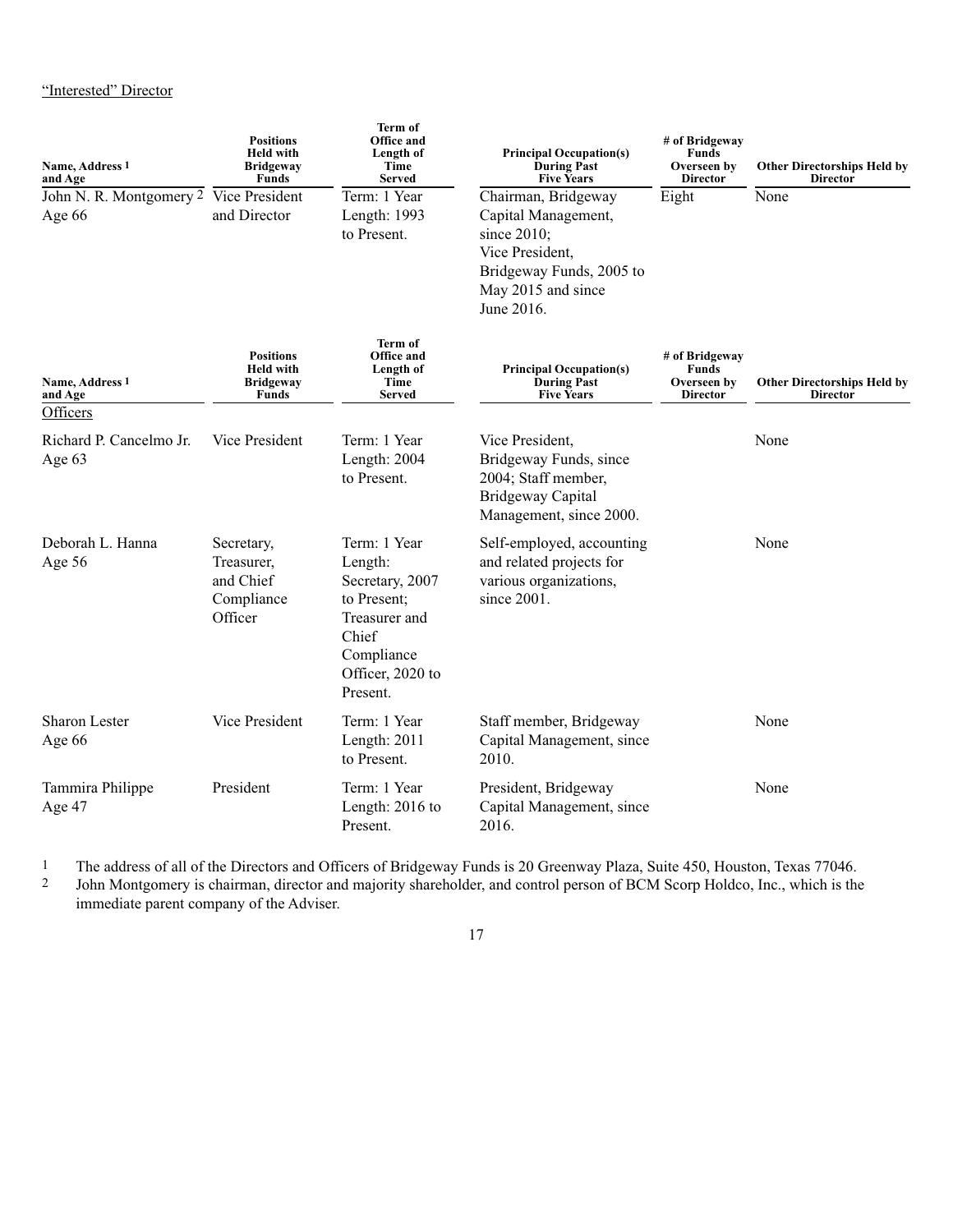### **Fund Leadership Structure**

The overall oversight of the business and affairs of Bridgeway Funds is vested with its Board of Directors (the "Board"). However, the day-to-day management of the Funds' operations is the responsibility of the Adviser. The Board approves all significant agreements between Bridgeway Funds and persons or companies furnishing services to it, including Agreements with its Adviser and Custodian.

The day-to-day operations of Bridgeway Funds are delegated to its Officers, subject to its investment objectives and policies and general supervision by the Board.

The Board of Directors is composed of three Independent Directors and one Interested Director. Miles Harper, an Independent Director, is Chairman of the Board of Directors. The Board believes that having a super majority of Independent Directors is in the best interests of the Funds. Mr. Harper is the primary liaison between the Board and management and oversees the affairs of the Board. Mr. Harper participates in setting Board meeting agenda items and presides over the regular formal meetings of the Board of Directors. Separate meetings of the Independent Directors are held in advance of each regularly scheduled Board meeting where various matters, including those considered at such regular Board meeting are discussed. The Board has determined that this leadership structure provides both operational efficiencies and independent oversight to the Funds given its specific characteristics and circumstances.

The Board has an Audit Committee, which is comprised only of Independent Directors. The Audit Committee has adopted a charter. Its members are Miles Douglas Harper, III, Independent Chairman of the Board and Chairman of the Audit Committee, Karen S. Gerstner and Evan Harrel (all Independent Directors). The purposes of the Audit Committee are to: (i) oversee the Funds' accounting and financial reporting principles and policies and related controls and procedures maintained by or on behalf of the Funds; (ii) oversee the Funds' financial statements and the independent audit thereof; (iii) oversee, or assist, as appropriate, in the oversight of the Funds' compliance with legal and regulatory requirements that relate to the Funds' accounting and financial reporting, internal controls over financial reporting and independent audits; (iv) evaluate the independence of the Funds' independent auditors and approve their selection; and (v) to report to the full Board of Directors on its activities and recommendations. The function of the Audit Committee is oversight; it is management's responsibility to maintain appropriate systems for accounting and internal control, and the independent auditors' responsibility to plan and carry out a proper audit. The independent auditors are ultimately accountable to the Board and the Audit Committee, as representatives of the Funds' shareholders. In addition, the Committee provides ongoing oversight of Bridgeway Funds' independent auditors, including meeting with the auditors at least once each fiscal year. The Audit Committee met four times in fiscal year 2021.

The Board also has a Nominating and Corporate Governance Committee and such committee has adopted a charter. Its members are Miles Douglas Harper, III, Independent Chairman of the Board, Karen S. Gerstner, who is the Chairperson of the Nominating and Corporate Governance Committee, and Evan Harrel (all Independent Directors.) The Committee's responsibilities include, but are not limited to: (1) evaluating, from time to time, the appropriate size of the Board, and recommending any increase or decrease in the size of the Board; (2) recommending any changes in the composition of the Board so as to best reflect the objectives of the 1940 Act, the Funds and the Board; (3) establishing processes for developing candidates for Independent Board members and for conducting searches with respect thereto; (4) coordinating the Board's annual self-assessment; and (5) recommending and selecting to the Independent Board members (a) a slate of Independent Board members to be elected at shareholder meetings, or (b) nominees to fill Independent Board member vacancies on the Board, where and when appropriate. The Nominating and Corporate Governance Committee met once in fiscal year 2021.

The Nominating and Corporate Governance Committee shall also consider recommendations for Independent Director nominees submitted to it by shareholders (a "Qualifying Shareholder") that (i) own of record, or beneficially through a financial intermediary, \$10,000 or more of a Fund's shares; (ii) has been a shareholder of \$10,000 or more of a Fund's shares for 12 months or more prior to submitting the recommendation to the Nominating and Corporate Governance Committee; and (iii) provides a written notice to the Nominating and Corporate Governance Committee containing the following information: (1) the name and address of the Qualifying Shareholder making the recommendation; (2) the number of shares of the Fund that are owned of record and beneficially by such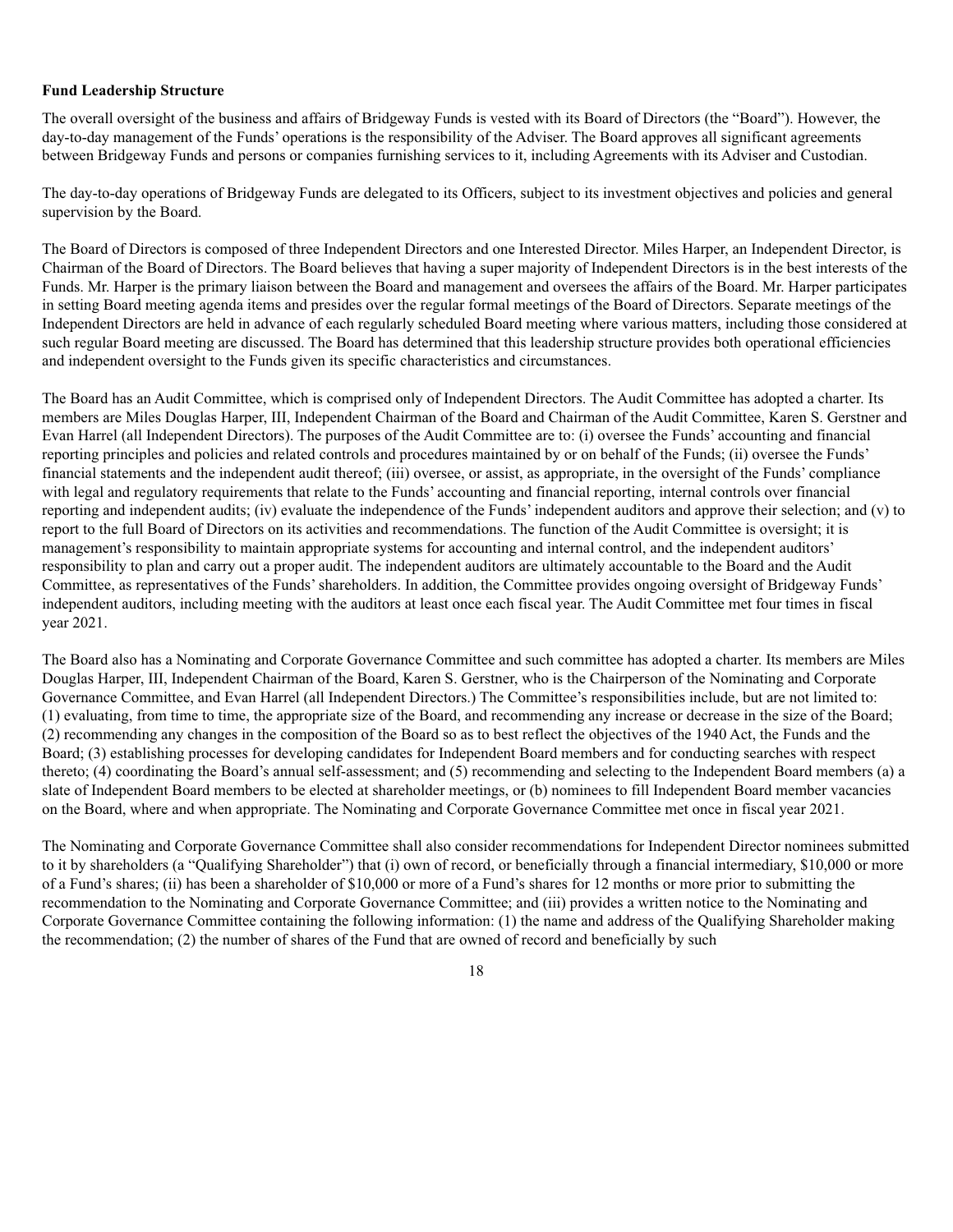Qualifying Shareholder, and the length of time that such shares have been so owned by the Qualifying Shareholder; (3) a description of all relationships, arrangements and understandings between such Qualifying Shareholder and any other person(s) (naming such person(s)) pursuant to which the recommendation is being made; (4) the name, age, date of birth, business address and residence address of the person(s) being recommended; (5) such other information regarding each person recommended by such Qualifying Shareholder as would be required to be included in a proxy statement filed pursuant to the proxy rules of the Securities and Exchange Commission had the nominee been nominated by the Board; (6) whether the shareholder making the recommendation believes the person recommended would or would not be an "interested person" of the Fund, as defined in Section 2(a)(19) of the 1940 Act; and (7) the written consent to serve as a Director of the Fund of each person recommended if so nominated and elected/appointed.

#### **Board Oversight of Corporation Risk**

The Board has not established a standing risk committee. Rather, the Board requires the Adviser to report to the full Board, on a regular and as-needed basis, on actual and potential risks to each Fund and Bridgeway Funds as a whole. As a result, the day-to-day management of the Funds' operations, including risk management, is the responsibility of the Adviser, subject to oversight by the Board. For instance, the Adviser reports to the Board on the various elements of risk, including investment risk, credit risk, liquidity risk and operational risk, as well as overall business risks relating to the Funds. In addition, the Board has appointed a Chief Compliance Officer ("CCO") who reports directly to the Board's Independent Directors, provides presentations to the Board at its quarterly meetings and an annual report to the Board concerning compliance matters. The CCO also communicates particularly significant compliance-related issues to the Board in between Board meetings. The CCO oversees the development and implementation of compliance policies and procedures that are reasonably designed to prevent violations of the federal securities laws ("Compliance Policies"). The Board has approved the Compliance Policies, which seek to reduce risks relating to the possibility of non-compliance with the federal securities laws. The CCO also regularly discusses the relevant risk issues affecting the Bridgeway Funds during private meetings with the Independent Directors, including concerning the Adviser, as applicable.

### **Experience of Directors**

Described below for each Director are specific experiences, qualifications, attributes, or skills that support a conclusion that he or she should serve as a Director of Bridgeway Funds as of the date of this SAI and in light of the Funds' business and structure. The role of an effective Director inherently requires certain personal qualities, such as integrity, as well as the ability to comprehend, discuss and critically analyze materials and issues that are presented so that the Director may exercise judgment and reach conclusions in fulfilling his or her duties and fiduciary obligations. It is believed that the specific background of each Director evidences those abilities and is appropriate to his or her serving on the Bridgeway Funds' Board of Directors. Further information about each Director is set forth in the table above describing the business activities of each Director during the past five years.

Mr. Harper has been a Director of Bridgeway Funds since 1994 and served as Chairman of the Board since 2004. He has also served as Chair of the Audit Committee of the Board since the Committee's inception. In addition, Mr. Harper is a partner and CPA in the firm of Carr, Riggs & Ingram, LLC and has been, and currently serves as, an independent director of the Calvert Funds. Those positions have provided Mr. Harper with a strong background in the areas of accounting, finance, control systems and the operations of a mutual fund complex.

Ms. Gerstner has been a Director of Bridgeway Funds since 1994. She has also served as Chair of the Nominating and Corporate Governance Committee of the Board since the Committee's inception. Ms. Gerstner is a principal and founder of Karen S. Gerstner & Associates, P.C., a law firm specializing in estate planning and probate. Her service on the Board since 1994 and years as a practicing attorney have provided Ms. Gerstner with knowledge of the operations and business of the Funds and have called upon her to exercise leadership and analytical skills.

Mr. Harrel has been a Director of Bridgeway Funds since 2006. From 2004 to 2012, Mr. Harrel served as the Executive Director of Small Steps Nurturing Center, a non-profit organization. Prior to that, Mr. Harrel was a Senior Portfolio Manager at AIM Management, an investment adviser to many mutual funds. His experience as a Board member has provided him with knowledge of the operations and business of the Funds. Moreover, his experience as a Portfolio Manager has provided him with extensive experience in investments, portfolio management, investment risks and the operations of an investment adviser.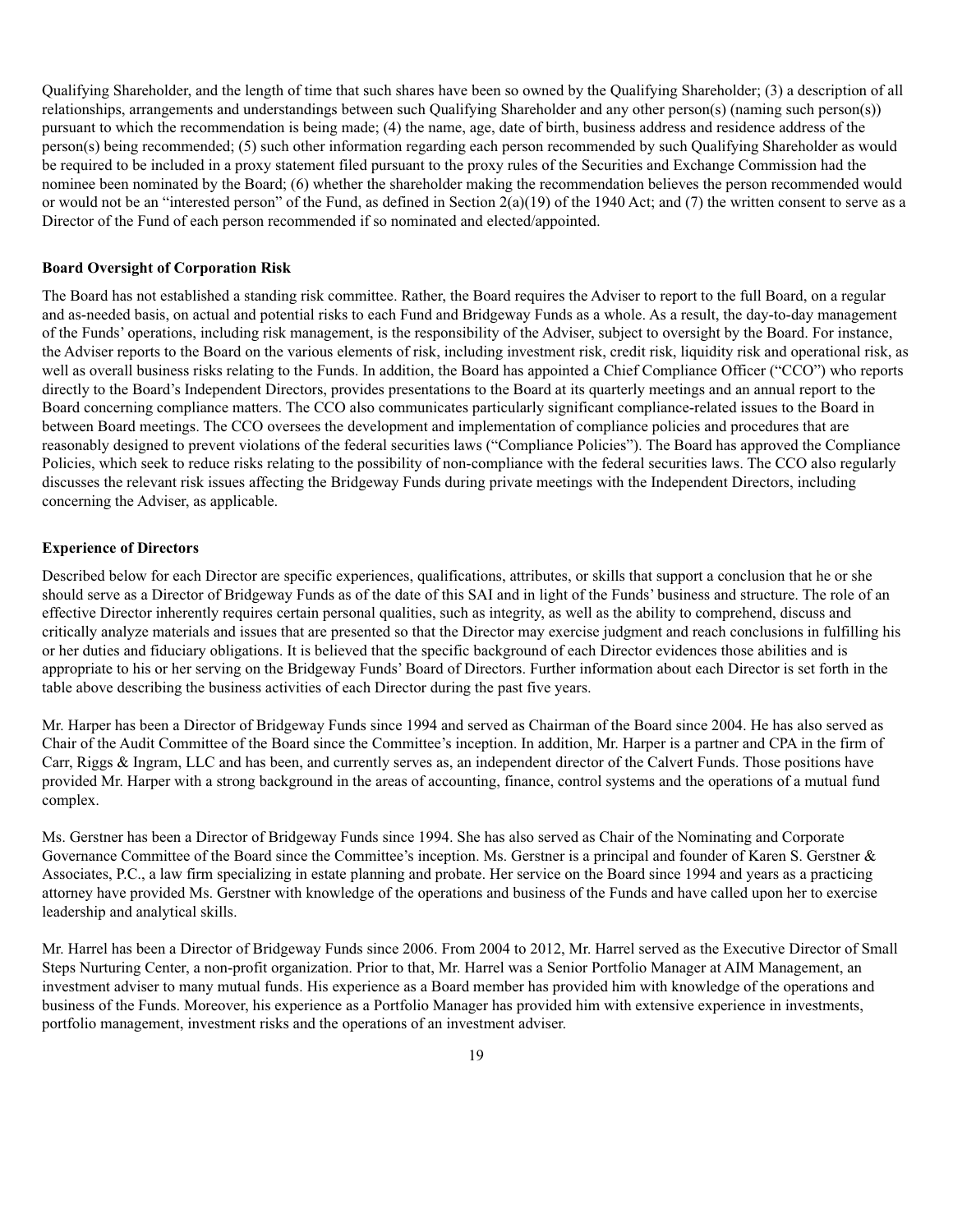Mr. Montgomery has been a Director since Bridgeway Funds inception in 1993. He is the Chairman of the Adviser, which he founded in 1993. Mr. Montgomery is Chief Investment Officer and Portfolio Manager for all of the Funds. His experience as a Board member has provided him with knowledge of the operations and business of the Corporation and its Funds. Moreover, his experience as a Portfolio Manager has provided him with extensive experience in investments, portfolio management, investment risks and the operations of an investment adviser.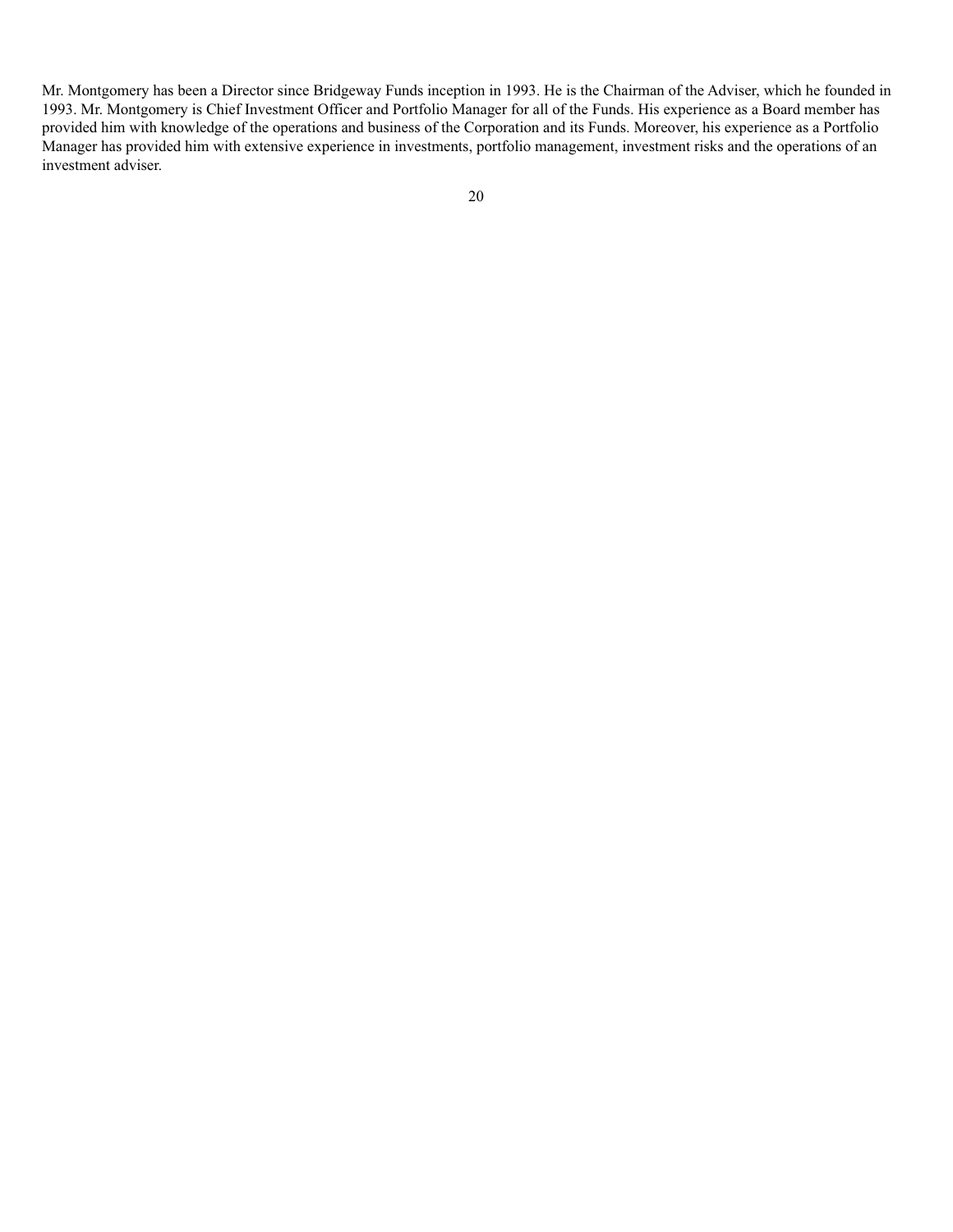#### **Ownership of Fund Shares by Directors**

**Ownership of Shares of Bridgeway Funds as of December 31, 2020**

| <b>Name of Director</b>                       | <b>Dollar Range of Equity</b><br><b>Securities in</b><br><b>Bridgeway Funds as of</b><br>12/31/2020 | <b>Aggregate Dollar Range</b><br>of Equity Securities in<br><b>All Registered</b><br><b>Investment Companies</b><br>Overseen by Director in<br><b>Family of Investment</b><br><b>Companies as of</b><br>12/31/2020 |
|-----------------------------------------------|-----------------------------------------------------------------------------------------------------|--------------------------------------------------------------------------------------------------------------------------------------------------------------------------------------------------------------------|
| Karen Gerstner                                |                                                                                                     | Over \$100,000                                                                                                                                                                                                     |
| Aggressive Investors 1                        | Over \$100,000                                                                                      |                                                                                                                                                                                                                    |
| <b>Ultra-Small Company</b>                    | Over \$100,000                                                                                      |                                                                                                                                                                                                                    |
| Blue Chip                                     | Over \$100,000                                                                                      |                                                                                                                                                                                                                    |
| Managed Volatility                            | Over \$100,000                                                                                      |                                                                                                                                                                                                                    |
| Miles Douglas Harper, III <sup>*</sup>        |                                                                                                     | Over \$100,000                                                                                                                                                                                                     |
| <b>Ultra-Small Company</b>                    | Over \$100,000                                                                                      |                                                                                                                                                                                                                    |
| Managed Volatility                            | $$50,001 - $100,000$                                                                                |                                                                                                                                                                                                                    |
| <b>Evan Harrel</b>                            |                                                                                                     | Over \$100,000                                                                                                                                                                                                     |
| Aggressive Investors 1                        | Over \$100,000                                                                                      |                                                                                                                                                                                                                    |
| Omni Small-Cap Value <sup>1</sup>             | $$10,001 - $50,000$                                                                                 |                                                                                                                                                                                                                    |
| John N. R. Montgomery                         |                                                                                                     | Over \$100,000                                                                                                                                                                                                     |
| Aggressive Investors 1                        | Over \$100,000                                                                                      |                                                                                                                                                                                                                    |
| Ultra-Small Company                           | Over \$100,000                                                                                      |                                                                                                                                                                                                                    |
| <b>Ultra-Small Company Market</b>             | $$10,001 - $50,000$                                                                                 |                                                                                                                                                                                                                    |
| Small-Cap Growth <sup>2</sup>                 | $$10,001 - $50,000$                                                                                 |                                                                                                                                                                                                                    |
| Small-Cap Value                               | Over \$100,000                                                                                      |                                                                                                                                                                                                                    |
| Blue Chip                                     | $$10,001 - $50,000$                                                                                 |                                                                                                                                                                                                                    |
| Managed Volatility                            | Over \$100,000                                                                                      |                                                                                                                                                                                                                    |
| Omni Small-Cap Value <sup>1</sup>             | Over \$100,000                                                                                      |                                                                                                                                                                                                                    |
| Omni Tax-Managed Small-Cap Value <sup>1</sup> | Over \$100,000                                                                                      |                                                                                                                                                                                                                    |

\* Independent Chairman

1 These Funds are described in a different prospectus and statement of additional information, both dated October 31, 2021.<br>2 The Small-Can Growth Fund was merged into the Small-Can Value Fund as of the close of business o

2 The Small-Cap Growth Fund was merged into the Small-Cap Value Fund as of the close of business on September 24, 2021.

### **Compensation**

Independent Directors are paid an annual retainer of \$20,000, with an additional retainer of \$5,000 paid to the Independent Chairman of the Board and an additional retainer of \$1,000 paid to the Nominating and Corporate Governance Committee Chair. In addition, Independent Directors are paid \$12,000 per meeting attended. The retainer is paid quarterly (one quarter of retainer is paid each quarter). Independent Directors are reimbursed for any expenses incurred in attending meetings and conferences as well as expenses for subscriptions or printed materials. Compensation for the fiscal year ended June 30, 2021, was as follows: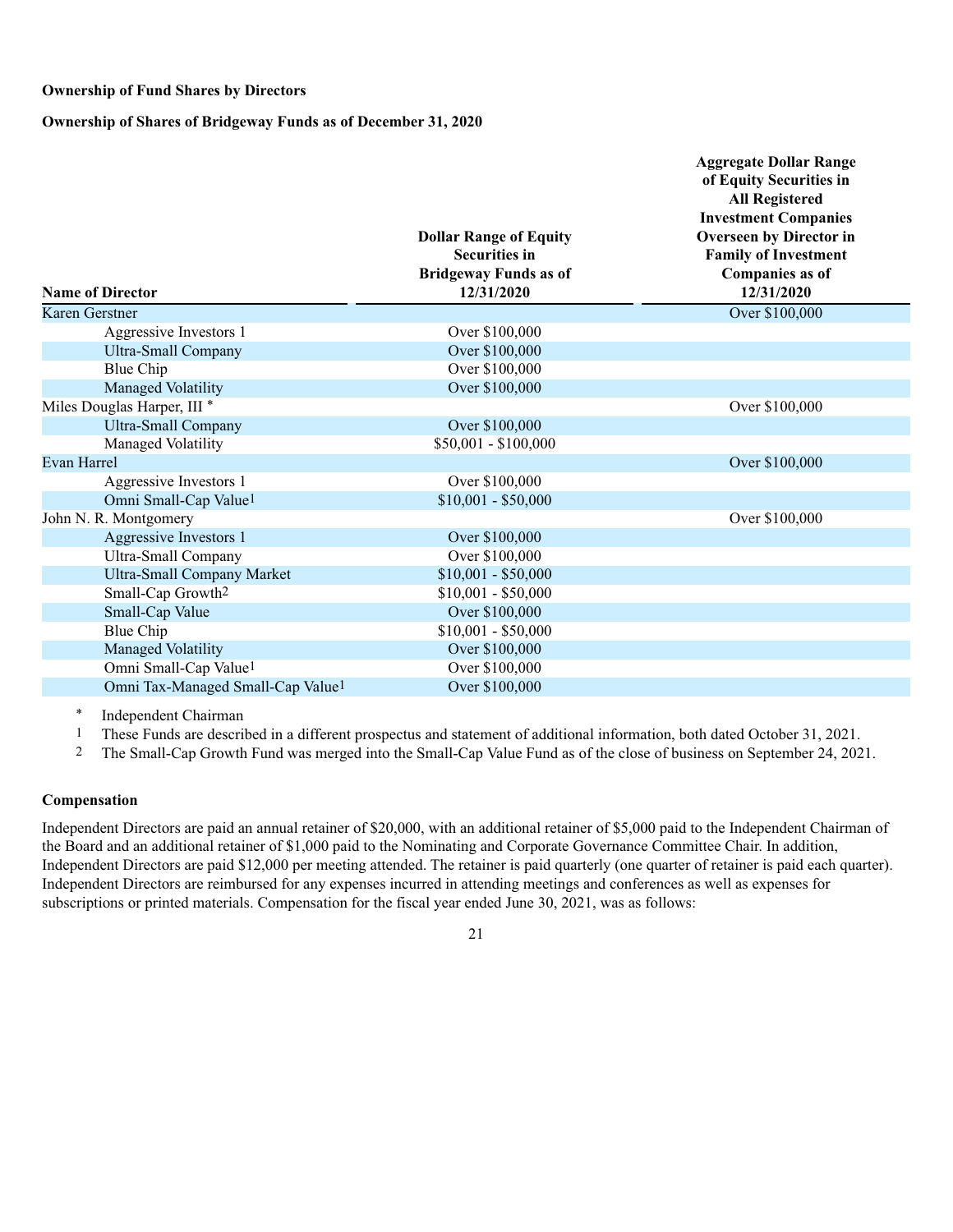|                           | Aggregate                                                | <b>Pension or</b><br><b>Retirement</b><br><b>Benefits</b><br><b>Accrued as</b> | <b>Estimated</b>                                       | <b>Total</b><br>Compensation                               |
|---------------------------|----------------------------------------------------------|--------------------------------------------------------------------------------|--------------------------------------------------------|------------------------------------------------------------|
| <b>Name of Director</b>   | Compensation<br>from<br><b>Bridgeway</b><br><b>Funds</b> | Part of<br><b>Bridgeway</b><br><b>Funds</b><br><b>Expenses</b>                 | Annual<br><b>Benefits</b><br>Upon<br><b>Retirement</b> | from<br><b>Fund Complex</b><br>Paid to<br><b>Directors</b> |
| Karen Gerstner            | \$81,000                                                 | \$0                                                                            | \$0                                                    | \$81,000                                                   |
| Miles Douglas Harper, III | \$85,000                                                 | \$0                                                                            | \$0                                                    | \$85,000                                                   |
| Evan Harrel               | \$80,000                                                 | \$0                                                                            | \$0                                                    | \$80,000                                                   |
| John N. R. Montgomery     | \$0                                                      | \$0                                                                            | \$0                                                    | \$0                                                        |

#### **Code of Ethics**

Pursuant to Rule 17j-1 of the 1940 Act and Rule 204A-1 of the Investment Advisers Act of 1940, the Adviser has adopted a Code of Ethics that applies to the personal trading activities of its staff members. Bridgeway Funds also adopted the same Code of Ethics pursuant to Rule 17j-1 of the 1940 Act. The Code of Ethics establishes standards for personal securities transactions by staff members covered under the Code of Ethics. The Code of Ethics seeks to ensure that securities transactions by staff members are consistent with the Adviser's fiduciary duty to its clients and to ensure compliance with legal requirements and the Adviser's standards of business conduct. Under the Code of Ethics, staff members have a duty at all times to place the interests of shareholders above their own, and never to take inappropriate advantage of their position. To help prevent conflicts of interest, all staff members must comply with the Code of Ethics, which imposes restrictions on the purchase or sale of securities for their own accounts and the accounts of certain affiliated persons. Among other things, the Code of Ethics requires pre-clearance (in certain circumstances) and monthly reporting of all personal securities transactions, except for certain exempt transactions and exempt securities. In addition, the Adviser has adopted policies and procedures concerning the misuse of material non-public information that are designed to prevent insider trading by any staff member.

Copies of the Code of Ethics are on file with and publicly available from the SEC.

In addition to the stringent Code of Ethics described above, putting investors' interests first is a hallmark of the Adviser's servant leadership culture and core values of integrity, performance, efficiency, and service. The Adviser believes principles are the foundation of prosperity. Committed to community impact, the Adviser donates 50% of its profits to non-profit and charitable organizations. The Adviser practices relational investing, an approach that unites investment results and returns for humanity by taking an innovative approach to asset management. The Adviser stresses process, results, and values that matter, rather than titles and status. Staff members are paid commensurate with performance and market salary scales.

### **PROXY VOTING POLICIES**

The Funds' Board of Directors has approved the delegation of the authority to vote proxies relating to the securities held in the portfolios of the Funds to the Adviser after the Board reviewed and considered the proxy voting policies and procedures used by the Adviser. Please refer to Appendix A of this SAI for the Adviser's Proxy Voting Policy.

Bridgeway Funds' proxy voting record for the most recent 12-month period ended June 30, is available without charge, upon request, by calling 800-661-3550, and is also available on the SEC website at www.sec.gov.

#### **DISCLOSURE OF PORTFOLIO HOLDINGS**

Bridgeway Funds' Board of Directors has adopted, on behalf of the Funds, a policy relating to the disclosure of portfolio holdings information. The policy relating to the disclosure of the Funds' portfolio securities is designed to protect shareholder interests and allow disclosure of portfolio holdings information where necessary to a Fund's operation without compromising the integrity or performance of the Fund. It is the policy of Bridgeway Funds that disclosure of a Fund's portfolio holdings to a select person or persons prior to the release of such holdings to the public ("selective disclosure") is prohibited, unless there are legitimate business purposes for selective disclosure and the recipient is obligated to keep the information confidential and not to trade on the information provided.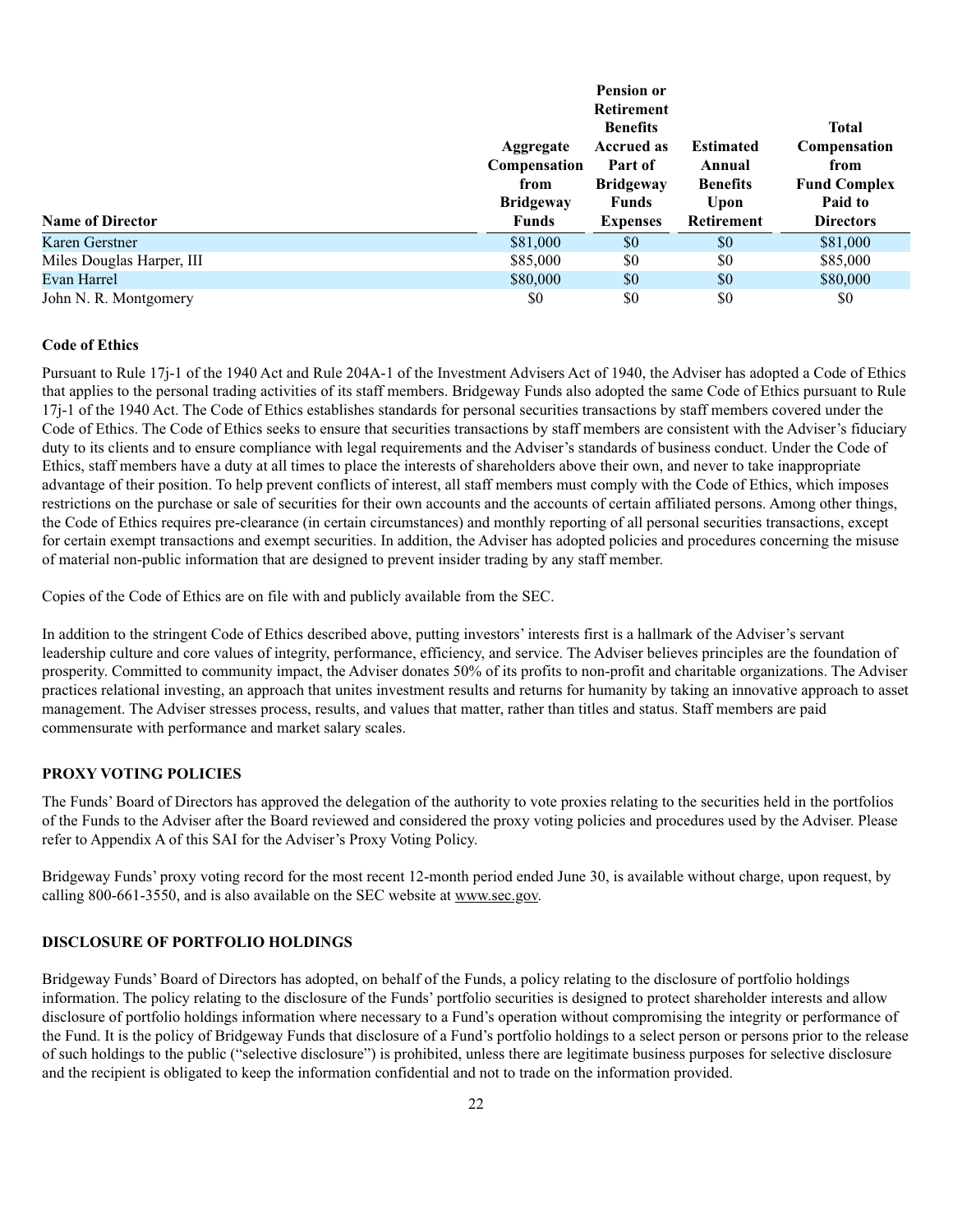Bridgeway Funds discloses portfolio holdings information as required in its regulatory filings and shareholder reports, discloses portfolio holdings information as required by federal and state securities laws and may disclose portfolio holdings information in response to requests by governmental authorities. As required by the federal securities laws, including the 1940 Act, Bridgeway Funds will disclose its portfolio holdings in its applicable regulatory filings, including shareholder reports on Form N-CSR and filings of Form N-PORT or such other filings, reports or disclosure documents as the applicable regulatory authorities may require. The Funds' complete holdings are filed on Form N-PORT monthly, but only the information reported for the third month of a fund's fiscal quarter is made publicly available, and only after a 60-day delay.

Bridgeway Funds currently makes its portfolio holdings publicly available on its website, bridgewayfunds.com, or on the SEC's website, sec.gov, as disclosed in the following table:

| <b>Information Posting</b>                                   | Date of Disclosure* |                                                          |
|--------------------------------------------------------------|---------------------|----------------------------------------------------------|
| Complete Portfolio Holdings<br>(including portfolio weights) | <b>Ouarterly</b>    | 43 calendar days after the end of each calendar quarter  |
| Top 10 Portfolio Holdings<br>(including portfolio weights)   | Quarterly           | 7 calendar days after the end of each calendar quarter** |
| Top/Bottom 10 contributors to<br>Fund performance            | Quarterly           | 7 calendar days after the end of each calendar quarter   |

- \* Unless this day falls on a weekend or market holiday, in which case it will be the following business day.<br>\*\* The full list of Blue Chin holdings are disclosed, without portfolio weights beyond the top 10, after the 7t
- The full list of Blue Chip holdings are disclosed, without portfolio weights beyond the top 10, after the 7<sup>th</sup> calendar day after the end of each calendar quarter.

If the Funds' portfolio holdings information is made available on the Funds' website, the scope of such information may change from time to time without notice. The Funds' Adviser or its affiliates may include each Fund's portfolio information that has already been made public through a Web posting or SEC filing in marketing literature and other communications to shareholders, advisors or other parties, provided that, in the case of information made public through the Web, the information is disclosed no earlier than the day after the date of posting to the website.

Bridgeway Funds may distribute or authorize the distribution of information about the Funds' portfolio holdings that is not publicly available for legitimate business purposes, provided that such disclosure is approved by the Chief Compliance Officer, to its third party service providers, which include The Bank of New York Mellon, the custodian, administrator and accounting agent; BNY Mellon Investment Servicing (US) Inc., the transfer agent; BBD, LLP, the Funds' independent registered public accounting firm; Stradley Ronon Stevens & Young, LLP, legal counsel; and the Funds' financial printer. The Funds currently have ongoing arrangements to disclose portfolio holdings information to S&P Global, Thomson Reuters Markets, LLC, Bloomberg L.P., The McGraw-Hill Companies, Inc., Merrill Corporation, Russell Investments, Morningstar, Inc., Institutional Shareholder Services, eVestment Alliance, LLC, FactSet Research Systems, Inc., Charles River Systems, Inc., STP Investment Services, Inc., MSCI ESG Research, LLC and Ernst & Young Global Limited. These service providers are required to keep such information confidential, and are prohibited from trading based on the information or otherwise using the information except as necessary in providing services to the Funds. Such holdings are released on conditions of confidentiality, which include appropriate trading prohibitions. "Conditions of confidentiality" include confidentiality terms contained in written agreements, implied by the nature of the relationship (e.g., attorney-client relationship), or required by fiduciary or regulatory principles (e.g., custody services provided by financial institutions)."

Bridgeway Funds may provide information regarding the Funds' portfolio holdings to shareholders, firms and institutions before their public disclosure is required or authorized as discussed above, provided that: (i) the Chief Compliance Officer of the Fund determines that the Fund has a legitimate business purpose for disclosing the non-public portfolio holdings information to the recipient; and (ii) the recipient signs a written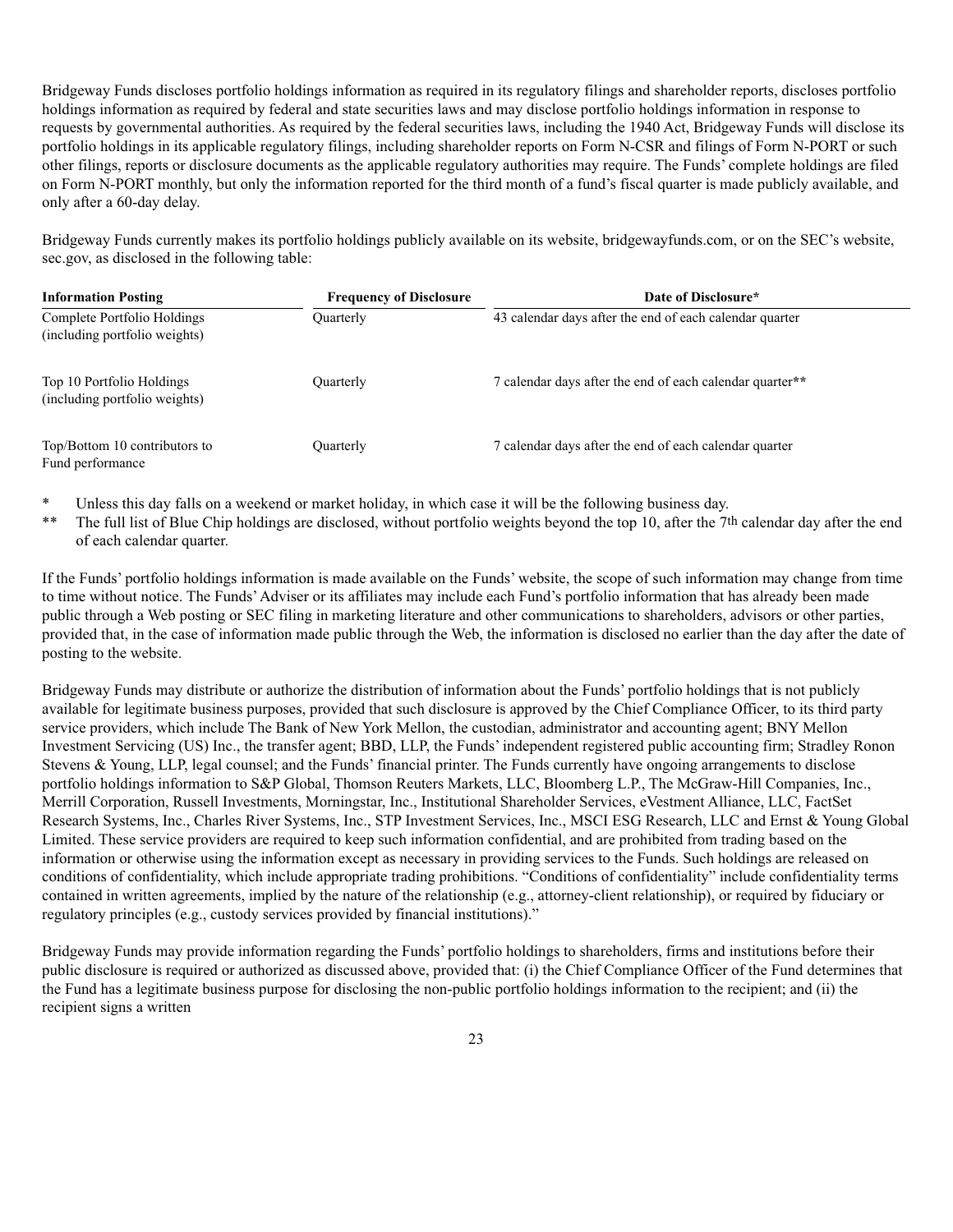confidentiality agreement that provides that the non-public portfolio holdings information will be kept confidential, will not be used for trading purposes and will not be disseminated or used for any purpose other than the purpose for which it was approved. Persons and entities unwilling to execute a confidentiality agreement that is acceptable to Bridgeway Funds may only receive portfolio holdings information that has otherwise been publicly disclosed. Bridgeway Funds is not compensated for disclosure of portfolio holdings. Non-public portfolio holdings of a Fund's entire portfolio will not be disclosed to members of the media under any circumstance (although individual holdings may be disclosed to the general public through the media).

Exceptions to, or waivers of, the Funds' policy on portfolio disclosures may only be made by the Funds' Chief Compliance Officer and must be disclosed to the Funds' Board of Directors at its next regularly scheduled quarterly meeting. Bridgeway Funds Disclosure Controls Committee is responsible for reviewing any potential conflict of interest between the interests of the Funds' shareholders and a third-party with respect to the disclosure of non-public portfolio holdings information prior to its dissemination.

### **CONTROL PERSONS AND PRINCIPAL HOLDERS OF BRIDGEWAY FUNDS SECURITIES**

When issued, Fund shares are fully transferable and redeemable at the option of the Fund in certain circumstances as described in its Prospectus under "How to Sell Shares from Your Account." All of the Fund's shares are equal as to earnings, assets, and voting privileges. There is no conversion, pre-emptive or other subscription rights. Under Bridgeway Funds' Articles of Incorporation, the Board of Directors may authorize the creation of additional series of common stock, with such preferences, privileges, limitations and voting and dividend rights as the Board may determine. Each share of each series of Bridgeway Funds' outstanding shares is entitled to share equally in dividends and other distributions and in the net assets belonging to that series of Bridgeway Funds on liquidation. Accordingly, in the event of liquidation, each share of common stock is entitled to its portion of all of Bridgeway Funds' assets after all debts and expenses have been paid. Shares of the various series of Bridgeway Funds do not have cumulative voting rights for the election of Directors.

In matters requiring shareholder approval, each Bridgeway Fund shareholder is entitled to one vote for each share registered in his/her name, and fractional shares entitle the holders to a corresponding fractional vote.

To the extent any person directly or indirectly owns, controls and holds power to vote 25% or more of the outstanding shares of a Fund, they are deemed to have "control" over matters which are subject to a vote of that Fund's shares.

Shareholders of record owning more than 5% of the outstanding shares of each Bridgeway Fund as of September 30, 2021, are listed in the table below.

| Name                                                             | Address                                                                                    | Aggressive<br>Investors 1<br>Fund | Ultra-<br>Small<br>Company<br>Fund | Ultra-<br>Small<br>Company<br>Market<br>Fund | Small-<br>Cap<br>Value<br>Fund | Blue<br>Chip<br>Fund | Managed<br>Volatility<br>Fund |
|------------------------------------------------------------------|--------------------------------------------------------------------------------------------|-----------------------------------|------------------------------------|----------------------------------------------|--------------------------------|----------------------|-------------------------------|
| National Financial Services<br>Corp (FBO) Our Customers          | Attn: Mutual Funds Dept, 4th Floor<br>499 Washington Blvd<br>Jersey City, NJ<br>07310-2010 | 11.49%                            | 8.16%                              | 19.54%                                       | 27.67%                         | 12.31%               | 9.93%                         |
| Charles Schwab & Co. Inc.                                        | Attn: Mutual Fund Ops<br>101 Montgomery St<br>San Francisco, CA 94104-4175                 | 13.02%                            | 6.36%                              | 17.67%                                       | 23.38%                         | 16.77%               | 32.57%                        |
| Ameritrade Inc.<br>For the Exclusive Benefit of Our<br>Customers | PO Box 2226<br>Omaha, NE<br>68103-2226                                                     | 9.55%                             |                                    | 10.62%                                       | 11.09%                         | 35.80%               | 5.07%                         |
| Vanguard Brokerage Services                                      | Brokerage Dealer 0062<br>A./C 11111111<br>PO Box 1170<br>Valley Forge, PA<br>19482-1170    |                                   | 5.78%                              | 10.03%                                       |                                |                      |                               |
| Bridgeway Capital<br>Management, LLC.                            | 20 Greenway Plaza, Ste 450<br>Houston, TX 77046-2009                                       |                                   |                                    |                                              |                                |                      | 5.96%                         |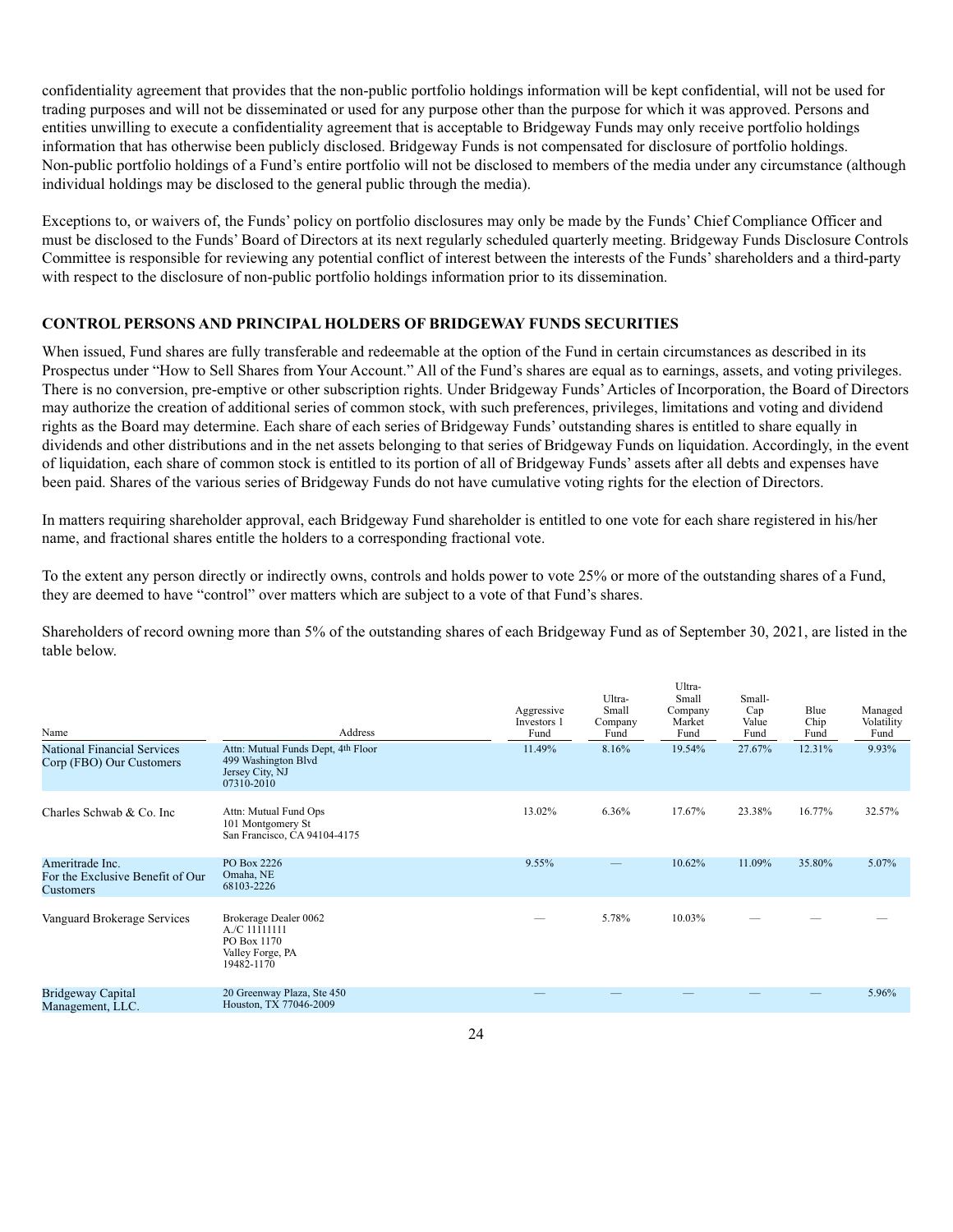| Name                 | Address                                                                                               | Aggressive<br>Investors 1<br>Fund | Ultra-<br>Small<br>Company<br>Fund | Ultra-<br>Small<br>Company<br>Market<br>Fund | Small-<br>Cap<br>Value<br>Fund | Blue<br>Chip<br>Fund     | Managed<br>Volatility<br>Fund |
|----------------------|-------------------------------------------------------------------------------------------------------|-----------------------------------|------------------------------------|----------------------------------------------|--------------------------------|--------------------------|-------------------------------|
| Pershing LLC         | 1 Pershing Plaza<br>Jersey City, NJ<br>07399-0001                                                     |                                   | __                                 |                                              | 5.79%                          | $\overline{\phantom{m}}$ |                               |
| Charles Schwab & Co. | Special Custody A/C FBO Customers<br>Attn: Mutual Funds<br>211 Main Street<br>San Francisco, CA 94105 | 12.48%                            | $\overline{\phantom{m}}$           | 7.54%                                        | 5.69%                          | 11.51%                   |                               |

As of September 30, 2021, the Funds' Directors and Officers (including, for this purpose, shares owned by the Adviser, which is majority owned and controlled by John Montgomery, a Director and Officer of the Funds) as a group beneficially owned more than 1% of the outstanding shares in the following funds: the Aggressive Investors 1 Fund: 4.30%; the Ultra-Small Company Fund: 6.71%; and the Managed Volatility Fund: 9.90%. As of September 30, 2021, the Funds' Directors and Officers (including, for this purpose, shares owned by the Adviser, which is majority owned and controlled by John Montgomery, a Director and Officer of the Funds) as a group beneficially owned less than 1% of the outstanding shares of each of the Ultra-Small Company Market Fund, Small-Cap Value Fund and the Blue Chip Fund.

### **INVESTMENT ADVISORY AND OTHER SERVICES**

Bridgeway Capital Management, LLC is a Delaware limited liability company and was initially organized as Bridgeway Capital Management, Inc. in July 1993 to act as investment adviser to all of the Bridgeway Funds. Bridgeway Capital Management, LLC is a wholly-owned subsidiary of BCM Scorp Holdco, Inc., a Texas corporation, which is controlled by John N. R. Montgomery. John is also a Director and Vice President of Bridgeway Funds and a Portfolio Manager on all of the Bridgeway Funds. From 1985 to 1992 John gained extensive experience managing his own investment portfolio utilizing the techniques he now uses in managing each Bridgeway Fund. Prior to 1985, John served as a research engineer/project manager at the Massachusetts Institute of Technology, and served as an executive with transportation agencies in North Carolina and Texas. He has graduate degrees from both the Massachusetts Institute of Technology and Harvard Business School.

Appendix B contains the following information regarding the Portfolio Managers identified in the Funds' Prospectus: (1) the dollar range of each person's investments in each series of the Corporation; (2) a description of the person's compensation structure; and (3) information regarding other accounts managed by such persons and potential conflicts of interest that might arise from the management of multiple accounts.

Subject to the supervision of the Board of Directors, investment advisory, management, and certain administration services are provided by Bridgeway Capital Management to Bridgeway Funds pursuant to Management Agreements most recently approved by the Board on May 13, 2021.

All Management Agreements are terminable by vote of the Board of Directors or by the holders of a majority of the outstanding voting securities of a Fund at any time without penalty, on 60 days' written notice to the Adviser. The Adviser also may terminate the agreement on 90 days' written notice to Bridgeway Funds. All Agreements terminate automatically upon assignment (as defined in the 1940 Act).

By Agreement, the Adviser will waive management fees and/or pay Fund expenses, if necessary, to ensure expense ratios do not exceed the following fiscal year ratios (as a percentage of a Fund's average daily net assets):

| <b>FUND1</b>                    |          |
|---------------------------------|----------|
| Aggressive Investors 1 Fund     | $1.75\%$ |
| Ultra-Small Company Fund        | $1.85\%$ |
| Ultra-Small Company Market Fund | $0.75\%$ |
| Small-Cap Value Fund            | $0.94\%$ |
| Blue Chip Fund                  | $0.15\%$ |
| Managed Volatility Fund         | $0.94\%$ |

1 Fees and expenses attributable to investments in other funds (i.e., "Acquired Fund Fees and Expenses") are not included in the expense limitation.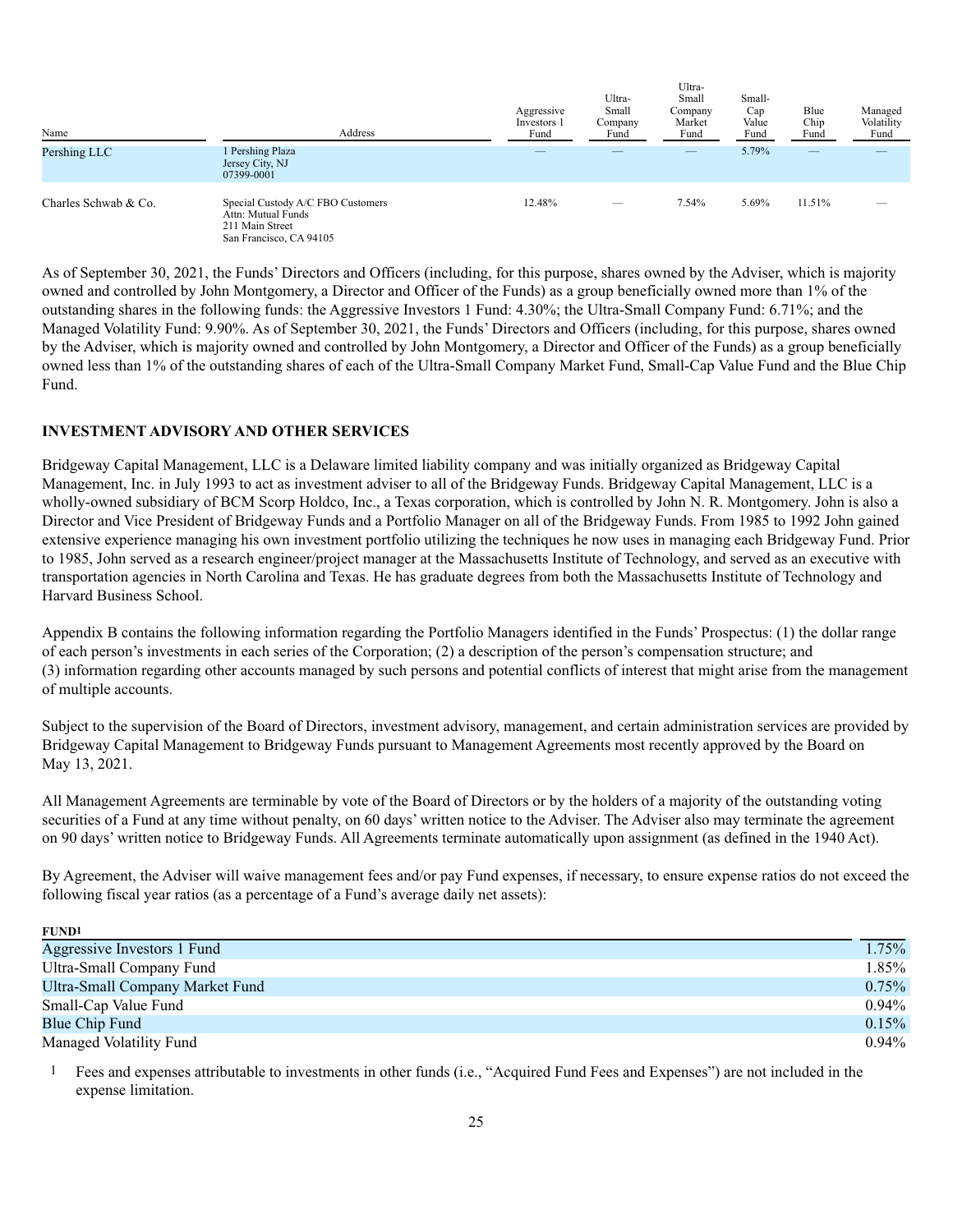Under the Management Agreements, the Adviser provides a continuous investment program for Bridgeway Funds by placing orders to buy, sell, or hold particular securities. The Adviser also supervises all matters relating to the operation of Bridgeway Funds, such as corporate officers, operations, office space, equipment, and services. For services provided under the Management Agreements, the Adviser receives an advisory fee.

Aggressive Investors 1 Fund and Small-Cap Value Fund each have a fee comprised of a base investment advisory fee that may be adjusted upward or downward depending on the performance of the fund relative to a market index over the past 5 years. The base investment advisory fee and performance adjustment, if applicable, for each fund is described below.

# **Aggressive Investors 1 Fund**

The Advisory Fee consists of a Base Advisory Fee that is subject to a Performance Adjustment. The Base Advisory Fee is computed quarterly at the following annual rate:

- (1) 0.90% of the value of the Fund's average daily net assets up to \$250,000,000;
- (2) 0.875% of the next \$250,000,000 of such assets;
- (3) 0.85% of the next \$500,000,000 of such assets; and
- (4) 0.80% of such assets over \$1,000,000,000.

The base advisory fee may be adjusted if the Fund outperforms or underperforms its stated benchmark over a five-year rolling performance period ending on the last day of the quarter (March 31, June 30, September 30 and December 31) that the New York Stock Exchange was open for trading (the "Performance Period"). For example, on June 30, 2009 the relevant five-year period would be from July 1, 2004 through June 30, 2009.

The Performance Adjustment Rate for Aggressive Investors 1 Fund varies with the Fund's performance as compared to the performance of the Standard & Poor's 500 Composite Stock Price Index (the "Index") as published after the close of the market on the last day of the Performance Period and will range from an annual rate of -0.70% to 0.70%. The Performance Adjustment Rate will be calculated at an annualized rate of 4.67% of the cumulative difference between the performance of the Fund and that of the Index over the Performance Period, except that there will be no performance adjustment if the cumulative difference between the Fund's performance and that of the Index is less than or equal to 2.00% (over the Performance Period). The factor of 4.67% assumes that the Adviser will achieve the maximum or minimum of the Performance Adjustment Rate with a cumulative total return difference between the Fund and the Index of plus or minus approximately 15% over the Performance Period (0.70% divided by 15.00% = 4.67%).

For example, assume that the Fund had a cumulative total return of 27.63% for the five-year period through June 30, 2009. During the same period, assume the Index with dividends reinvested had a cumulative total return of 21.21%. Then the Performance Adjustment Rate would be 4.67% times the difference in returns, or  $4.67\%$  times  $(27.63\% - 21.21\%) = 0.30\%$ .

The base rate and the performance rate are applied separately. The base rate is applied to the Fund's average net assets over the most recent quarter, while the performance adjustment is applied to the Fund's average net assets over the preceding five-year rolling performance period. The corresponding dollar values are then added to arrive at the total advisory fee for the current period.

Continuing with the example above and assuming net assets of up to \$250 million, the adjusted Advisory Fee applied to the period of time from April 1, 2009, through June 30, 2009, would be a Base Advisory Fee equal to an annualized rate of 0.90% (the Base Advisory Fee Rate) times the value of the Fund's average daily net assets in the calendar quarter plus a Performance Adjustment equal to an annualized rate of 0.30% (the Performance Adjustment Rate) times the value of the Fund's average daily net assets in the five-year Performance Period.

### **Ultra-Small Company Fund**

The Advisory Fee is payable monthly at the following annual rate:

- (1)  $0.90\%$  of the value of the Fund's average daily net assets up to \$250,000,000;
- (2)  $0.875\%$  of the next \$250,000,000 of such assets;
- (3) 0.85% of such assets over \$500,000,000.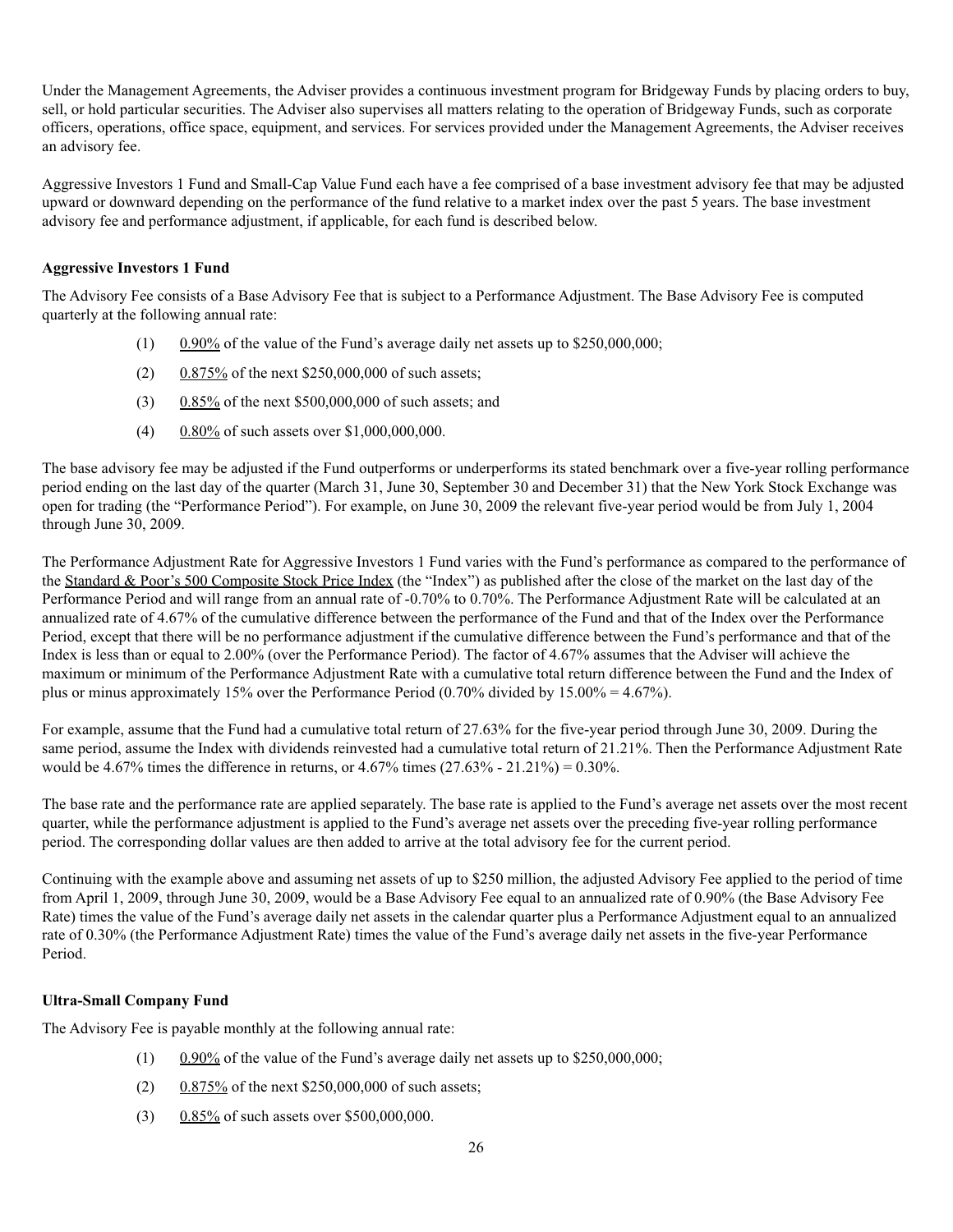However, during the period that Ultra-Small Company Fund's net assets range from \$27,500,000 to \$55,000,000 the Advisory Fee will be paid as if the Fund had \$55,000,000 under management (that is, \$55 million times .90% equals \$495,000). This is limited to a maximum annualized expense ratio of 1.49% of average net assets.

## **Ultra-Small Company Market Fund**

The Advisory Fee is payable monthly at an annual rate of 0.50% of the value of the Fund's average daily net assets.

# **Small-Cap Value Fund**

The Advisory Fee consists of a Base Advisory Fee that is subject to a Performance Adjustment. The Base Advisory Fee is computed quarterly at an annual rate of 0.60% of the value of the Fund's average daily net assets.

The base advisory fee may be adjusted if the Fund outperforms or underperforms its stated benchmark over a five-year rolling performance period ending on the last day of the quarter (March 31, June 30, September 30 and December 31) that the New York Stock Exchange was open for trading (the "Performance Period"). For example, on June 30, 2009 the relevant five-year period would be from July 1, 2004 through June 30, 2009.

The Performance Adjustment Rate for Small-Cap Value Fund varies with the Fund's performance as compared to the performance of the Russell 2000 Value Index (the "Index") as published after the close of the market on the last day of the Performance Period and will range from an annual rate of -0.05% to 0.05%. The Performance Adjustment Rate will be calculated at an annualized rate of 0.33% of the cumulative difference between the performance of the Fund and that of the Index over the Performance Period, except that there will be no performance adjustment if the cumulative difference between the Fund's performance and that of the Index is less than or equal to 2.00% (over the Performance Period). The factor of 0.33% assumes that the Adviser will achieve the maximum or minimum of the Performance Adjustment Rate with a cumulative total return difference between the Fund and the Index of plus or minus approximately 15% over the Performance Period (0.05% divided by  $15.00\% = 0.33\%$ ).

For example, assume that the Fund had a cumulative total return of 27.00% for the five-year period through June 30, 2009. During the same period, assume the Index with dividends reinvested had a cumulative total return of 21.00%. Then the Performance Adjustment Rate would be 0.33% times the difference in returns, or 0.33% times  $(27.00\% - 21.00\%) = 0.02\%$ .

The base rate and the performance rate are applied separately. The base rate is applied to the Fund's average net assets over the most recent quarter, while the performance adjustment is applied to the Fund's average net assets over the preceding five-year rolling performance period. The corresponding dollar values are then added to arrive at the total advisory fee for the current period.

Continuing with the example above, the adjusted Advisory Fee applied to the period of time from April 1, 2009, through June 30, 2009, would be a Base Advisory Fee equal to an annualized rate of 0.60% (the Base Advisory Fee Rate) times the value of the Fund's average daily net assets in the calendar quarter plus a Performance Adjustment equal to an annualized rate of 0.02% (the Performance Adjustment Rate) times the value of the Fund's average daily net assets in the five-year Performance Period.

# **Blue Chip Fund**

The Advisory Fee is payable monthly at an annual rate of 0.08% of the value of the Fund's average daily net assets.

# **Managed Volatility Fund**

The Advisory Fee is payable monthly at an annual rate of 0.60% of the value of the Fund's average daily net assets.

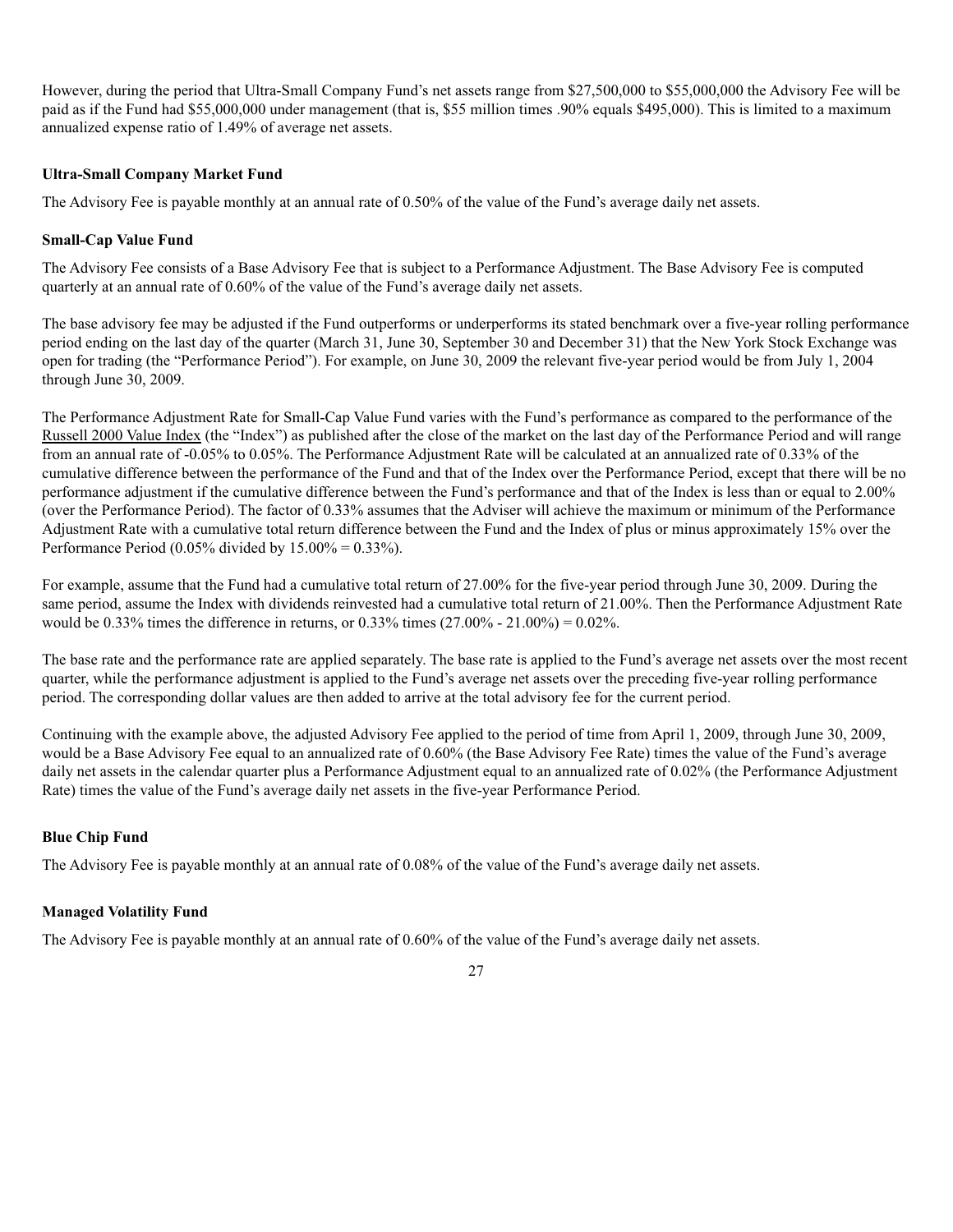### **Dollar Amounts Paid to the Adviser**

For the last three fiscal years ending June 30, 2021, the Adviser earned and waived the following investment advisory fees from each of the Funds.

|                                        | <b>Advisory</b><br>Fee Per<br>Agreement |           | <b>Expense</b><br>Reimbursement |                  | Waived<br><b>Advisory</b><br>Fees |                  |
|----------------------------------------|-----------------------------------------|-----------|---------------------------------|------------------|-----------------------------------|------------------|
| Portfolio by Fiscal Year               |                                         |           |                                 |                  |                                   |                  |
| Aggressive Investors 1 Fund            |                                         |           |                                 |                  |                                   |                  |
| 6/30/21                                | \$                                      | 132,334   | \$                              | $\overline{0}$   | \$                                | $\theta$         |
| 6/30/20                                | $\mathbb S$                             | (63,587)1 | $\mathbb{S}$                    | $\overline{0}$   | $\mathbb{S}$                      | $\boldsymbol{0}$ |
| 6/30/19                                | \$                                      | 134,785   | \$                              | $\overline{0}$   | \$                                | $\mathbf{0}$     |
| <b>Ultra-Small Company Fund</b>        |                                         |           |                                 |                  |                                   |                  |
| 6/30/21                                | \$                                      | 736,019   | $\mathbb S$                     | $\boldsymbol{0}$ | <b>S</b>                          | $\mathbf{0}$     |
| 6/30/20                                | $\mathbb{S}$                            | 580,882   | $\mathbb{S}$                    | $\boldsymbol{0}$ | $\mathcal{S}$                     | $\mathbf{0}$     |
| 6/30/19                                | \$                                      | 771,146   | \$                              | $\boldsymbol{0}$ | \$                                | $\boldsymbol{0}$ |
| <b>Ultra-Small Company Market Fund</b> |                                         |           |                                 |                  |                                   |                  |
| 6/30/21                                | $\$$                                    | 1,208,535 | $\mathbb S$                     | $\overline{0}$   | $\mathbb{S}$                      | $\theta$         |
| 6/30/20                                | $\mathbb{S}$                            | 938,793   | $\$$                            | $\boldsymbol{0}$ | $\mathbb{S}$                      | (124, 231)       |
| 6/30/19                                | \$                                      | 1,578,055 | \$                              | $\boldsymbol{0}$ | \$                                | (53,790)         |
| Small-Cap Growth Fund <sup>2</sup>     |                                         |           |                                 |                  |                                   |                  |
| 6/30/21                                | \$                                      | 148,833   | $\$$                            | $\boldsymbol{0}$ | $\mathbb{S}$                      | (70, 707)        |
| 6/30/20                                | $\$$                                    | 171,900   | \$                              | $\boldsymbol{0}$ | \$                                | (89, 864)        |
| 6/30/19                                | $\mathbb{S}$                            | 296,477   | \$                              | $\boldsymbol{0}$ | \$                                | (80, 851)        |
| Small-Cap Value Fund                   |                                         |           |                                 |                  |                                   |                  |
| 6/30/21                                | \$                                      | 584,189   | \$                              | $\overline{0}$   | $\mathbb{S}$                      | $\theta$         |
| 6/30/20                                | $\mathbb{S}$                            | 216,807   | $\$$                            | $\overline{0}$   | $\boldsymbol{\mathsf{S}}$         | (71, 885)        |
| 6/30/19                                | \$                                      | 327,886   | \$                              | $\boldsymbol{0}$ | \$                                | (35,202)         |
| <b>Blue Chip Fund</b>                  |                                         |           |                                 |                  |                                   |                  |
| 6/30/21                                | \$                                      | 362,124   | $\mathbb{S}$                    | $(41,161)$ \$    |                                   | (362, 124)       |
| 6/30/20                                | $\$$                                    | 409,561   | $\boldsymbol{\mathsf{S}}$       | $(199, 112)$ \$  |                                   | (409, 561)       |
| 6/30/19                                | \$                                      | 459,860   | \$                              | $(100,578)$ \$   |                                   | (459, 860)       |
| Managed Volatility Fund                |                                         |           |                                 |                  |                                   |                  |
| 6/30/21                                | \$                                      | 191,430   | $\mathbb S$                     | $\boldsymbol{0}$ | \$                                | (85, 613)        |
| 6/30/20                                | $\mathbb S$                             | 178,973   | $\$$                            | $\boldsymbol{0}$ | $\mathcal{S}$                     | (98, 166)        |
| 6/30/19                                | \$                                      | 190,274   | \$                              | $\boldsymbol{0}$ | $\mathbb S$                       | (95, 984)        |

<sup>1</sup> The management fee for the Fund for the fiscal year ending June 30, 2020 is negative due to the negative performance adjustment of the investment management fee under its performance-based management fee structure.

2 The Small-Cap Growth Fund was merged into the Small-Cap Value Fund as of the close of business on September 24, 2021.

### **SERVICE AGREEMENTS**

#### **Administrative Services Agreement**

The Adviser has entered into an Administrative Services Agreement with Bridgeway Funds pursuant to which the Adviser provides various administrative services to the Funds including, but not limited to: (i) supervising and managing various aspects of the Funds' business and affairs; (ii) selecting, overseeing and/or coordinating activities with other service providers to the Funds; (iii) providing reports to the Board as requested from time to time; (iv) assisting and/or reviewing amendments and updates to the Funds' registration statement and other filings with the SEC; (v) providing certain shareholder services; (vi) providing administrative support in connection with meetings of the Board of Directors; and (vii) providing certain recordkeeping services. For its services to the Funds, the Adviser is paid an aggregate annual fee of \$150,000 (the "Fee"). The Fee is payable in equal monthly installments and is charged to each Fund on a pro rata basis based on the average daily net assets of each Fund. The Administrative Services Agreement provides that it will continue in effect until terminated by either Bridgeway Funds or the Adviser on 60 days' written notice.

In the absence of willful misfeasance, bad faith, negligence or reckless disregard of its duties under the Administrative Services Agreement on the part of the Adviser, the Adviser is not subject to liability to the Bridgeway Funds or to any shareholder for any act or omission in the course of, or connected with, rendering services under the Administrative Services Agreement.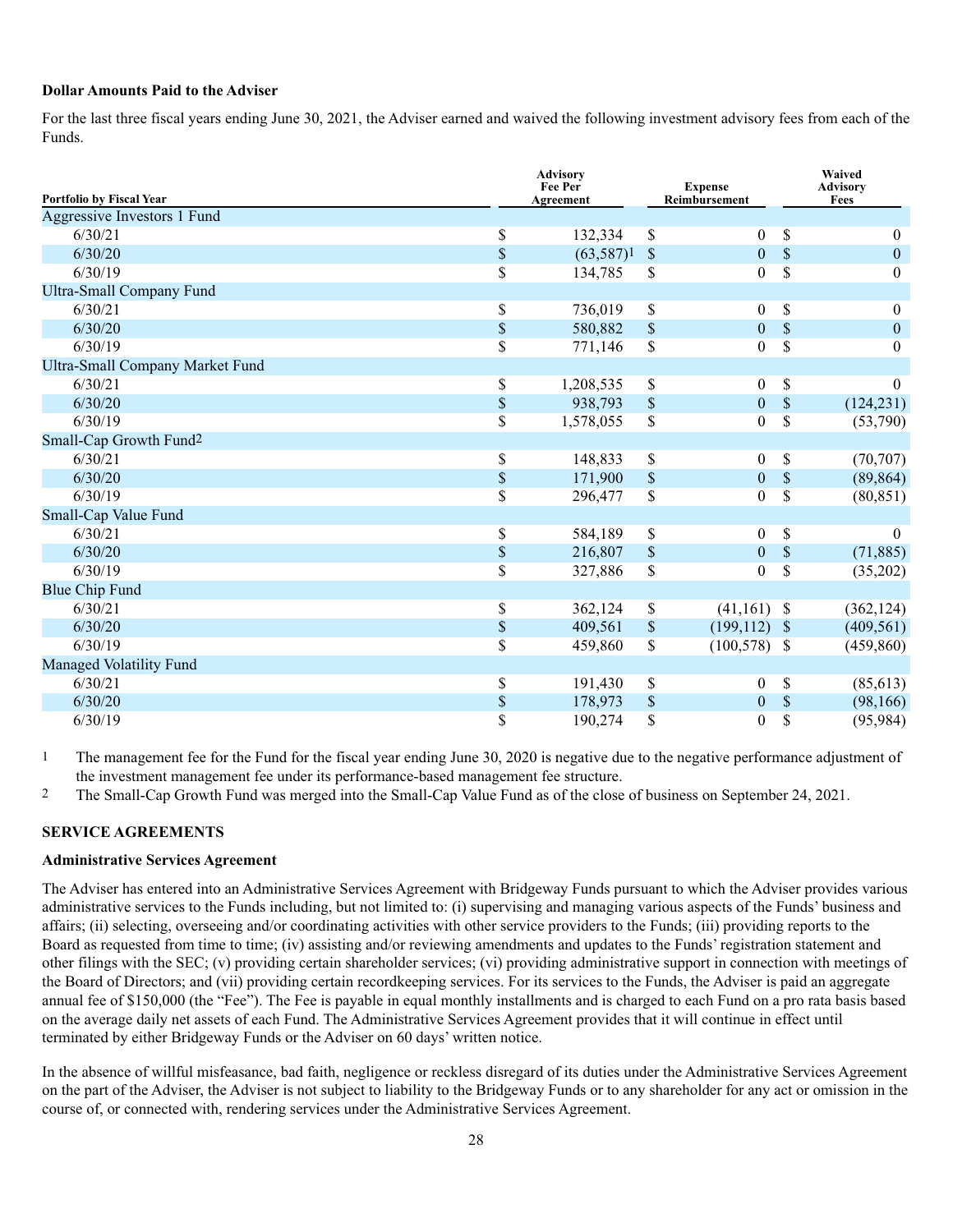### **Other Service Providers**

*Fund Administration and Fund Accounting Services.* Bridgeway Funds has entered into a Fund Administration and Accounting Agreement with The Bank of New York Mellon, 301 Bellevue Parkway, Wilmington, DE 19809, whereby The Bank of New York Mellon provides various administrative and accounting services to the Funds, including, but not limited to, daily valuation of the Funds' shares, preparation of financial statements, tax returns, and regulatory reports, and presentation of quarterly reports to the Board of Directors. For fund accounting and administration services, Bridgeway Funds pays to The Bank of New York Mellon administration fees with respect to each Fund, computed daily and paid monthly, at annual rates some of which are based on fixed rates per Fund and some of which are based on the average daily net assets of each Fund.

*Transfer Agency Services.* BNY Mellon Investment Servicing (US) Inc., 103 Bellevue Parkway, Wilmington, DE 19809, acts as transfer agent for the Funds and receives fees for providing such services to the Funds.

*Custodian.* The Bank of New York Mellon, 240 Greenwich Street, New York, New York 10286, is custodian of all securities and cash of the Fund. Under the terms of the Custody Agreement, The Bank of New York Mellon maintains the portfolio securities of the Fund, administers the purchases and sales of portfolio securities, collects interest and dividends and other distributions made on securities held by the Fund and performs other ministerial duties. These services do not include any supervisory function over management or provide any protection against any depreciation of assets. Bridgeway Funds has made arrangements with BNY Mellon Investment Servicing Trust Company (formerly, PFPC Trust Company) to serve as custodian for IRAs.

*Independent Registered Public Accounting Firm.* Bridgeway Funds' independent registered public accounting firm is responsible for auditing the financial statements of the Fund. The Board of Directors has selected BBD, LLP, 1835 Market Street, 3rd Floor, Philadelphia, Pennsylvania 19103, as the independent registered public accounting firm to audit the Fund's financial statements.

*Legal Counsel.* Stradley Ronon Stevens & Young, LLP, 2000 K Street, N.W., Suite 700, Washington DC 20006, acts as legal counsel to the Funds and Adviser.

### **DISTRIBUTION OF FUND SHARES**

Foreside Fund Services, LLC (the "Distributor") is the distributor (also known as the principal underwriter) of the shares of the Funds and is located at Three Canal Plaza, Suite 100, Portland, Maine 04101. The Distributor is a registered broker-dealer and is a member of the Financial Industry Regulatory Authority. The Distributor is not affiliated with the Funds, the Adviser, or any other service provider for the Funds.

Under a Distribution Agreement with the Funds, the Distributor acts as the agent of the Corporation in connection with the continuous offering of shares of the Funds. The Distributor continually distributes shares of the Funds on a best efforts basis. The Distributor has no obligation to sell any specific quantity of Fund shares. The Distributor and its officers have no role in determining the investment policies or which securities are to be purchased or sold by the Corporation.

The Distributor may enter into agreements with selected broker-dealers, banks or other financial intermediaries for distribution of shares of the Funds. With respect to certain financial intermediaries and related fund "supermarket" platform arrangements, the Funds and/or the Adviser, rather than the Distributor, typically enter into such agreements. These financial intermediaries may charge a fee for their services and may receive shareholder service or other fees from parties other than the Distributor. These financial intermediaries may otherwise act as processing agents and are responsible for promptly transmitting purchase, redemption and other requests to the Fund.

Investors who purchase shares through financial intermediaries will be subject to the procedures of those intermediaries through which they purchase shares, which may include charges, investment minimums, cutoff times and other restrictions in addition to, or different from, those listed herein. Information concerning any charges or services will be provided to customers by the financial intermediary through which they purchase shares. Investors purchasing shares of the Funds through financial intermediaries should acquaint themselves with their financial intermediary's procedures and should read the Prospectus in conjunction with any materials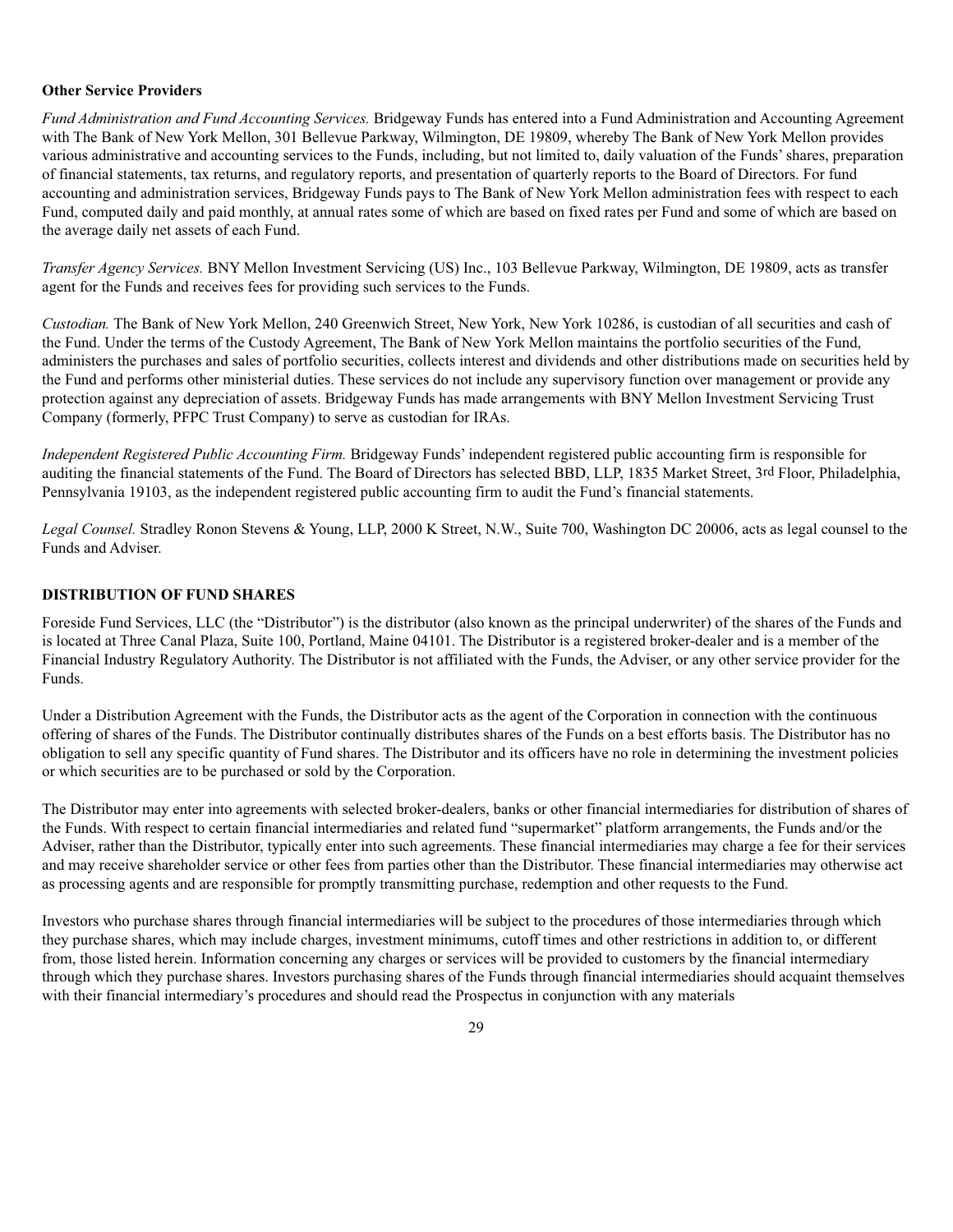and information provided by their financial intermediary. The financial intermediary, and not its customers, will be the shareholder of record, although customers may have the right to vote shares depending upon their arrangement with the financial intermediary. The Distributor does not receive compensation from the Funds for its distribution services except the distribution/service fees with respect to the shares of those classes for which a Rule 12b-1 distribution plan is effective. Currently, there are no classes of Fund shares that pay a Rule 12b-1 fee. The Adviser pays the Distributor a fee for certain distribution-related services.

The Distribution Agreement has an initial term of up to two years and continues in effect only if such continuance is specifically approved at least annually by the Board or by vote of a majority of a Fund's outstanding voting securities in accordance with the 1940 Act. The Distribution Agreement is terminable without penalty by the Corporation on behalf of the Funds on no less than 60 days' written notice when authorized either by a vote of a majority of the outstanding voting securities of the Funds or by vote of a majority of the members of the Board who are not "interested persons" (as defined in the 1940 Act) of the Corporation and have no direct or indirect financial interest in the operation of the Distribution Agreement, or by the Distributor, and will automatically terminate in the event of its "assignment" (as defined in the 1940 Act). The Distribution Agreement provides that the Distributor shall not be liable for any error of judgment or mistake of law or for any loss suffered by the Corporation in connection with the performance of the Distributor's obligations and duties under the Distribution Agreement, except a loss resulting from the Distributor's willful misfeasance, bad faith or gross negligence in the performance of such duties and obligations, or by reason of its reckless disregard thereof.

#### **Rule 12b-1 Plan**

On October 15, 1996, Bridgeway Funds' shareholders approved a 12b-1 Plan that permitted the Adviser to pay up to 0.25% of each series' average daily assets for sales and distribution of shares of each of the series comprising Bridgeway Funds, Inc. In this plan, the Adviser agreed to pay directly all distribution costs associated with Class N shares, which is currently the only class of shares outstanding. This plan has been re-approved each year by the Independent Directors.

The Adviser pays all 12b-1 fees up to 0.25% on all Class N shares. Shareholders of Class N shares therefore pay no 12b-1 fees.

On October 1, 2003, Bridgeway Funds' shareholders approved modification of the 12b-1 Plan to permit selected Funds to add additional classes of Fund shares with a maximum 0.25% 12b-1 fee. This fee is payable by shareholders who purchase Fund shares through distribution channels that charge distribution and account servicing fees versus "no or low cost" alternatives. Currently, there are no classes of Fund Shares subject to this 12b-1 fee.

Currently, none of the Bridgeway Funds has a class of shares where shareholders pay a 12b-1 fee.

#### **12b-1 Fees**

If there were any 12b-1 fees paid, they would pay for the following:

For reimbursement and/or to compensate brokers, dealers, and other financial intermediaries, such as banks and other institutions, for administrative and accounting services rendered to support this Plan for the accounts of Fund shareholders who purchase and redeem their shares through such banks or other institutions.

### **FUND TRANSACTIONS AND BROKERAGE**

The Adviser determines which securities are bought and sold, the total amount of securities to be bought or sold, the broker or dealer ("broker") through which the securities are to be bought or sold, and the commission rates, if any, at which transactions are effected for the Funds. Subject to the investment objectives established for each Fund, the Adviser selects brokers on the basis of price and execution, consistent with its duty to seek "best execution." In selecting a broker for a particular transaction, the Adviser considers the fees and expenses to be charged by the broker and the efficiency of the broker. Where multiple competing markets (or exchanges) exist for listed stocks, the Adviser makes sure that the security is executed on the best market (or exchange, or by the best market maker). In seeking best execution, the Adviser considers all factors it deems relevant, including, but not limited to: (1) quality of overall execution services provided by the broker; (2) promptness of execution;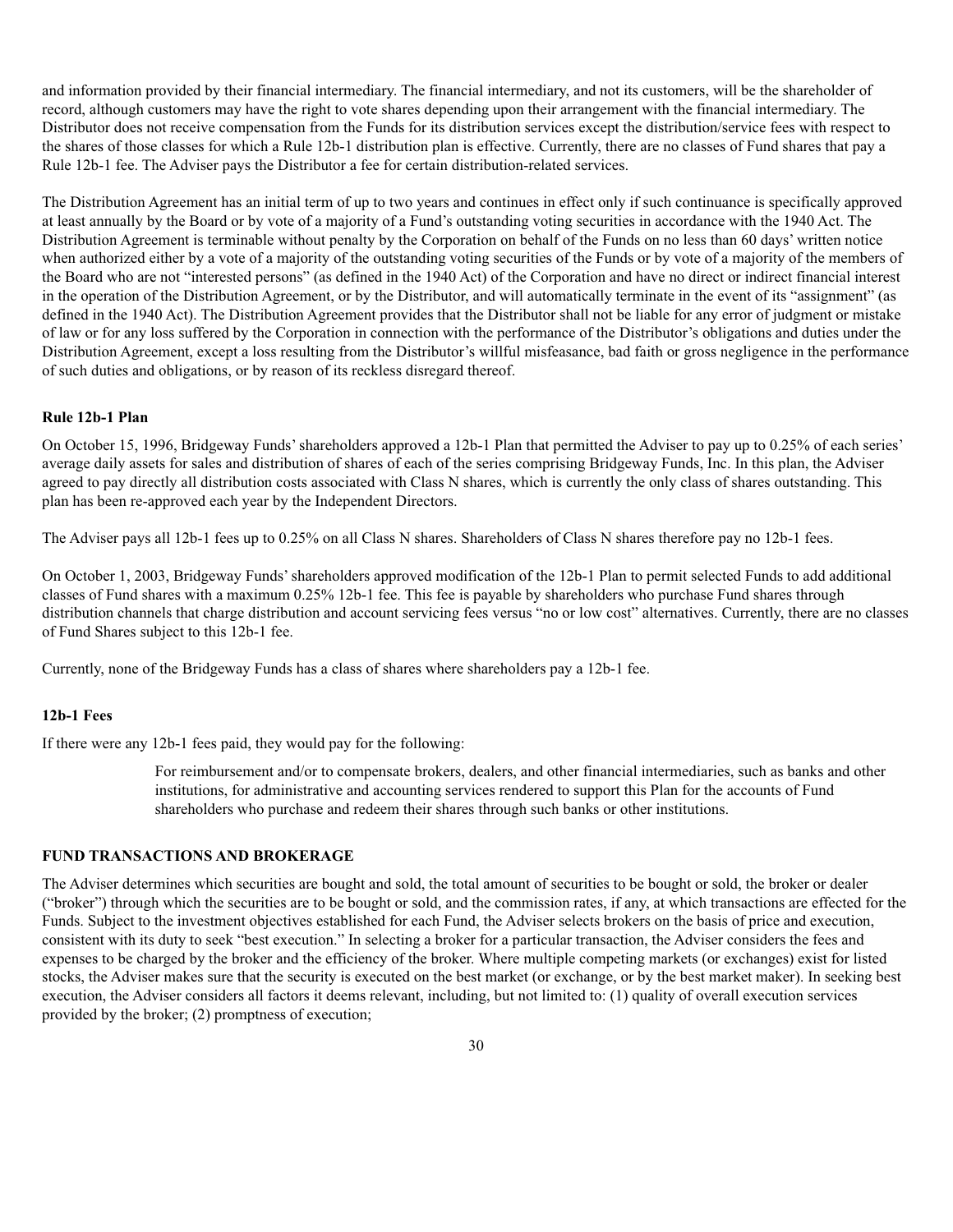(3) promptness and accuracy of oral, hard copy or electronic reports of execution; (4) ease of use of the broker's order entry system; (5) the market where the security trades; (6) any expertise the broker may have in executing trades for the particular type of security; (7) commission and other fees charged by the broker; (8) reliability of the broker; (9) size of the order; (10) whether the broker can maintain and commit adequate capital when necessary to complete trades; and (11) whether the broker can respond during volatile market periods.

The Adviser does not consider a broker's sales of shares of the Funds when determining whether to select such broker to execute portfolio transactions for the Funds. The Adviser does not receive any compensation from brokers. The Adviser's present policy is to (1) conduct essentially all of its own financial research and (2) not to participate in any pre-arranged soft dollar commission arrangements.

In its three most recent fiscal years ended June 30, 2021 each of the Funds paid brokerage commissions as follows:

| Fund                               | 6/30/2021              | 6/30/2020 | 6/30/2019            |
|------------------------------------|------------------------|-----------|----------------------|
| Aggressive Investors 1 Fund        | \$20,088               | \$64,848  | \$58,920             |
| Ultra-Small Company Fund           | \$295,758              | \$324,295 | \$224,370            |
| Ultra-Small Company Market Fund    | \$742,692              | \$752,910 | \$714,953            |
| Small-Cap Value Fund               | \$162,542              | \$51,374  | \$47,953             |
| Small-Cap Growth Fund <sup>1</sup> | \$16,307               | \$41,967  | $\frac{1}{2}$ 42.720 |
| Blue Chip Fund                     | 14.843<br><sup>S</sup> | \$10.889  | \$24,648             |
| <b>Managed Volatility Fund</b>     | \$15,911               | \$19.830  | \$25,984             |

1 The Small-Cap Growth Fund was merged into the Small-Cap Value Fund as of the close of business on September 24, 2021.

# **SECURITY SELECTION PROCESS**

The equity securities in which Bridgeway Funds invests consist of common stock, although it reserves the right to purchase securities having characteristics of common stocks, such as convertible preferred stocks, convertible debt securities, or warrants, if such securities are deemed to be undervalued significantly and their purchase is appropriate in furtherance of each Fund's objective as determined by the Adviser.

The rating of any convertible preferred stocks, convertible debt, or other debt securities held by Bridgeway Funds will be in the highest three levels of "investment-grade," that is, rated A or better by either Moody's Investors Service, Inc. ("Moody's") or Standard & Poor's Rating Services, a division of the McGraw-Hill Companies, Inc. ("S&P"), or, if unrated, judged to be of equivalent quality as determined by the Adviser. Bridgeway Funds may also invest in the following debt securities: (1) those which are direct obligations of the U.S. Treasury (e.g., Treasury Bonds or Bills), (2) those supported by the full faith and credit of the United States (e.g., "GNMA" certificates) and (3) those supported by the right of the issuer to borrow from the U.S. Treasury (e.g., "FNMA" securities).

The Managed Volatility Fund may invest a portion of its fixed-income securities in bonds below investment grade. Non-investment grade debt obligations ("lower-quality securities") include (1) bonds rated as low as C by Moody's, S&P and comparable ratings of other NRSROs; (2) commercial paper rated as low as C by S&P, not Prime by Moody's, and comparable ratings of other NRSROs; and (3) unrated debt obligations of comparable quality. Lower quality securities, while generally offering higher yields than investment-grade securities with similar maturities, involve greater risks, including the possibility of default or bankruptcy. They are regarded as predominantly speculative and present a significant risk for loss of principal and interest.

It is expected that short-term money market securities would normally represent less than 10% of Bridgeway Funds' total assets. However, in the event future economic or financial conditions adversely affect equity securities of the type described above, Bridgeway Funds may take a temporary, defensive investment position and invest all or part of its assets in such short-term money market securities. These shortterm instruments include securities issued or guaranteed by the U.S. Government and agencies thereof.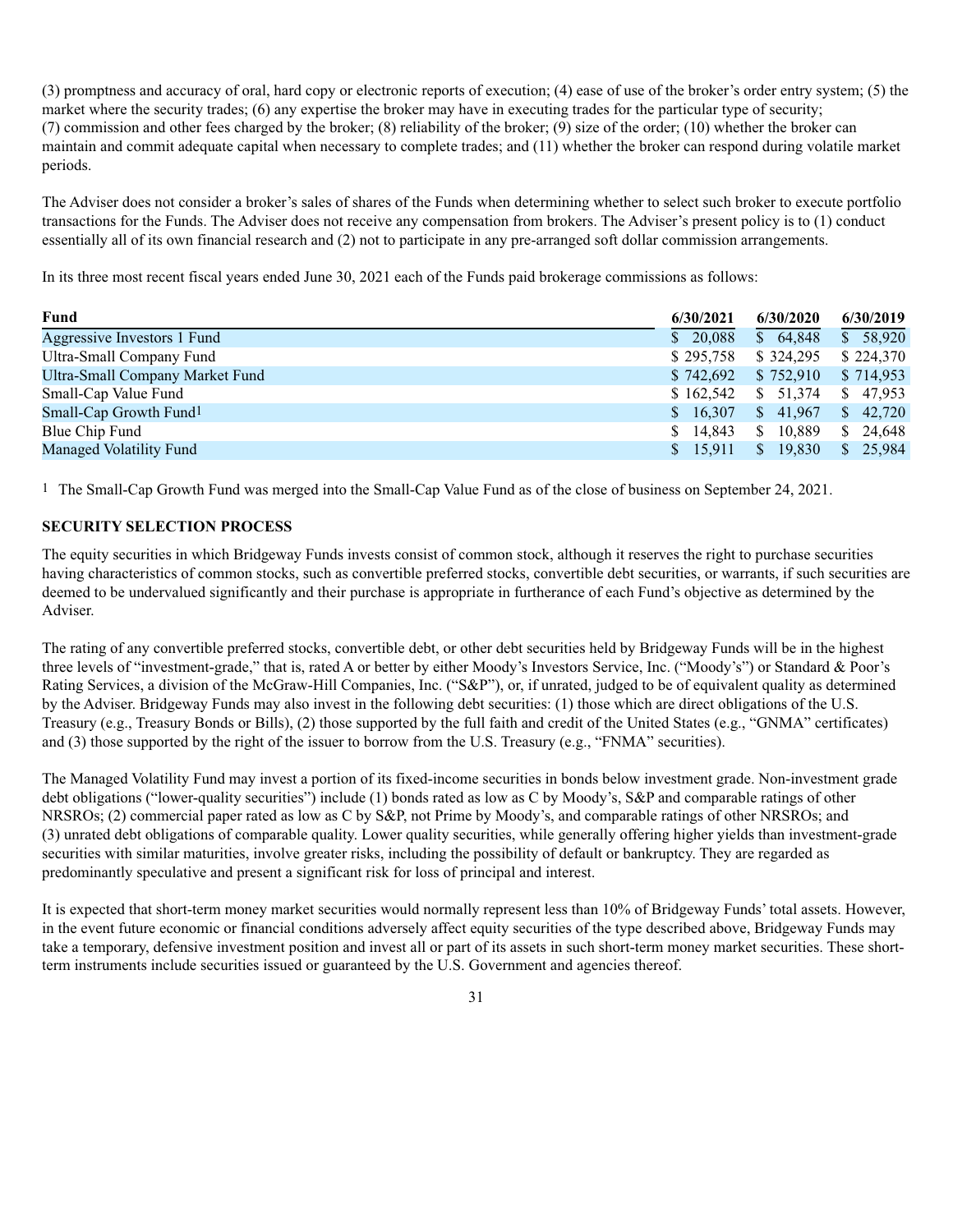#### **DISCLAIMER—CENTER FOR RESEARCH IN SECURITY PRICES**

Ultra-Small Company Market Fund and Ultra-Small Company Fund are not sponsored, sold, promoted, or endorsed by University of Chicago's Center for Research in Security Prices ("CRSP"), the organization that created and maintains the CRSP Cap-Based Portfolio 9 Index and the CRSP Cap-Based Portfolio 10 Index. CRSP makes no representation or warranty, express or implied, about the advisability of investing in securities generally, or in Bridgeway Funds specifically. CRSP has no obligation or liability with respect to Bridgeway Funds or its shareholders.

### **ALLOCATION OF INVESTMENT DECISIONS AND TRADES TO CLIENTS**

In addition to serving as the investment adviser for the various Bridgeway Funds, Bridgeway Capital Management serves as investment adviser for other clients such as institutions, registered investment companies, high net worth individuals, pension and profit sharing plans, corporations, trusts, estates, charitable/non-profit organizations, collective investment trusts and government entities.

The Adviser has adopted Portfolio Management Process and Trade Allocation and Aggregation Policies ("Portfolio Management and Trading Policies") to reasonably ensure investment opportunities and trades are allocated fairly and equitably among clients (including the Funds) over time. In general, investment opportunities are made available to all clients that are eligible to participate and where such investment opportunities are deemed appropriate for the specific client. The following factors are considered when allocating investment opportunities: (i) each client's investment objectives; (ii) investment model(s) results; (iii) trading strategy for the account; (iv) current account holdings; (v) each client's available cash and/or cash needs; (vi) the availability of a block of shares from a broker-dealer; (vii) each client's borrowing ability; and (viii) each client's tax situation.

The Adviser may deviate from its standard trade allocation methodologies if, in the opinion of the Adviser, the methodology would result in unfair or inequitable treatment to some or all of its clients over time, or in response to specific overriding instructions from the client (provided the deviation is not harmful to other clients).

#### **NET ASSET VALUE**

The net asset value ("NAV") of Fund shares will fluctuate and is determined as of the close of trading on the New York Stock Exchange ("NYSE" or the "Exchange", currently 4:00 p.m. Eastern Time) each business day that the Exchange is open for business. In rare and unforeseen situations that prevent the NYSE from being open during a regular trading day, each Fund may, but is not required to, calculate its NAV. In such a situation, whether or not a Fund calculates its NAV may depend on whether the exchanges on which Fund holdings trade are open. If the NYSE begins an after-hours trading session, the Board of Directors is expected to establish closing price procedures. The Exchange annually announces the days on which it will not be open for trading. The most recent announcement indicates that it will not be open on the following days: New Year's Day, Martin Luther King Day, Presidents' Day, Good Friday, Memorial Day, Independence Day, Labor Day, Thanksgiving Day, and Christmas Day. However, the Exchange may close on days not included in that announcement.

The net asset value per share of each Fund is computed by dividing the value of the securities held by the Fund plus any cash or other assets (including interest and dividends accrued but not yet received) minus all liabilities (including accrued expenses) by the total number of the Fund's shares outstanding at such time.

Other than options, securities for which market quotations are readily available are valued at the last sale price on the national exchange on which such securities are primarily traded. In the case of securities reported on the National Association of Securities Dealers Automated Quotation ("NASDAQ") system, the securities are valued based on the NASDAQ Official Closing Price ("NOCP"). In the absence of recorded sales on their primary exchange, or NOCP, in the case of NASDAQ traded securities, the security will be valued as follows: bid prices for long positions and ask prices for short positions. Debt securities are valued on the basis of valuations furnished by a pricing vendor that utilizes both dealer-supplied valuations and electronic data processing techniques, which take into account appropriate factors such as institution-size trading in similar groups of securities, yield, quality, coupon rate, maturity, type of issue, trading characteristics and other market data. Options with trading volume on a given day are valued at the closing price that day. Long options with no trading volume on a given day are valued at the bid price; while short options with no trading volume on a given day are valued at the ask price. In the event that a non-NYSE exchange extends the hours of its regular trading session, securities primarily traded on that exchange will be priced as of the close of the extended session. If a security price from two pricing sources is different (within a degree of materiality), the administrator will obtain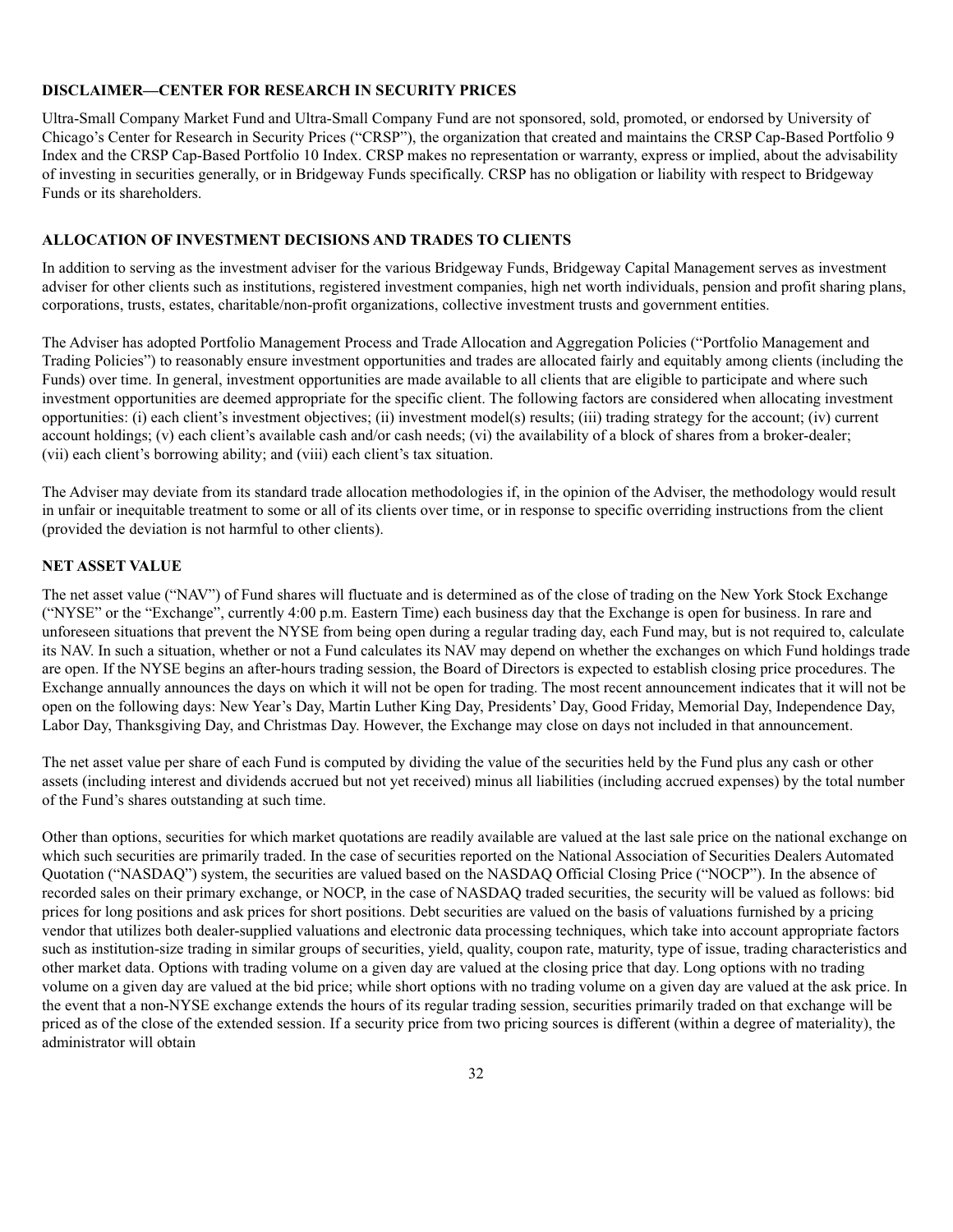a price from a third independent source. If the third source price is the same as the price obtained from the primary or secondary pricing source, the price that has consistency between two of the sources will be used. Otherwise, the Adviser will be notified by the administrator and the Adviser will assign a fair value. The administrator will not re-price the Fund based on a later security closing price that may be reported, for example, in the next day's newspaper or by notification by the Exchange.

In determining NAV, each Fund's assets are valued primarily on the basis of market quotations as described above. In cases of trading halts or in other circumstances when quotations are not readily available or are deemed unreliable for a particular security, the fair value of the security will be determined based on procedures established by the Board of Directors. Specifically, if a market value is not available or is deemed unreliable for a security, the security will be valued at fair value as determined in good faith by or under the direction of the Board of Directors. The valuation assigned to a fair valued security for purposes of calculating a Fund's NAV may differ from the security's most recent closing market price and from the prices used by other mutual funds to calculate their NAVs.

### **REDEMPTION IN-KIND**

Each Fund has elected to be governed by Rule 18f-1 under the 1940 Act pursuant to which the Fund is obligated to redeem shares solely in cash up to the lesser of \$250,000 or 1% of the net asset value of the Fund during any 90 day period for any one shareholder. Should redemption requests by any shareholders exceed such amounts, the Fund shall have the option of redeeming the excess in cash or in-kind, whereby a shareholder will receive securities, saving transaction costs relative to buying the securities on the open market. Redemption requests may be paid in-kind if payment of such requests in cash would be detrimental to the interests of the remaining shareholders of a Fund. By redeeming in-kind, the Fund will save the transaction costs associated with selling quickly, improve cash flow and potential interest and may improve tax efficiency. In addition, shareholders may request to redeem securities in-kind for redemption requests above or below \$250,000 or 1% of net assets of a Fund during any 90 day period. Such redemption in-kind requests are subject to approval by the Fund's Treasurer or her designee. If the redemption in-kind is denied, the redemption will be made in cash. Any redemption in-kind will be effected at approximately the shareholder's proportionate share of the Fund's current net assets, so the redemption will not result in the dilution of the interests of the remaining shareholders. Any shareholder request for a redemption in-kind, including a denial of a request, will be reported to the Funds' Board, usually at the same meeting in which quarterly transactions are reviewed. Share redemptions which are requested and made "in-kind" will have the 2% redemption fee waived; typically, these would be for larger redemptions of at least \$100,000.

### **TAXATION**

The following is a summary of certain additional tax considerations generally affecting a Fund (sometimes referred to as "the Fund") and its shareholders that are not described in the Prospectus. No attempt is made to present a detailed explanation of the tax treatment of the Fund or its shareholders, and the discussion here and in the Prospectus is not intended as a substitute for careful tax planning.

This "Taxation" section is based on the Internal Revenue Code and applicable regulations in effect on the date of this Statement of Additional Information. Future legislative, regulatory or administrative changes, including provisions of current law that sunset and thereafter no longer apply, or court decisions may significantly change the tax rules applicable to the Fund and its shareholders. Any of these changes or court decisions may have a retroactive effect.

*This is for general information only and not tax advice. All investors should consult their own tax advisors as to the federal, state, local and foreign tax provisions applicable to them.*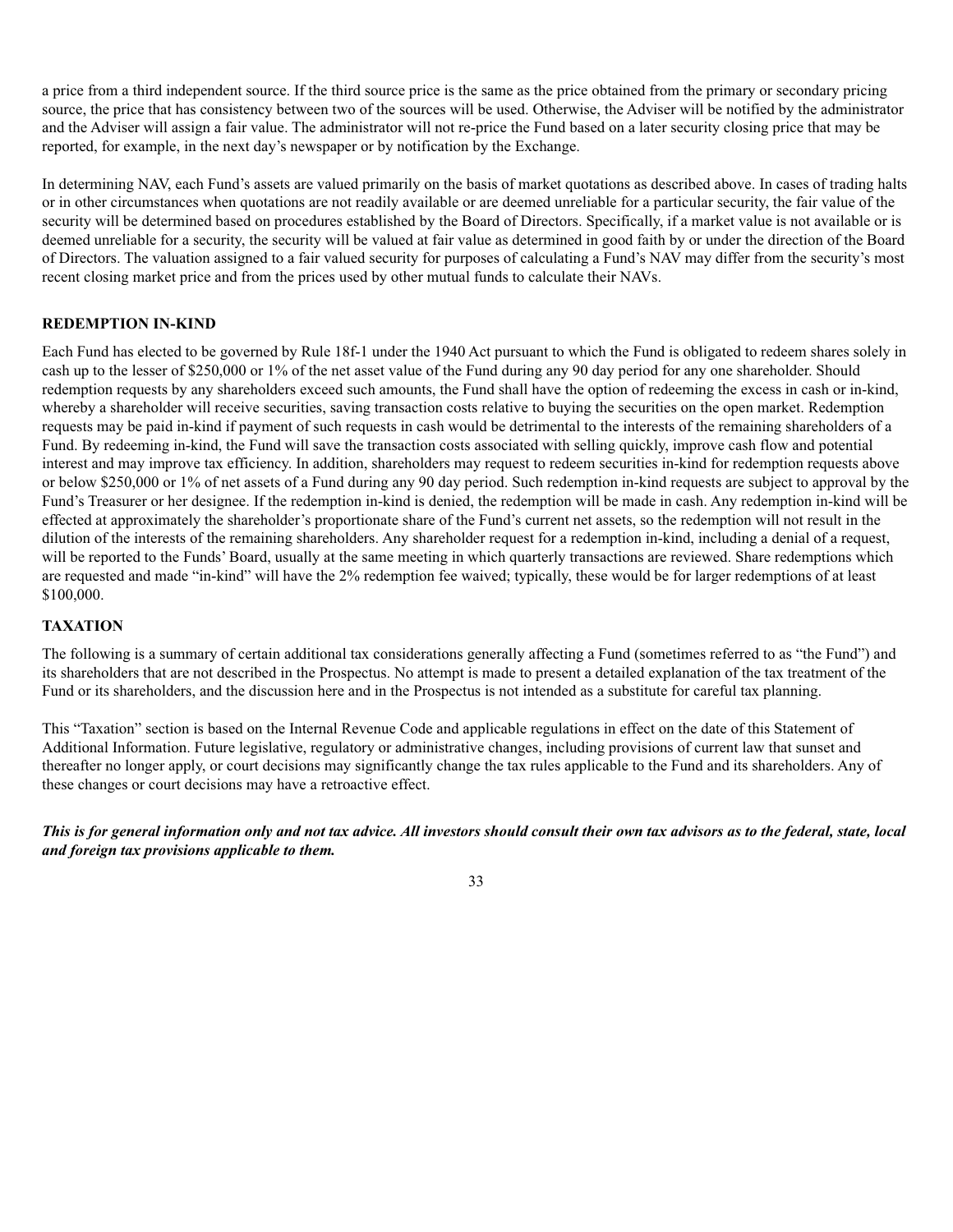#### **Taxation of the Fund**

The Fund has elected and intends to qualify each year as a regulated investment company (sometimes referred to as a "regulated investment company," "RIC" or "fund") under Subchapter M of the Internal Revenue Code. If the Fund so qualifies, the Fund will not be subject to federal income tax on the portion of its investment company taxable income (that is, generally, taxable interest, dividends, net short-term capital gains, and other taxable ordinary income, net of expenses, without regard to the deduction for dividends paid) and net capital gain (that is, the excess of net long-term capital gains over net short-term capital losses) that it distributes to shareholders. In order to qualify for treatment as a regulated investment company, the Fund must satisfy the following requirements:

(i) Distribution Requirement—the Fund must distribute an amount equal to the sum of at least 90% of its investment company taxable income and 90% of its net tax-exempt income, if any, for the tax year (including, for purposes of satisfying this distribution requirement, certain distributions made by the Fund after the close of its taxable year that are treated as made during such taxable year).

(ii) Income Requirement—the Fund must derive at least 90% of its gross income from dividends, interest, certain payments with respect to securities loans, and gains from the sale or other disposition of stock, securities or foreign currencies, or other income (including, but not limited to, gains from options, futures or forward contracts) derived from its business of investing in such stock, securities or currencies and net income derived from qualified publicly traded partnerships ("QPTPs").

(iii) Asset Diversification Test—the Fund must satisfy the following asset diversification test at the close of each quarter of the Fund's tax year: (1) at least 50% of the value of the Fund's assets must consist of cash and cash items, U.S. Government securities, securities of other regulated investment companies, and securities of other issuers (as to which the Fund has not invested more than 5% of the value of the Fund's total assets in securities of an issuer and as to which the Fund does not hold more than 10% of the outstanding voting securities of the issuer); and (2) no more than 25% of the value of the Fund's total assets may be invested in the securities of any one issuer (other than U.S. Government securities or securities of other regulated investment companies) or of two or more issuers which the Fund controls and which are engaged in the same or similar trades or businesses, or, in the securities of one or more QPTPs.

In some circumstances, the character and timing of income realized by the Fund for purposes of the Income Requirement or the identification of the issuer for purposes of the Asset Diversification Test is uncertain under current law with respect to a particular investment, and an adverse determination or future guidance by the Internal Revenue Service ("IRS") with respect to such type of investment may adversely affect the Fund's ability to satisfy these requirements. See, "Tax Treatment of Portfolio Transactions" below with respect to the application of these requirements to certain types of investments. In other circumstances, the Fund may be required to sell portfolio holdings in order to meet the Income Requirement, Distribution Requirement, or Asset Diversification Test, which may have a negative impact on the Fund's income and performance.

The Fund may use "equalization accounting" (in lieu of making some cash distributions) in determining the portion of its income and gains that has been distributed. If the Fund uses equalization accounting, it will allocate a portion of its undistributed investment company taxable income and net capital gain to redemptions of Fund shares and will correspondingly reduce the amount of such income and gains that it distributes in cash. While the Fund presently intends to make cash distributions (including distributions reinvested in Fund shares) for each taxable year in an aggregate amount at least sufficient to satisfy the Distribution Requirement, the Fund may use equalization accounting (in lieu of making cash dividends) to both eliminate federal income and excise tax as well as to satisfy the Distribution Requirement. If the IRS determines that the Fund's allocation is improper and that the Fund has under-distributed its income and gain for any taxable year, the Fund may be liable for federal income and/or excise tax. If, as a result of such adjustment, the Fund fails to satisfy the Distribution Requirement, the Fund will not qualify that year as a regulated investment company the effect of which is described in the following paragraph.

If for any taxable year the Fund does not qualify as a regulated investment company, all of its taxable income (including its net capital gain) would be subject to tax at the corporate income tax rate without any deduction for dividends paid to shareholders, and the dividends would be taxable to the shareholders as ordinary income (or possibly as qualified dividend income) to the extent of the Fund's current and accumulated earnings and profits. Failure to qualify as a regulated investment company would thus have a negative impact on the Fund's income and performance. Subject to savings provisions for certain failures to satisfy the Income Requirement or Asset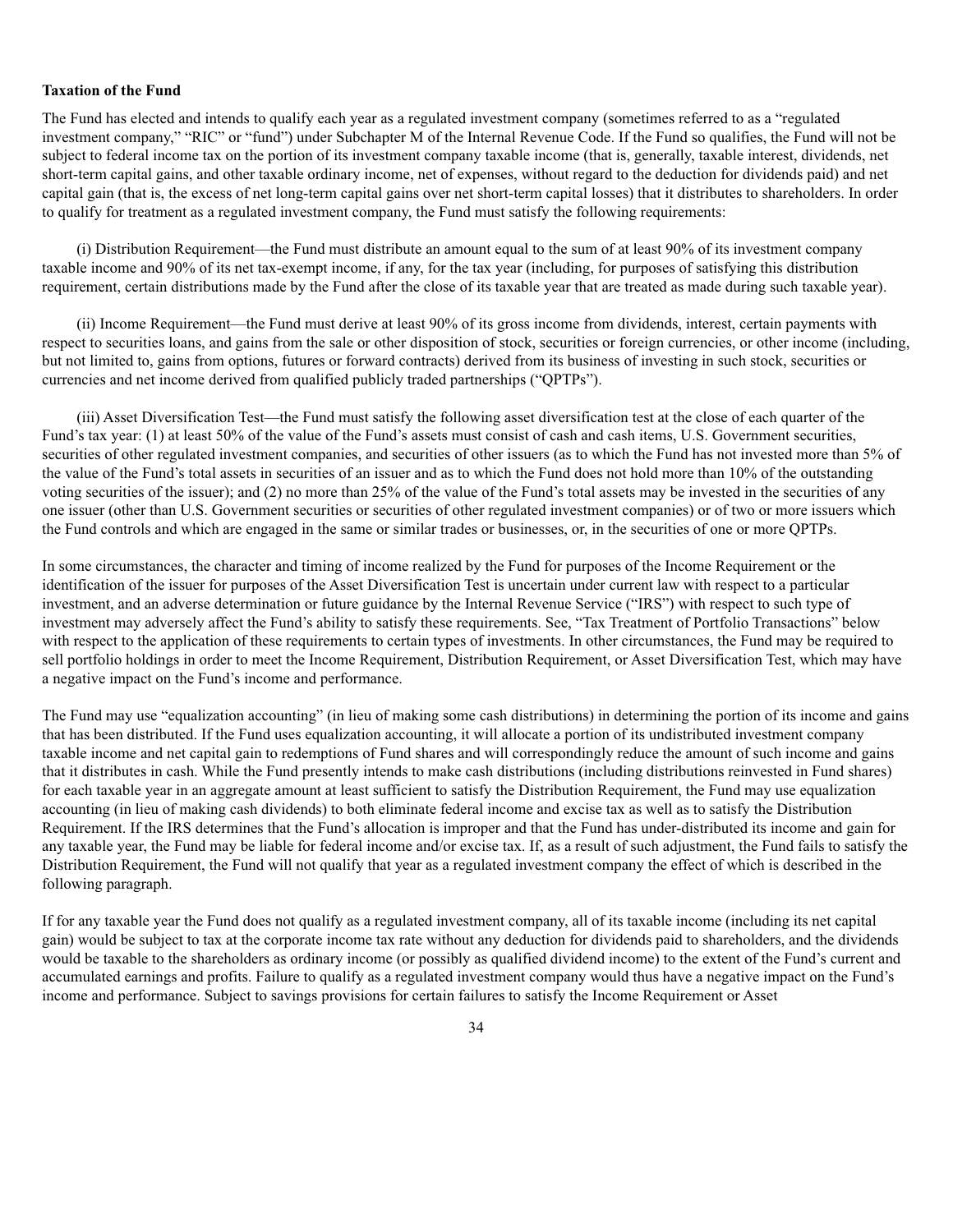Diversification Test, which, in general, are limited to those due to reasonable cause and not willful neglect, it is possible that the Fund will not qualify as a regulated investment company in any given tax year. Even if such savings provisions apply, the Fund may be subject to a monetary sanction of \$50,000 or more. Moreover, the Board reserves the right not to maintain the qualification of the Fund as a regulated investment company if it determines such a course of action to be beneficial to shareholders.

*Portfolio turnover.* For investors that hold their Fund shares in a taxable account, a high portfolio turnover rate may result in higher taxes. This is because a fund with a high turnover rate is likely to accelerate the recognition of capital gains and more of such gains are likely to be taxable as short-term rather than long-term capital gains in contrast to a comparable fund with a low turnover rate. Any such higher taxes would reduce the Fund's after-tax performance. See, "Taxation of Fund Distributions – Distributions of capital gains" below. For non-U.S. investors, any such acceleration of the recognition of capital gains that results in more short-term and less long-term capital gains being recognized by the Fund may cause such investors to be subject to increased U.S. withholding taxes. See, "Non-U.S. Investors – Capital gain dividends and "Interest-related dividends and short-term capital gain dividends" below.

*Capital loss carryovers*. The capital losses of the Fund, if any, do not flow through to shareholders. Rather, the Fund may use its capital losses, subject to applicable limitations, to offset its capital gains without being required to pay taxes on or distribute to shareholders such gains that are offset by the losses. If the Fund has a "net capital loss" (that is, capital losses in excess of capital gains), the excess (if any) of the Fund's net short-term capital losses over its net long-term capital gains is treated as a short-term capital loss arising on the first day of the Fund's next taxable year, and the excess (if any) of the Fund's net long-term capital losses over its net short-term capital gains is treated as a long-term capital loss arising on the first day of the Fund's next taxable year. Any such net capital losses of the Fund that are not used to offset capital gains may be carried forward indefinitely to reduce any future capital gains realized by the Fund in succeeding taxable years. The amount of capital losses that can be carried forward and used in any single year is subject to an annual limitation if there is a more than 50% "change in ownership" of the Fund. An ownership change generally results when shareholders owning 5% or more of the Fund increase their aggregate holdings by more than 50% over a three-year look-back period. An ownership change could result in capital loss carryovers being used at a slower rate thereby reducing the Fund's ability to offset capital gains with those losses. An increase in the amount of taxable gains distributed to the Fund's shareholders could result from an ownership change. The Fund undertakes no obligation to avoid or prevent an ownership change, which can occur in the normal course of shareholder purchases and redemptions or as a result of engaging in a tax-free reorganization with another fund. Moreover, because of circumstances beyond the Fund's control, there can be no assurance that the Fund will not experience, or has not already experienced, an ownership change. Additionally, if the Fund engages in a tax-free reorganization with another fund, the effect of these and other rules not discussed herein may be to disallow or postpone the use by the Fund of its capital loss carryovers (including any current year losses and built-in losses when realized) to offset its own gains or those of the other fund, or vice versa, thereby reducing the tax benefits Fund shareholders would otherwise have enjoyed from use of such capital loss carryovers.

*Deferral of late year losses.* The Fund may elect to treat part or all of any "qualified late year loss" as if it had been incurred in the succeeding taxable year in determining the Fund's taxable income, net capital gain, net short-term capital gain, and earnings and profits. The effect of this election is to treat any such "qualified late year loss" as if it had been incurred in the succeeding taxable year in characterizing Fund distributions for any calendar year (see, "Taxation of Fund Distributions—Distributions of capital gains" below). A "qualified late year loss" includes:

(i) any net capital loss incurred after October 31 of the current taxable year, or, if there is no such loss, any net long-term capital loss or any net short-term capital loss incurred after October 31 of the current taxable year ("post-October capital losses"), and

(ii) the sum of (1) the excess, if any, of (a) specified losses incurred after October 31 of the current taxable year, over (b) specified gains incurred after October 31 of the current taxable year and (2) the excess, if any, of (a) ordinary losses incurred after December 31 of the current taxable year, over (b) the ordinary income incurred after December 31 of the current taxable year.

The terms "specified losses" and "specified gains" mean ordinary losses and gains from the sale, exchange, or other disposition of property (including the termination of a position with respect to such property), foreign currency losses and gains, and losses and gains resulting from holding stock in a passive foreign investment company ("PFIC") for which a mark-to-market election is in effect. The terms "ordinary losses" and "ordinary income" mean other ordinary losses and income that are not described in the preceding sentence.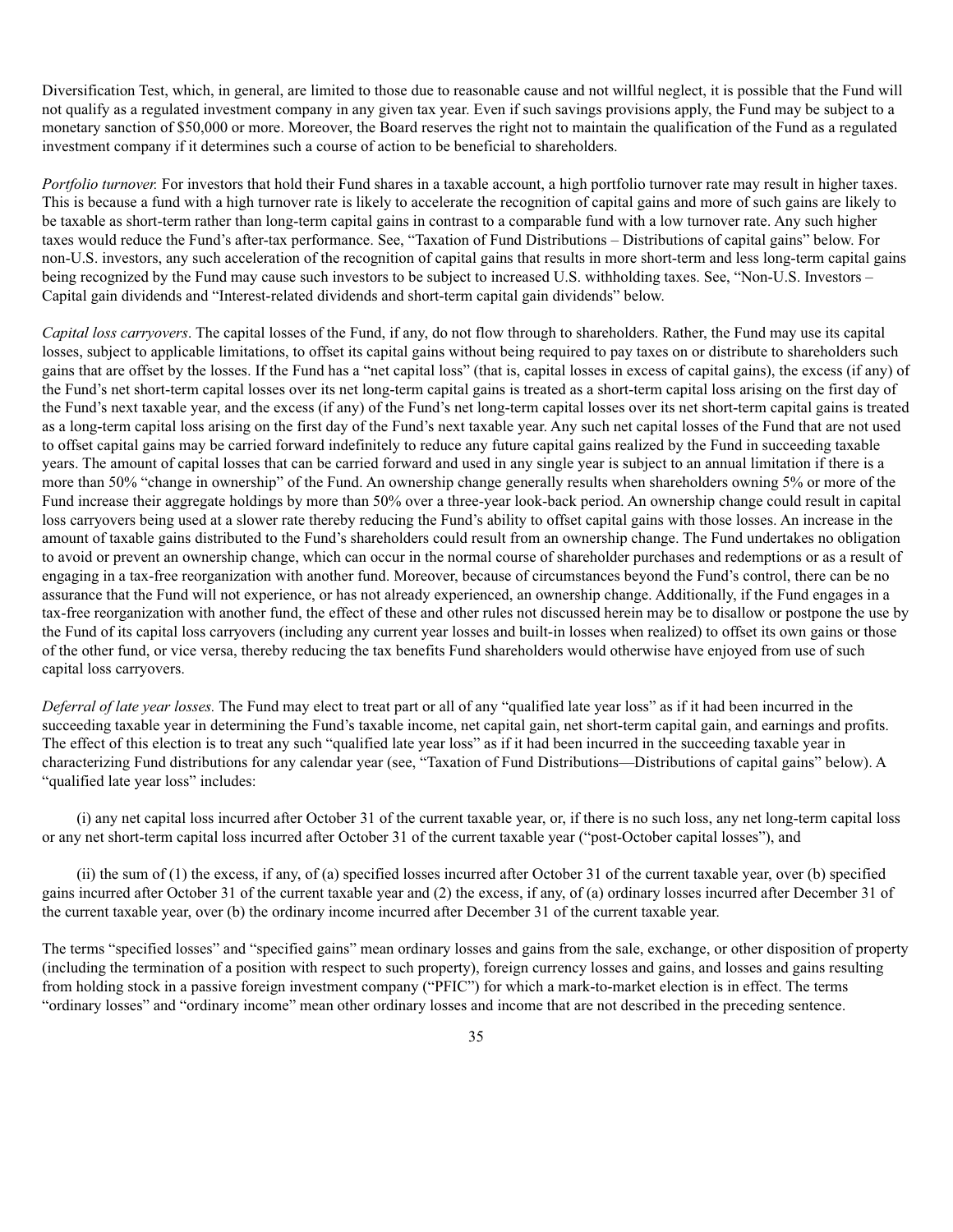*Undistributed capital gains*. The Fund may retain or distribute to shareholders its net capital gain for each taxable year. The Fund currently intends to distribute net capital gains. If the Fund elects to retain its net capital gain, the Fund will be taxed thereon (except to the extent of any available capital loss carryovers) at the corporate income tax rate. If the Fund elects to retain its net capital gain, it is expected that the Fund also will elect to have shareholders treated as if each received a distribution of its pro rata share of such gain, with the result that each shareholder will be required to report its pro rata share of such gain on its tax return as long-term capital gain, will receive a refundable tax credit for its pro rata share of tax paid by the Fund on the gain, and will increase the tax basis for its shares by an amount equal to the deemed distribution less the tax credit.

*Federal excise tax*. To avoid a 4% non-deductible excise tax, the Fund must distribute by December 31 of each year an amount equal to at least: (1) 98% of its ordinary income for the calendar year, (2) 98.2% of capital gain net income (that is, the excess of the gains from sales or exchanges of capital assets over the losses from such sales or exchanges) for the one-year period ended on October 31 of such calendar year, and (3) any prior year undistributed ordinary income and capital gain net income. The Fund may elect to defer to the following year any net ordinary loss incurred for the portion of the calendar year which is after the beginning of the Fund's taxable year. Also, the Fund will defer any "specified gain" or "specified loss" which would be properly taken into account for the portion of the calendar year after October 31. Any net ordinary loss, specified gain, or specified loss deferred shall be treated as arising on January 1 of the following calendar year. Generally, the Fund intends to make sufficient distributions prior to the end of each calendar year to avoid any material liability for federal income and excise tax, but can give no assurances that all or a portion of such liability will be avoided. In addition, under certain circumstances, temporary timing or permanent differences in the realization of income and expense for book and tax purposes can result in the Fund having to pay an excise tax.

*Foreign income tax*. Investment income received by the Fund from sources within foreign countries may be subject to foreign income tax withheld at the source and the amount of tax withheld generally will be treated as an expense of the Fund. The United States has entered into tax treaties with many foreign countries which entitle the Fund to a reduced rate of, or exemption from, tax on such income. Some countries require the filing of a tax reclaim or other forms to receive the benefit of the reduced tax rate; whether or when the Fund will receive the tax reclaim is within the control of the individual country. Information required on these forms may not be available such as shareholder information; therefore, the Fund may not receive the reduced treaty rates or potential reclaims. Other countries have conflicting and changing instructions and restrictive timing requirements which may cause the Fund not to receive the reduced treaty rates or potential reclaims. Other countries may subject capital gains realized by the Fund on sale or disposition of securities of that country to taxation. It is impossible to determine the effective rate of foreign tax in advance since the amount of the Fund's assets to be invested in various countries is not known. Under certain circumstances, the Fund may elect to pass-through foreign taxes paid by the Fund to shareholders, although it reserves the right not to do so. If the Fund makes such an election and obtains a refund of foreign taxes paid by the Fund in a prior year, the Fund may be eligible to reduce the amount of foreign taxes reported by the Fund to its shareholders, generally by the amount of the foreign taxes refunded, for the year in which the refund is received.

#### **Taxation of Fund Distributions**

The Fund anticipates distributing substantially all of its investment company taxable income and net capital gain for each taxable year. Distributions by the Fund will be treated in the manner described below regardless of whether such distributions are paid in cash or reinvested in additional shares of the Fund (or of another fund). The Fund will send you information annually as to the federal income tax consequences of distributions made (or deemed made) during the year.

*Distributions of net investment income.* The Fund receives ordinary income generally in the form of dividends and/or interest on its investments. The Fund may also recognize ordinary income from other sources, including, but not limited to, certain gains on foreign currency-related transactions. This income, less expenses incurred in the operation of the Fund, constitutes the Fund's net investment income from which dividends may be paid to you. If you are a taxable investor, distributions of net investment income generally are taxable as ordinary income to the extent of the Fund's earnings and profits. In the case of a Fund whose strategy includes investing in stocks of corporations, a portion of the income dividends paid to you may be qualified dividends eligible to be taxed at reduced rates. See the discussion below under the headings, "Qualified dividend income for individuals" and "Dividends-received deduction for corporations."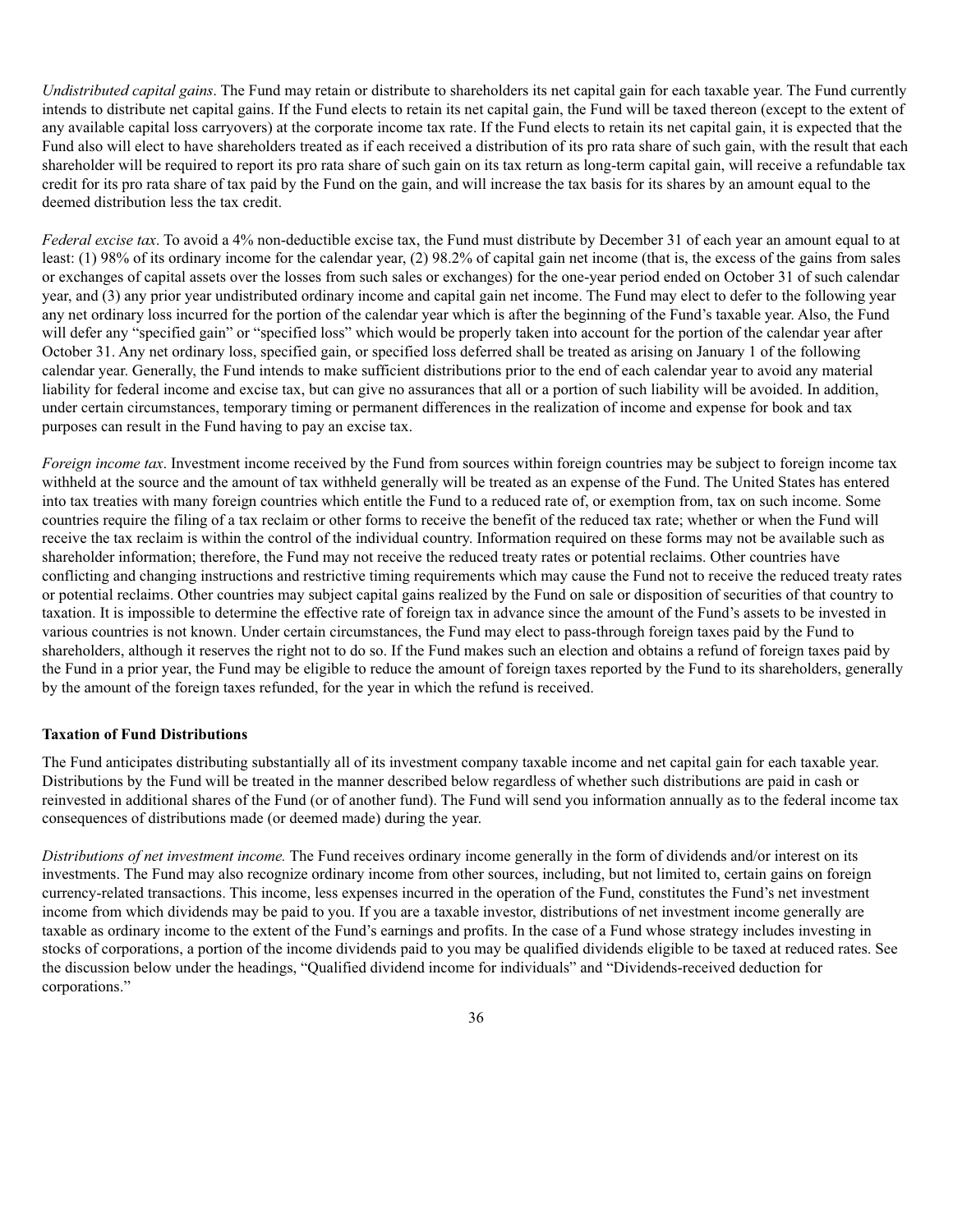*Distributions of capital gains.* The Fund may derive capital gain and loss in connection with sales or other dispositions of its portfolio securities. Distributions derived from the excess of net short-term capital gain over net long-term capital loss will be taxable to you as ordinary income. Distributions paid from the excess of net long-term capital gain over net short-term capital loss will be taxable to you as long-term capital gain, regardless of how long you have held your shares in the Fund. Any net short-term or long-term capital gain realized by the Fund (net of any capital loss carryovers) generally will be distributed once each year and may be distributed more frequently, if necessary, in order to reduce or eliminate federal excise or income taxes on the Fund.

*Returns of capital.* Distributions by the Fund that are not paid from earnings and profits will be treated as a return of capital to the extent of (and in reduction of) the shareholder's tax basis in its shares; any excess will be treated as gain from the sale of its shares. Thus, the portion of a distribution that constitutes a return of capital will decrease the shareholder's tax basis in its Fund shares (but not below zero), and will result in an increase in the amount of gain (or decrease in the amount of loss) that will be recognized by the shareholder for tax purposes on the later sale of such Fund shares. Return of capital distributions can occur for a number of reasons including, among others, the Fund over-estimates the income to be received from certain investments such as those classified as partnerships or equity real estate investment trusts ("REITs") (see, "Tax Treatment of Portfolio Transactions—Investments in U.S. REITs" below).

*Qualified dividend income for individuals.* Ordinary income dividends reported by the Fund to shareholders as derived from qualified dividend income will be taxed in the hands of individuals and other noncorporate shareholders at the rates applicable to long-term capital gain. "Qualified dividend income" means dividends paid to the Fund (a) by domestic corporations, (b) by foreign corporations that are either (i) incorporated in a possession of the United States, or (ii) are eligible for benefits under certain income tax treaties with the United States that include an exchange of information program, or (c) with respect to stock of a foreign corporation that is readily tradable on an established securities market in the United States. Both the Fund and the investor must meet certain holding period requirements to qualify Fund dividends for this treatment. Specifically, the Fund must hold the stock for at least 61 days during the 121-day period beginning 60 days before the stock becomes ex-dividend. Similarly, investors must hold their Fund shares for at least 61 days during the 121-day period beginning 60 days before the Fund distribution goes ex-dividend. Income derived from investments in derivatives, fixed-income securities, U.S. REITs, PFICs, and income received "in lieu of" dividends in a securities lending transaction generally is not eligible for treatment as qualified dividend income. If the qualifying dividend income received by the Fund is equal to or greater than 95% of the Fund's gross income (exclusive of net capital gain) in any taxable year, all of the ordinary income dividends paid by the Fund will be qualifying dividend income.

*Dividends-received deduction for corporations*. For corporate shareholders, a portion of the dividends paid by the Fund may qualify for the 50% corporate dividends-received deduction. The portion of dividends paid by the Fund that so qualifies will be reported by the Fund to shareholders each year and cannot exceed the gross amount of dividends received by the Fund from domestic (U.S.) corporations. The availability of the dividends-received deduction is subject to certain holding period and debt financing restrictions that apply to both the Fund and the investor. Specifically, the amount that the Fund may report as eligible for the dividends-received deduction will be reduced or eliminated if the shares on which the dividends earned by the Fund were debt-financed or held by the Fund for less than a minimum period of time, generally 46 days during a 91-day period beginning 45 days before the stock becomes ex-dividend. Similarly, if your Fund shares are debt-financed or held by you for less than a 46-day period then the dividends-received deduction for Fund dividends on your shares may also be reduced or eliminated. Income derived by the Fund from investments in derivatives, fixed-income and foreign securities generally is not eligible for this treatment.

*Qualified REIT dividends.* Under the Tax Cuts and Jobs Act "qualified REIT dividends" (i.e., ordinary REIT dividends other than capital gain dividends and portions of REIT dividends designated as qualified dividend income) are treated as eligible for a 20% deduction by noncorporate taxpayers. This deduction, if allowed in full, equates to a maximum effective tax rate of 29.6% (37% top rate applied to income after 20% deduction). A Fund may choose to report the special character of "qualified REIT dividends" to its shareholders, provided both the Fund and the shareholder meet certain holding period requirements. The amount of a RIC's dividends eligible for the 20% deduction for a taxable year is limited to the excess of the RIC's qualified REIT dividends for the taxable year over allocable expenses. A noncorporate shareholder receiving such dividends would treat them as eligible for the 20% deduction, provided the shareholder meets certain holding period requirements for its shares in the RIC (i.e., generally, RIC shares must be held by the shareholder for more than 45 days during the 91-day period beginning on the date that is 45 days before the date on which the shares become ex-dividend with respect to such dividend).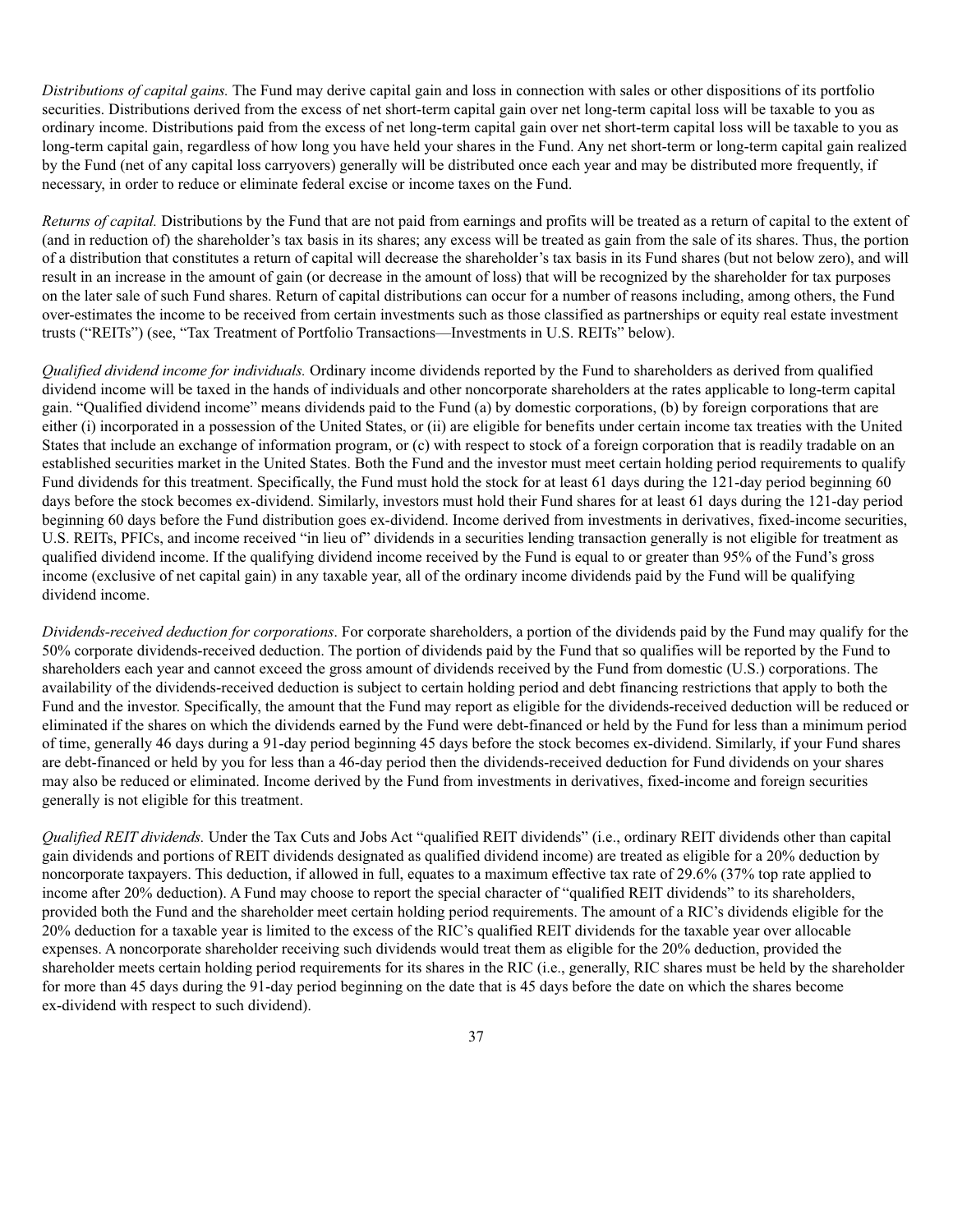*Impact of realized but undistributed income and gains, and net unrealized appreciation of portfolio securities*. At the time of your purchase of shares (except in a money market fund that maintains a stable net asset value), the Fund's net asset value may reflect undistributed income, undistributed capital gains, or net unrealized appreciation of portfolio securities held by the Fund. A subsequent distribution to you of such amounts, although constituting a return of your investment, would be taxable, and would be taxed as ordinary income (some portion of which may be taxed as qualified dividend income), capital gains, or some combination of both, unless you are investing through a tax-advantaged arrangement, such as a 401(k) plan or an IRA. The Fund may be able to reduce the amount of such distributions from capital gains by utilizing its capital loss carryovers, if any.

*U.S. government securities.* Income earned on certain U.S. government obligations is exempt from state and local personal income taxes if earned directly by you. States also grant tax-free status to dividends paid to you from interest earned on direct obligations of the U.S. government, subject in some states to minimum investment or reporting requirements that must be met by the Fund. Income on investments by the Fund in certain other obligations, such as repurchase agreements collateralized by U.S. government obligations, commercial paper and federal agency-backed obligations (e.g., GNMA or FNMA obligations), generally does not qualify for tax-free treatment. The rules on exclusion of this income are different for corporations.

*Dividends declared in October, November or December and paid in January*. Ordinarily, shareholders are required to take distributions by the Fund into account in the year in which the distributions are made. However, dividends declared in October, November or December of any year and payable to shareholders of record on a specified date in such a month will be deemed to have been received by the shareholders (and made by the Fund) on December 31 of such calendar year if such dividends are actually paid in January of the following year. Shareholders will be advised annually as to the U.S. federal income tax consequences of distributions made (or deemed made) during the year in accordance with the guidance that has been provided by the IRS.

*Medicare tax.* A 3.8% Medicare tax is imposed on net investment income earned by certain individuals, estates and trusts. "Net investment income," for these purposes, means investment income, including ordinary dividends and capital gain distributions received from the Fund and net gains from redemptions or other taxable dispositions of Fund shares, reduced by the deductions properly allocable to such income. In the case of an individual, the tax will be imposed on the lesser of (1) the shareholder's net investment income or (2) the amount by which the shareholder's modified adjusted gross income exceeds \$250,000 (if the shareholder is married and filing jointly or a surviving spouse), \$125,000 (if the shareholder is married and filing separately) or \$200,000 (in any other case). This Medicare tax, if applicable, is reported by you on, and paid with, your federal income tax return.

#### **Sales, Exchanges and Redemptions of Fund Shares**

Sales, exchanges and redemptions (including redemptions in-kind) of Fund shares are taxable transactions for federal and state income tax purposes. If you redeem your Fund shares, the IRS requires you to report any gain or loss on your redemption. If you held your shares as a capital asset, the gain or loss that you realize will be a capital gain or loss and will be long-term or short-term, generally depending on how long you have held your shares. Any redemption fees you incur on shares redeemed will decrease the amount of any capital gain (or increase any capital loss) you realize on the sale. Capital losses in any year are deductible only to the extent of capital gains plus, in the case of a noncorporate taxpayer, \$3,000 of ordinary income.

*Cost basis information*. The Fund is required to report to you and the IRS annually on Form 1099-B the cost basis of shares purchased or acquired on or after January 1, 2012 where the cost basis of the shares is known by the Fund (referred to as "covered shares") and which are disposed of after that date. However, cost basis reporting is not required for certain shareholders, including shareholders investing in the Fund through a tax-advantaged retirement account, such as a  $401(k)$  plan or an IRA.

When required to report cost basis, the Fund will calculate it using the Fund's default method of average cost, unless you instruct the Fund to use a different calculation method. For additional information regarding the Fund's available cost basis reporting methods, including its default method, please contact the Fund. If you hold your Fund shares through a broker (or other nominee), please contact that broker (nominee) with respect to reporting of cost basis and available elections for your account.

The IRS permits the use of several methods to determine the cost basis of mutual fund shares. The method used will determine which specific shares are deemed to be sold when there are multiple purchases on different dates at differing share prices, and the entire position is not sold at one time. The Fund does not recommend any particular method of determining cost basis, and the use of other methods may result in more favorable tax consequences for some shareholders. It is important that you consult with your tax advisor to determine which method is best for you and then notify the Fund if you intend to utilize a method other than the Fund's default method for covered shares.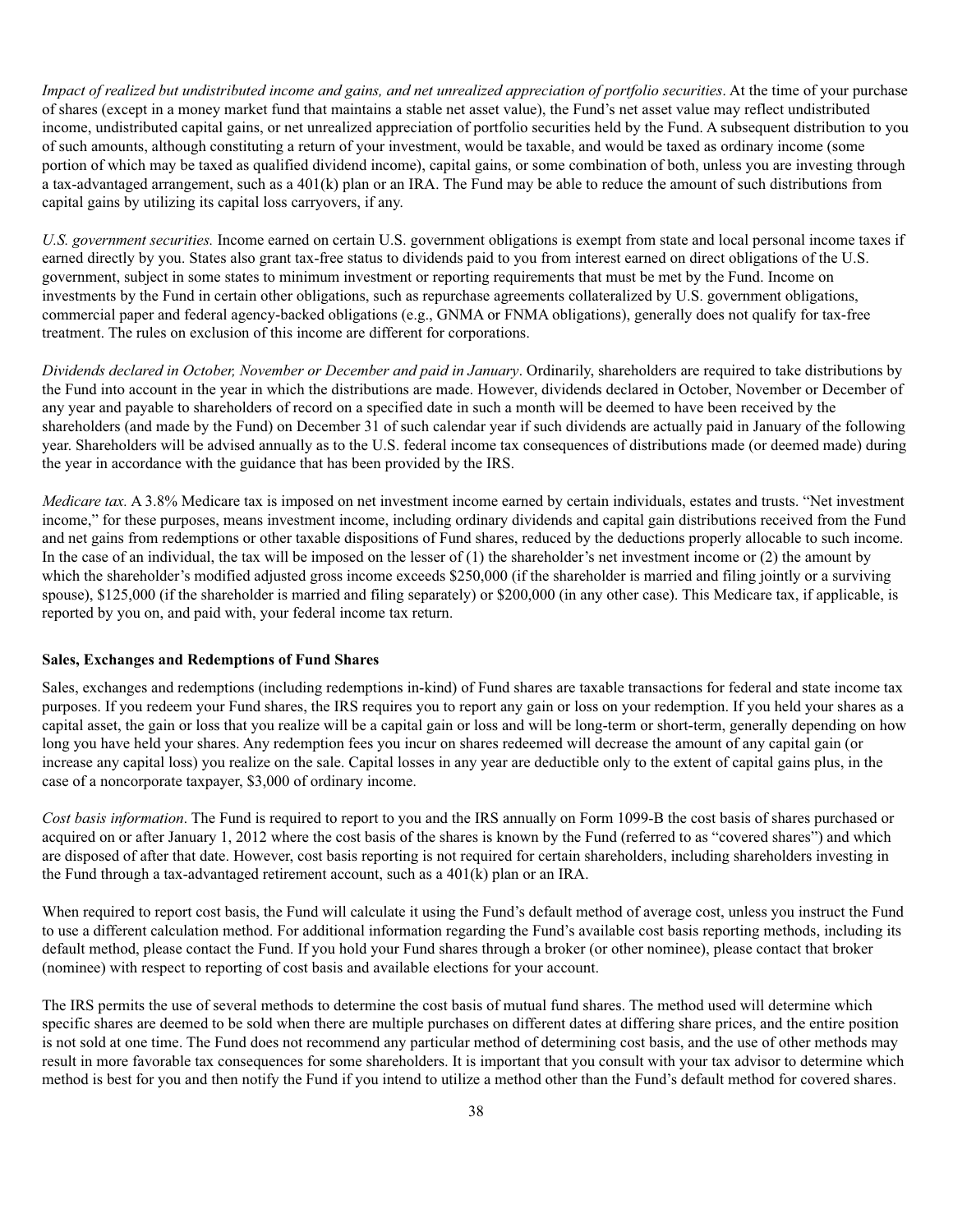If you do not notify the Fund of your elected cost basis method upon the initial purchase into your account, the default method will be applied to your covered shares.

The Fund will compute and report the cost basis of your Fund shares sold or exchanged by taking into account all of the applicable adjustments to cost basis and holding periods as required by the Internal Revenue Code and Treasury regulations for purposes of reporting these amounts to you and the IRS. However, the Fund is not required to, and in many cases the Fund does not possess the information to, take all possible basis, holding period or other adjustments into account in reporting cost basis information to you. Therefore, shareholders should carefully review the cost basis information provided by the Fund.

Please refer to the Fund's website at bridgewayfunds.com for additional information.

*Wash sales*. All or a portion of any loss that you realize on a redemption of your Fund shares will be disallowed to the extent that you buy other shares in the Fund (through reinvestment of dividends or otherwise) within 30 days before or after your share redemption. Any loss disallowed under these rules will be added to your tax basis in the new shares.

*Redemptions at a loss within six months of purchase*. Any loss incurred on a redemption or exchange of shares held for six months or less will be treated as long-term capital loss to the extent of any long-term capital gain distributed to you by the Fund on those shares.

*Reportable transactions.* Under Treasury regulations, if a shareholder recognizes a loss with respect to the Fund's shares of \$2 million or more for an individual shareholder or \$10 million or more for a corporate shareholder (or certain greater amounts over a combination of years), the shareholder must file with the IRS a disclosure statement on Form 8886. The fact that a loss is reportable under these regulations does not affect the legal determination of whether the taxpayer's treatment of the loss is proper. Shareholders should consult their tax advisors to determine the applicability of these regulations in light of their individual circumstances.

### **Tax Treatment of Portfolio Transactions**

Set forth below is a general description of the tax treatment of certain types of securities, investment techniques and transactions that may apply to a fund and, in turn, affect the amount, character and timing of dividends and distributions payable by the fund to its shareholders. This section should be read in conjunction with the discussion above under "Additional Information on Portfolio Instruments, Strategies, Risks and Investment Policies" for a detailed description of the various types of securities and investment techniques that apply to the Fund.

*In general*. In general, gain or loss recognized by a fund on the sale or other disposition of portfolio investments will be a capital gain or loss. Such capital gain and loss may be long-term or short-term depending, in general, upon the length of time a particular investment position is maintained and, in some cases, upon the nature of the transaction. Property held for more than one year generally will be eligible for long-term capital gain or loss treatment. The application of certain rules described below may serve to alter the manner in which the holding period for a security is determined or may otherwise affect the characterization as long-term or short-term, and also the timing of the realization and/or character, of certain gains or losses.

*Certain fixed-income investments*. Gain recognized on the disposition of a debt obligation purchased by a fund at a market discount (generally, at a price less than its principal amount) will be treated as ordinary income to the extent of the portion of the market discount which accrued during the period of time the fund held the debt obligation unless the fund made a current inclusion election to accrue market discount into income as it accrues. If a fund purchases a debt obligation (such as a zero coupon security or pay-in-kind security) that was originally issued at a discount, the fund generally is required to include in gross income each year the portion of the original issue discount which accrues during such year. Therefore, a fund's investment in such securities may cause the fund to recognize income and make distributions to shareholders before it receives any cash payments on the securities. To generate cash to satisfy those distribution requirements, a fund may have to sell portfolio securities that it otherwise might have continued to hold or to use cash flows from other sources such as the sale of fund shares.

*Investments in debt obligations that are at risk of or in default present tax issues for a fund*. Tax rules are not entirely clear about issues such as whether and to what extent a fund should recognize market discount on a debt obligation, when a fund may cease to accrue interest, original issue discount or market discount, when and to what extent a fund may take deductions for bad debts or worthless securities and how a fund should allocate payments received on obligations in default between principal and income. These and other related issues will be addressed by a fund in order to ensure that it distributes sufficient income to preserve its status as a regulated investment company.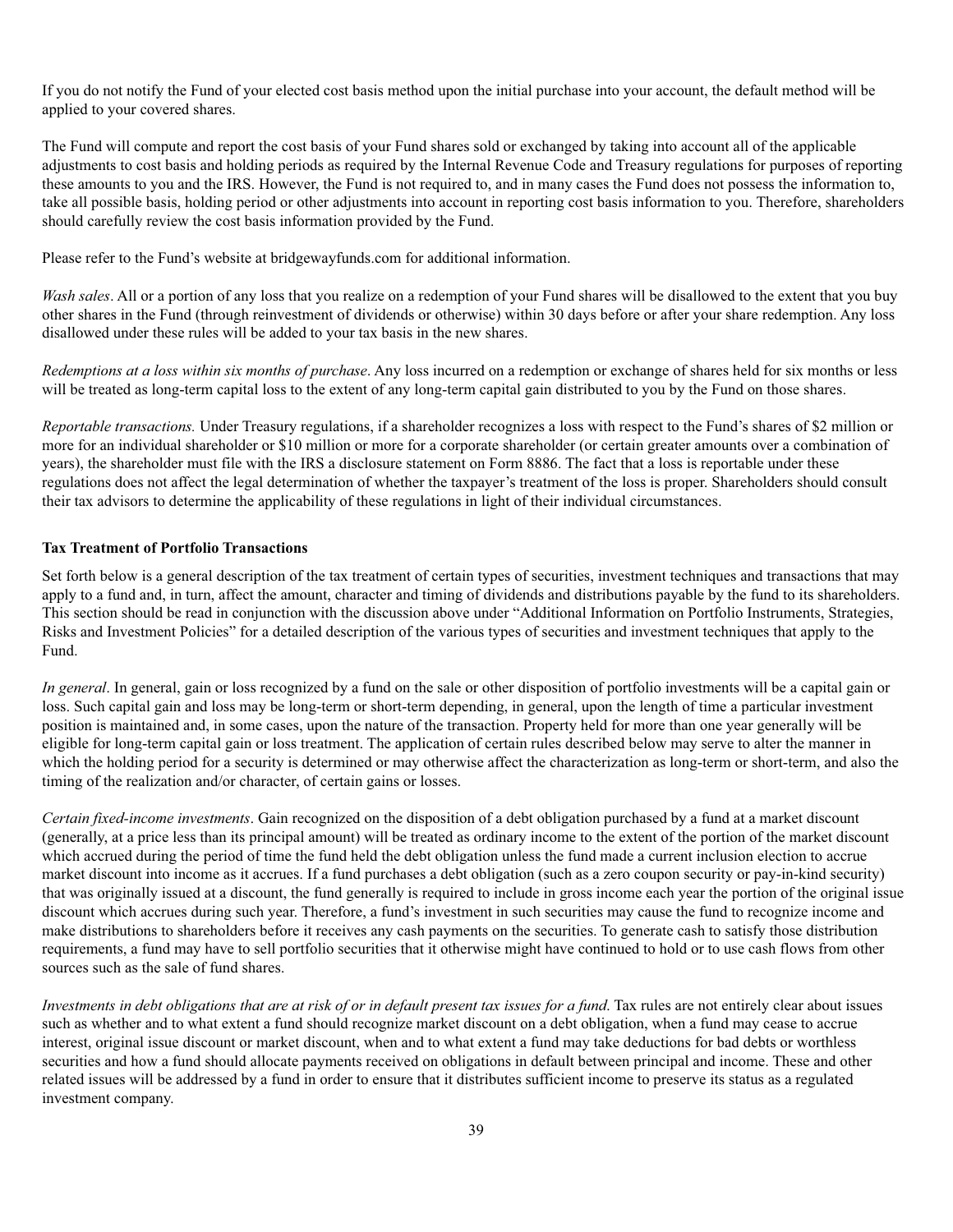*Options, futures, forward contracts, swap agreements and hedging transactions*. In general, option premiums received by a fund are not immediately included in the income of the fund. Instead, the premiums are recognized when the option contract expires, the option is exercised by the holder, or the fund transfers or otherwise terminates the option (e.g., through a closing transaction). If an option written by a fund is exercised and the fund sells or delivers the underlying stock, the fund generally will recognize capital gain or loss equal to (a) the sum of the strike price and the option premium received by the fund minus (b) the fund's basis in the stock. Such gain or loss generally will be short-term or long-term depending upon the holding period of the underlying stock. If securities are purchased by a fund pursuant to the exercise of a put option written by it, the fund generally will subtract the premium received from its cost basis in the securities purchased. The gain or loss with respect to any termination of a fund's obligation under an option other than through the exercise of the option and related sale or delivery of the underlying stock generally will be short-term gain or loss depending on whether the premium income received by the fund is greater or less than the amount paid by the fund (if any) in terminating the transaction. Thus, for example, if an option written by a fund expires unexercised, the fund generally will recognize short-term gain equal to the premium received.

The tax treatment of certain futures contracts entered into by a fund as well as listed non-equity options written or purchased by the fund on U.S. exchanges (including options on futures contracts, broad-based equity indices and debt securities) may be governed by section 1256 of the Internal Revenue Code ("section 1256 contracts"). Gains or losses on section 1256 contracts generally are considered 60% long-term and 40% short-term capital gains or losses ("60/40"), although certain foreign currency gains and losses from such contracts may be treated as ordinary in character. Also, any section 1256 contracts held by a fund at the end of each taxable year (and, for purposes of the 4% excise tax, on certain other dates as prescribed under the Internal Revenue Code) are "marked to market" with the result that unrealized gains or losses are treated as though they were realized and the resulting gain or loss is treated as ordinary or 60/40 gain or loss, as applicable. Section 1256 contracts do not include any interest rate swap, currency swap, basis swap, interest rate cap, interest rate floor, commodity swap, equity swap, equity index swap, credit default swap, or similar agreement.

In addition to the special rules described above in respect of options and futures transactions, a fund's transactions in other derivative instruments (including options, forward contracts and swap agreements) as well as its other hedging, short sale, or similar transactions, may be subject to one or more special tax rules (including the constructive sale, notional principal contract, straddle, wash sale and short sale rules). These rules may affect whether gains and losses recognized by a fund are treated as ordinary or capital or as short-term or longterm, accelerate the recognition of income or gains to the fund, defer losses to the fund, and cause adjustments in the holding periods of the fund's securities. These rules, therefore, could affect the amount, timing and/or character of distributions to shareholders. Moreover, because the tax rules applicable to derivative instruments are in some cases uncertain under current law, an adverse determination or future guidance by the IRS with respect to these rules (which determination or guidance could be retroactive) may affect whether a fund has made sufficient distributions, and otherwise satisfied the relevant requirements, to maintain its qualification as a regulated investment company and avoid a fund-level tax.

Certain of a fund's investments in derivatives and foreign currency-denominated instruments, and the fund's transactions in foreign currencies and hedging activities, may produce a difference between its book income and its taxable income. If a fund's book income is less than the sum of its taxable income and net tax-exempt income (if any), the fund could be required to make distributions exceeding book income to qualify as a regulated investment company. If a fund's book income exceeds the sum of its taxable income and net tax-exempt income (if any), the distribution of any such excess will be treated as (i) a dividend to the extent of the fund's remaining earnings and profits (including current earnings and profits arising from tax-exempt income, reduced by related deductions), (ii) thereafter, as a return of capital to the extent of the recipient's basis in the shares, and (iii) thereafter, as gain from the sale or exchange of a capital asset.

*Foreign currency transactions*. A fund's transactions in foreign currencies, foreign currency-denominated debt obligations and certain foreign currency options, futures contracts and forward contracts (and similar instruments) may give rise to ordinary income or loss to the extent such income or loss results from fluctuations in the value of the foreign currency concerned. This treatment could increase or decrease a fund's ordinary income distributions to you, and may cause some or all of the fund's previously distributed income to be classified as a return of capital. In certain cases, a fund may make an election to treat such gain or loss as capital.

*PFIC investments*. A fund may invest in securities of foreign companies that may be classified under the Internal Revenue Code as PFICs. In general, a foreign company is classified as a PFIC if at least one-half of its assets constitute investment-type assets or 75% or more of its gross income is investment-type income. When investing in PFIC securities, a fund intends to mark-to-market these securities under certain provisions of the Internal Revenue Code and recognize any unrealized gains as ordinary income at the end of the fund's fiscal and excise tax years.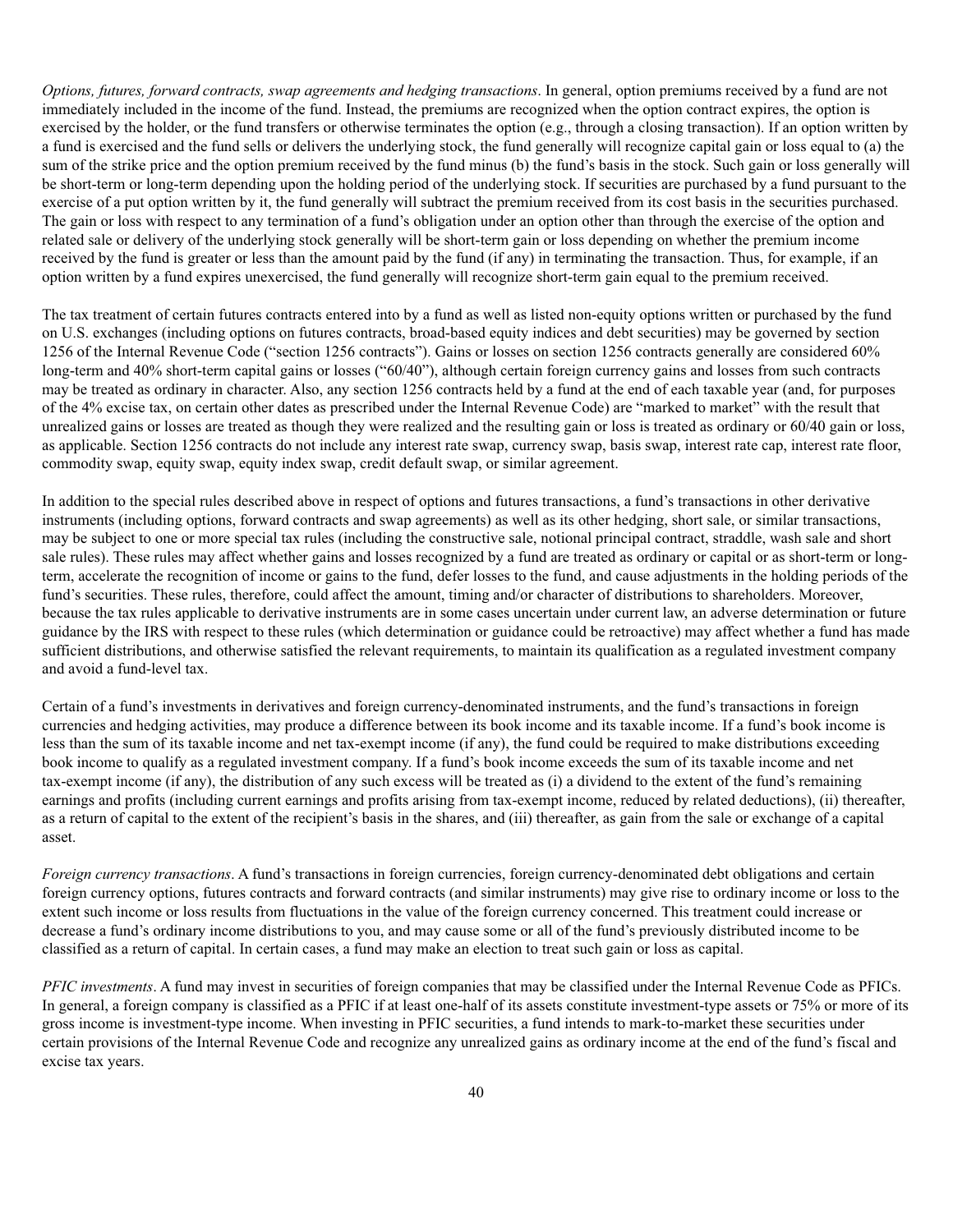Deductions for losses are allowable only to the extent of any current or previously recognized gains. These gains (reduced by allowable losses) are treated as ordinary income that a fund is required to distribute, even though it has not sold or received dividends from these securities. You should also be aware that the designation of a foreign security as a PFIC security will cause its income dividends to fall outside of the definition of qualified foreign corporation dividends. These dividends generally will not qualify for the reduced rate of taxation on qualified dividends when distributed to you by a fund. Foreign companies are not required to identify themselves as PFICs. Due to various complexities in identifying PFICs, a fund can give no assurances that it will be able to identify portfolio securities in foreign corporations that are PFICs in time for the fund to make a mark-to-market election. If a fund is unable to identify an investment as a PFIC and thus does not make a mark-to-market election, the fund may be subject to U.S. federal income tax on a portion of any "excess distribution" or gain from the disposition of such shares even if such income is distributed as a taxable dividend by the fund to its shareholders. Additional charges in the nature of interest may be imposed on a fund in respect of deferred taxes arising from such distributions or gains.

*Investments in U.S. REITs.* Similar to a RIC, a U.S. REIT is not subject to federal income tax on the income and gains it distributes to shareholders. Dividends paid by a U.S. REIT, other than capital gain distributions, will be taxable as ordinary income up to the amount of the U.S. REIT's current and accumulated earnings and profits. Capital gain dividends paid by a U.S. REIT to a fund will be treated as longterm capital gains by the fund and, in turn, may be distributed by the fund to its shareholders as a capital gain distribution. Because of certain noncash expenses, such as property depreciation, an equity U.S. REIT's cash flow may exceed its taxable income. The equity U.S. REIT, and in turn a fund, may distribute this excess cash to shareholders in the form of a return of capital distribution. However, if a U.S. REIT is operated in a manner that fails to qualify as a REIT, an investment in the U.S. REIT would become subject to double taxation, meaning the taxable income of the U.S. REIT would be subject to federal income tax at the corporate income tax rate without any deduction for dividends paid to shareholders and the dividends would be taxable to shareholders as ordinary income (or possibly as qualified dividend income) to the extent of the U.S. REIT's current and accumulated earnings and profits. Also, see, "Tax Treatment of Portfolio Transactions—Investment in taxable mortgage pools (excess inclusion income)" and "Non-U.S. Investors—Investment in U.S. real property" below with respect to certain other tax aspects of investing in U.S. REITs.

*Investment in non-U.S. REITs*. While non-U.S. REITs often use complex acquisition structures that seek to minimize taxation in the source country, an investment by a fund in a non-U.S. REIT may subject the fund, directly or indirectly, to corporate taxes, withholding taxes, transfer taxes and other indirect taxes in the country in which the real estate acquired by the non-U.S. REIT is located. A fund's pro rata share of any such taxes will reduce the fund's return on its investment. A fund's investment in a non-U.S. REIT may be considered an investment in a PFIC, as discussed above in "PFIC investments." Additionally, foreign withholding taxes on distributions from the non-U.S. REIT may be reduced or eliminated under certain tax treaties, as discussed above in "Taxation of the Fund — Foreign income tax." Also, a fund in certain limited circumstances may be required to file an income tax return in the source country and pay tax on any gain realized from its investment in the non-U.S. REIT under rules similar to those in the United States, which tax foreign persons on gain realized from dispositions of interests in U.S. real estate*.*

*Investment in taxable mortgage pools (excess inclusion income).* Under a Notice issued by the IRS, the Internal Revenue Code and Treasury regulations to be issued, a portion of a fund's income from a U.S. REIT that is attributable to the REIT's residual interest in a real estate mortgage investment conduit ("REMIC") or equity interests in a "taxable mortgage pool" (referred to in the Internal Revenue Code as an excess inclusion) will be subject to federal income tax in all events. The excess inclusion income of a regulated investment company, such as a fund, will be allocated to shareholders of the regulated investment company in proportion to the dividends received by such shareholders, with the same consequences as if the shareholders held the related REMIC residual interest or, if applicable, taxable mortgage pool directly. In general, excess inclusion income allocated to shareholders (i) cannot be offset by net operating losses (subject to a limited exception for certain thrift institutions), (ii) will constitute unrelated business taxable income ("UBTI") to entities (including qualified pension plans, IRAs, 401(k) plans, Keogh plans or other tax-exempt entities) subject to tax on UBTI, thereby potentially requiring such an entity that is allocated excess inclusion income, and otherwise might not be required to file a tax return, to file a tax return and pay tax on such income, and (iii) in the case of a foreign stockholder, will not qualify for any reduction in U.S. federal withholding tax. In addition, if at any time during any taxable year a "disqualified organization" (which generally includes certain cooperatives, governmental entities, and tax-exempt organizations not subject to UBTI) is a record holder of a share in a regulated investment company, then the regulated investment company will be subject to a tax equal to that portion of its excess inclusion income for the taxable year that is allocable to the disqualified organization, multiplied by the corporate income tax rate. The Notice imposes certain reporting requirements upon regulated investment companies that have excess inclusion income. There can be no assurance that a fund will not allocate to shareholders excess inclusion income.

These rules are potentially applicable to a fund with respect to any income it receives from the equity interests of certain mortgage pooling vehicles, either directly or, as is more likely, through an investment in a U.S. REIT. It is unlikely that these rules will apply to a fund that has a non-REIT strategy.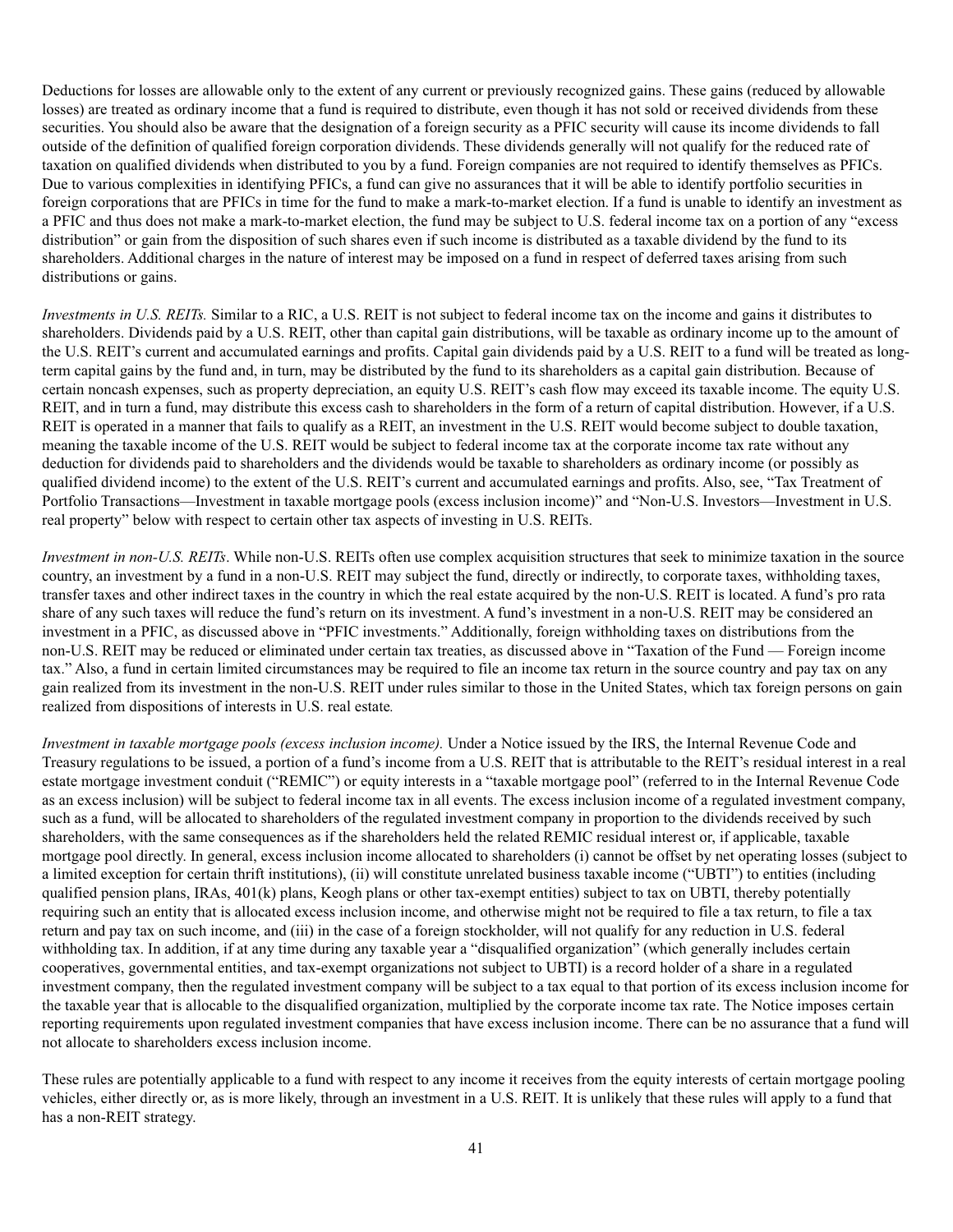*Investments in partnerships and QPTPs*. For purposes of the Income Requirement, income derived by a fund from a partnership that is not a QPTP will be treated as qualifying income only to the extent such income is attributable to items of income of the partnership that would be qualifying income if realized directly by the fund. While the rules are not entirely clear with respect to a fund investing in a partnership outside a master-feeder structure, for purposes of testing whether a fund satisfies the Asset Diversification Test, the fund generally is treated as owning a pro rata share of the underlying assets of a partnership. See, "Taxation of the Fund." In contrast, different rules apply to a partnership that is a QPTP. A QPTP is a partnership (a) the interests in which are traded on an established securities market, (b) that is treated as a partnership for federal income tax purposes, and (c) that derives less than 90% of its income from sources that satisfy the Income Requirement (e.g., because it invests in commodities). All of the net income derived by a fund from an interest in a QPTP will be treated as qualifying income but the fund may not invest more than 25% of its total assets in one or more QPTPs. However, there can be no assurance that a partnership classified as a QPTP in one year will qualify as a QPTP in the next year. Any such failure to annually qualify as a QPTP might, in turn, cause a fund to fail to qualify as a regulated investment company. Although, in general, the passive loss rules of the Internal Revenue Code do not apply to RICs, such rules do apply to a fund with respect to items attributable to an interest in a QPTP. Fund investments in partnerships, including in QPTPs, may result in the fund being subject to state, local or foreign income, franchise or withholding tax liabilities.

*Securities lending*. While securities are loaned out by a fund, the fund generally will receive from the borrower amounts equal to any dividends or interest paid on the borrowed securities. For federal income tax purposes, payments made "in lieu of" dividends are not considered dividend income. These distributions will neither qualify for the reduced rate of taxation for individuals on qualified dividends nor the 50% dividends-received deduction for corporations. Also, any foreign tax withheld on payments made "in lieu of" dividends or interest will not qualify for the pass-through of foreign tax credits to shareholders.

*Investments in convertible securities*. Convertible debt is ordinarily treated as a "single property" consisting of a pure debt interest until conversion, after which the investment becomes an equity interest. If the security is issued at a premium (i.e., for cash in excess of the face amount payable on retirement), the creditor-holder may amortize the premium over the life of the bond. If the security is issued for cash at a price below its face amount, the creditor-holder must accrue original issue discount in income over the life of the debt. The creditorholder's exercise of the conversion privilege is treated as a nontaxable event. Mandatorily convertible debt (e.g., an exchange traded note or ETN issued in the form of an unsecured obligation that pays a return based on the performance of a specified market index, exchange currency, or commodity) is often, but not always, treated as a contract to buy or sell the reference property rather than debt. Similarly, convertible preferred stock with a mandatory conversion feature is ordinarily, but not always, treated as equity rather than debt. Dividends received generally are qualified dividend income and eligible for the corporate dividends-received deduction. In general, conversion of preferred stock for common stock of the same corporation is tax-free. Conversion of preferred stock for cash is a taxable redemption. Any redemption premium for preferred stock that is redeemable by the issuing company might be required to be amortized under original issue discount principles.

*Investments in securities of uncertain tax character.* A fund may invest in securities the U.S. federal income tax treatment of which may not be clear or may be subject to recharacterization by the IRS. To the extent the tax treatment of such securities or the income from such securities differs from the tax treatment expected by a fund, it could affect the timing or character of income recognized by the fund, requiring the fund to purchase or sell securities, or otherwise change its portfolio, in order to comply with the tax rules applicable to regulated investment companies under the Internal Revenue Code.

### **Backup Withholding**

By law, the Fund may be required to withhold a portion of your taxable dividends and sales proceeds unless you:

- provide your correct social security or taxpayer identification number,
- certify that this number is correct,
- certify that you are not subject to backup withholding, and
- certify that you are a U.S. person (including a U.S. resident alien).

The Fund also must withhold if the IRS instructs it to do so. When withholding is required, the amount will be 24% of any distributions or proceeds paid. Backup withholding is not an additional tax. Any amounts withheld may be credited against the shareholder's U.S. federal income tax liability, provided the appropriate information is furnished to the IRS. Certain payees and payments are exempt from backup withholding and information reporting. The special U.S. tax certification requirements applicable to non-U.S. investors to avoid backup withholding are described under the "Non-U.S. Investors" heading below.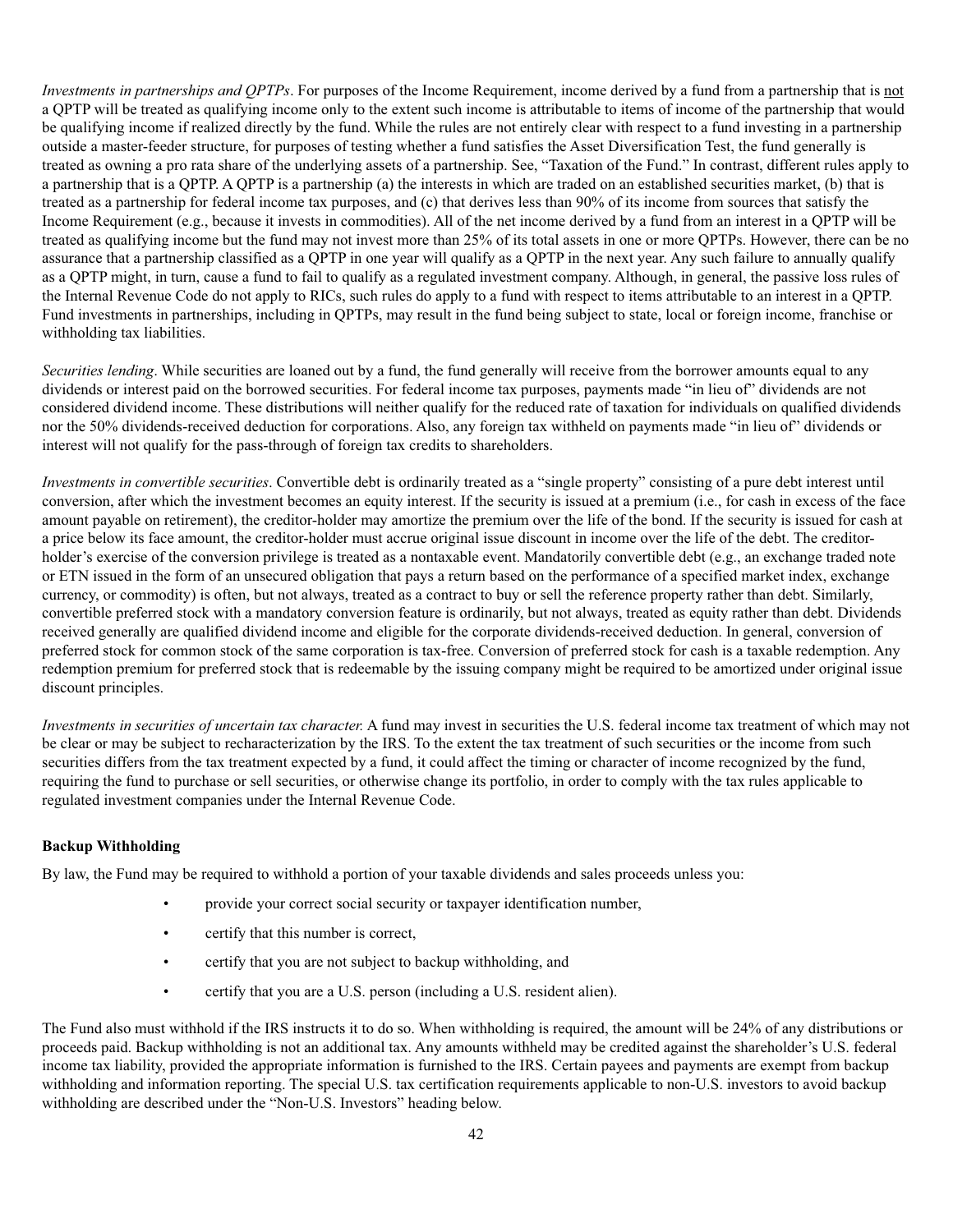#### **Non-U.S. Investors**

Non-U.S. investors (shareholders who, as to the United States, are nonresident alien individuals, foreign trusts or estates, foreign corporations, or foreign partnerships) may be subject to U.S. withholding and estate tax and are subject to special U.S. tax certification requirements. Non-U.S. investors should consult their tax advisors about the applicability of U.S. tax withholding and the use of the appropriate forms to certify their status.

*In general*. The United States imposes a flat 30% withholding tax (or a withholding tax at a lower treaty rate) on U.S. source dividends, including on income dividends paid to you by the Fund, subject to certain exemptions described below. However, notwithstanding such exemptions from U.S. withholding at the source, any dividends and distributions of income and capital gains, including the proceeds from the sale of your Fund shares, will be subject to backup withholding at a rate of 24% if you fail to properly certify that you are not a U.S. person.

*Capital gain dividends*. In general, capital gain dividends reported by the Fund to shareholders as paid from its net long-term capital gains, other than long-term capital gains realized on disposition of U.S. real property interests (see the discussion below), are not subject to U.S. withholding tax unless you are a nonresident alien individual present in the United States for a period or periods aggregating 183 days or more during the calendar year.

*Interest-related dividends and short-term capital gain dividends.* Generally, dividends reported by the Fund to shareholders as interestrelated dividends and paid from its qualified net interest income from U.S. sources are not subject to U.S. withholding tax. "Qualified interest income" includes, in general, U.S. source (1) bank deposit interest, (2) short-term original discount, (3) interest (including original issue discount, market discount, or acquisition discount) on an obligation that is in registered form, unless it is earned on an obligation issued by a corporation or partnership in which the Fund is a 10-percent shareholder or is contingent interest, and (4) any interest-related dividend from another regulated investment company. Similarly, short-term capital gain dividends reported by the Fund to shareholders as paid from its net short-term capital gains, other than short-term capital gains realized on disposition of U.S. real property interests (see the discussion below), are not subject to U.S. withholding tax unless you were a nonresident alien individual present in the United States for a period or periods aggregating 183 days or more during the calendar year. The Fund reserves the right to not report interest-related dividends or short-term capital gain dividends. Additionally, the Fund's reporting of interest-related dividends or short-term capital gain dividends may not be passed through to shareholders by intermediaries who have assumed tax reporting responsibilities for this income in managed or omnibus accounts due to systems limitations or operational constraints.

*Net investment income from dividends on stock and foreign source interest income continue to be subject to withholding tax; foreign tax credits.* Ordinary dividends paid by the Fund to non-U.S. investors on the income earned on portfolio investments in (i) the stock of domestic and foreign corporations and (ii) the debt of foreign issuers continue to be subject to U.S. withholding tax. Foreign shareholders may be subject to U.S. withholding tax at a rate of 30% on the income resulting from an election to pass-through foreign tax credits to shareholders, but may not be able to claim a credit or deduction with respect to the withholding tax for the foreign tax treated as having been paid by them.

*Income effectively connected with a U.S. trade or business*. If the income from the Fund is effectively connected with a U.S. trade or business carried on by a foreign shareholder, then ordinary income dividends, capital gain dividends and any gains realized upon the sale or redemption of shares of the Fund will be subject to U.S. federal income tax at the rates applicable to U.S. citizens or domestic corporations and require the filing of a nonresident U.S. income tax return.

*Investment in U.S. real property*. The Foreign Investment in Real Property Tax Act of 1980 ("FIRPTA") makes non-U.S. persons subject to U.S. tax on disposition of a U.S. real property interest ("USRPI") as if he or she were a U.S. person. Such gain is sometimes referred to as FIRPTA gain. The Fund may invest in equity securities of corporations that invest in USRPI, including U.S. REITs, which may trigger FIRPTA gain to the Fund's non-U.S. shareholders.

The Internal Revenue Code provides a look-through rule for distributions of FIRPTA gain when a RIC is classified as a qualified investment entity. A RIC will be classified as a qualified investment entity if, in general, 50% or more of the RIC's assets consist of interests in U.S. REITs and other U.S. real property holding corporations ("USRPHC"). If a RIC is a qualified investment entity and the non-U.S. shareholder owns more than 5% of a class of Fund shares at any time during the one-year period ending on the date of the FIRPTA distribution, the FIRPTA distribution to the non-U.S. shareholder is treated as gain from the disposition of a USRPI, causing the distribution to be subject to U.S. withholding tax at the corporate income tax rate (unless reduced by future regulations), and requiring the non-U.S. shareholder to file a nonresident U.S. income tax return.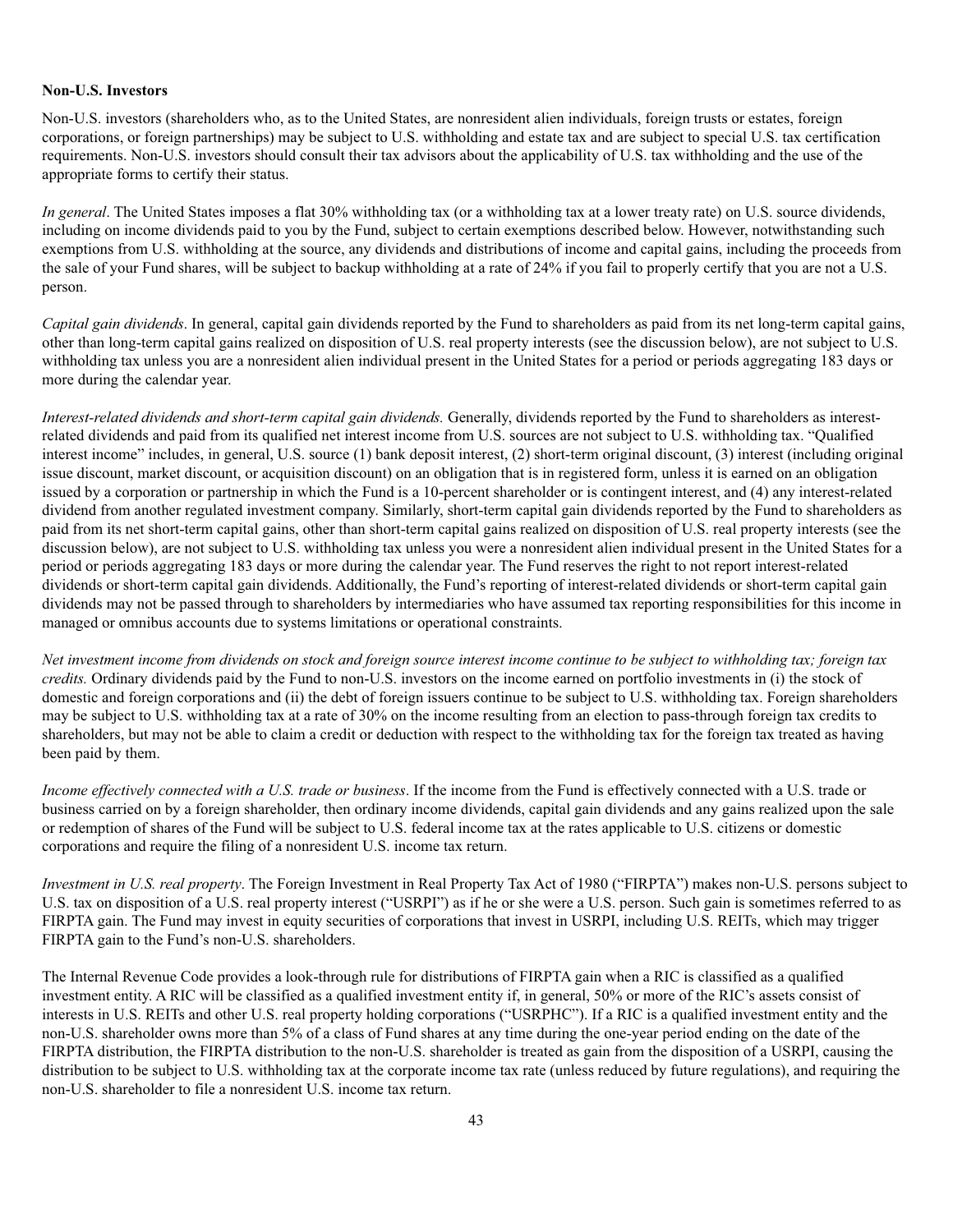In addition, even if the non-U.S. shareholder does not own more than 5% of a class of Fund shares, but the Fund is a qualified investment entity, the FIRPTA distribution will be taxable as ordinary dividends (rather than as a capital gain or short-term capital gain dividend) subject to withholding at 30% or lower treaty rate.

Because the Fund expects to invest less than 50% of its assets at all times, directly or indirectly, in U.S. real property interests, the Fund expects that neither gain on the sale or redemption of Fund shares nor Fund dividends and distributions would be subject to FIRPTA reporting and tax withholding.

*U.S. estate tax*. Transfers by gift of shares of the Fund by a foreign shareholder who is a nonresident alien individual will not be subject to U.S. federal gift tax. An individual who, at the time of death, is a non-U.S. shareholder will nevertheless be subject to U.S. federal estate tax with respect to Fund shares at the graduated rates applicable to U.S. citizens and residents, unless a treaty exemption applies. If a treaty exemption is available, a decedent's estate may nonetheless need to file a U.S. estate tax return to claim the exemption in order to obtain a U.S. federal transfer certificate. The transfer certificate will identify the property (i.e., Fund shares) as to which the U.S. federal estate tax lien has been released. In the absence of a treaty, there is a \$13,000 statutory estate tax credit (equivalent to U.S. situs assets with a value of \$60,000). For estates with U.S. situs assets of not more than \$60,000, the Fund may accept, in lieu of a transfer certificate, an affidavit from an appropriate individual evidencing that decedent's U.S. situs assets are below this threshold amount.

*U.S. tax certification rules*. Special U.S. tax certification requirements may apply to non-U.S. shareholders both to avoid U.S. backup withholding imposed at a rate of 24% and to obtain the benefits of any treaty between the United States and the shareholder's country of residence. In general, if you are a non-U.S. shareholder, you must provide a Form W-8 BEN (or other applicable Form W-8) to establish that you are not a U.S. person, to claim that you are the beneficial owner of the income and, if applicable, to claim a reduced rate of, or exemption from, withholding as a resident of a country with which the United States has an income tax treaty. A Form W-8 BEN provided without a U.S. taxpayer identification number will remain in effect for a period beginning on the date signed and ending on the last day of the third succeeding calendar year unless an earlier change of circumstances makes the information on the form incorrect. Certain payees and payments are exempt from backup withholding.

The tax consequences to a non-U.S. shareholder entitled to claim the benefits of an applicable tax treaty may be different from those described herein. Non-U.S. shareholders are urged to consult their own tax advisors with respect to the particular tax consequences to them of an investment in the Fund, including the applicability of foreign tax.

*Foreign Account Tax Compliance Act ("FATCA").* Under FATCA, the Fund will be required to withhold a 30% tax on income dividends made by the Fund to certain foreign entities, referred to as foreign financial institutions ("FFI") or non-financial foreign entities ("NFFE"). After December 31, 2018, FATCA withholding also would have applied to certain capital gain distributions, return of capital distributions and the proceeds arising from the sale of Fund shares; however, based on proposed regulations issued by the IRS, which can be relied upon currently, such withholding is no longer required unless final regulations provide otherwise (which is not expected). The FATCA withholding tax generally can be avoided: (a) by an FFI, if it reports certain direct and indirect ownership of foreign financial accounts held by U.S. persons with the FFI and (b) by an NFFE, if it: (i) certifies that it has no substantial U.S. persons as owners or (ii) if it does have such owners, reporting information relating to them. The U.S. Treasury has negotiated intergovernmental agreements ("IGA") with certain countries and is in various stages of negotiations with a number of other foreign countries with respect to one or more alternative approaches to implement FATCA; an entity in one of those countries may be required to comply with the terms of an IGA instead of U.S. Treasury regulations.

An FFI can avoid FATCA withholding if it is deemed compliant or by becoming a "participating FFI," which requires the FFI to enter into a U.S. tax compliance agreement with the IRS under section 1471(b) of the Internal Revenue Code ("FFI agreement") under which it agrees to verify, report and disclose certain of its U.S. accountholders and meet certain other specified requirements. The FFI will either report the specified information about the U.S. accounts to the IRS, or, to the government of the FFI's country of residence (pursuant to the terms and conditions of applicable law and an applicable IGA entered into between the U.S. and the FFI's country of residence), which will, in turn, report the specified information to the IRS. An FFI that is resident in a country that has entered into an IGA with the U.S. to implement FATCA will be exempt from FATCA withholding provided that the FFI shareholder and the applicable foreign government comply with the terms of such agreement.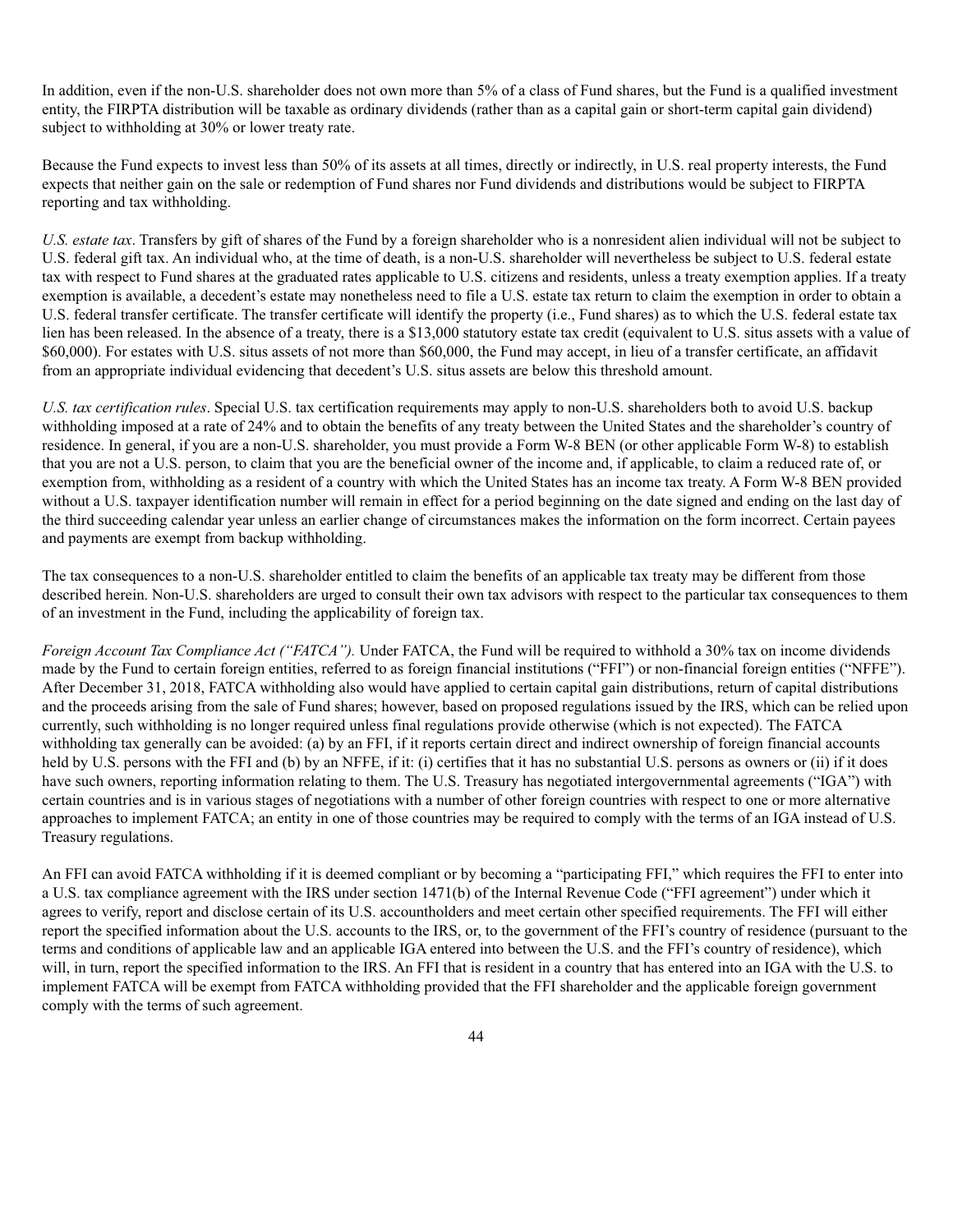An NFFE that is the beneficial owner of a payment from the Fund can avoid the FATCA withholding tax generally by certifying that it does not have any substantial U.S. owners or by providing the name, address and taxpayer identification number of each substantial U.S. owner. The NFFE will report the information to the Fund or other applicable withholding agent, which will, in turn, report the information to the IRS.

Such foreign shareholders also may fall into certain exempt, excepted or deemed compliant categories as established by U.S. Treasury regulations, IGAs, and other guidance regarding FATCA. An FFI or NFFE that invests in the Fund will need to provide the Fund with documentation properly certifying the entity's status under FATCA in order to avoid FATCA withholding. Non-U.S. investors should consult their own tax advisors regarding the impact of these requirements on their investment in the Fund. The requirements imposed by FATCA are different from, and in addition to, the U.S. tax certification rules to avoid backup withholding described above. Shareholders are urged to consult their tax advisors regarding the application of these requirements to their own situation.

#### **Effect of Future Legislation; Local Tax Considerations**

The foregoing general discussion of U.S. federal income tax consequences is based on the Internal Revenue Code and the regulations issued thereunder as in effect on the date of this SAI. Future legislative or administrative changes, including provisions of current law that sunset and thereafter no longer apply, or court decisions may significantly change the conclusions expressed herein, and any such changes or decisions may have a retroactive effect with respect to the transactions contemplated herein. Rules of state and local taxation of ordinary income, qualified dividend income and capital gain dividends may differ from the rules for U.S. federal income taxation described above. Distributions may also be subject to additional state, local and foreign taxes depending on each shareholder's particular situation. Non-U.S. shareholders may be subject to U.S. tax rules that differ significantly from those summarized above. Shareholders are urged to consult their tax advisors as to the consequences of these and other state and local tax rules affecting investment in the Fund.

#### **PERFORMANCE INFORMATION**

#### **Total Return**

Average annual total return quotations, used in Bridgeway Funds' printed materials, for the one-, five-, and ten-year periods (when available) ended on the date of the most recent balance sheet included in the registration statement are determined by finding the average annual compounded rates of return over the one-, five-, and ten-year periods that would equate the initial amount invested to the ending redeemable value, by the following formula:

$$
P(1+T) n = ERV
$$

where "P" equals hypothetical initial payment of \$1,000; "T" equals average annual total return; "n" equals the number of years; and "ERV" equals the ending redeemable value at the end of the period of a hypothetical \$1,000 payment made at the beginning of the one-, five- and ten-years periods, at the end of the one-, five- and ten-year periods (or fractional portion thereof).

Total return after taxes on distributions is computed according to the following formula:

$$
P(1 + T)(n) = ATV(D)
$$

Where "P" = a hypothetical initial payment of \$1,000; "T" = average annual total return (after taxes on distribution); "n" = number of years, and ATV (d) = the ending value of a hypothetical \$1,000 payment made at the beginning of the one-, five- and ten-year periods at the end of such periods (or portions thereof if applicable) after taxes on fund distributions but not after taxes on redemption.

Total return after taxes on distributions and sale of fund shares is computed according to the following formula:

$$
P(1+T)(n) = ATV(DR)
$$

Where "P" = a hypothetical initial payment of \$1,000; "T" = average annual total return (after taxes on distributions and redemption); "n"  $=$  number of years and ATV (dr)  $=$  the ending value of a hypothetical \$1,000 payment made at the beginning of the one-, five- and ten-year periods at the end of such periods (or portions thereof if applicable) after taxes on fund distributions and redemption.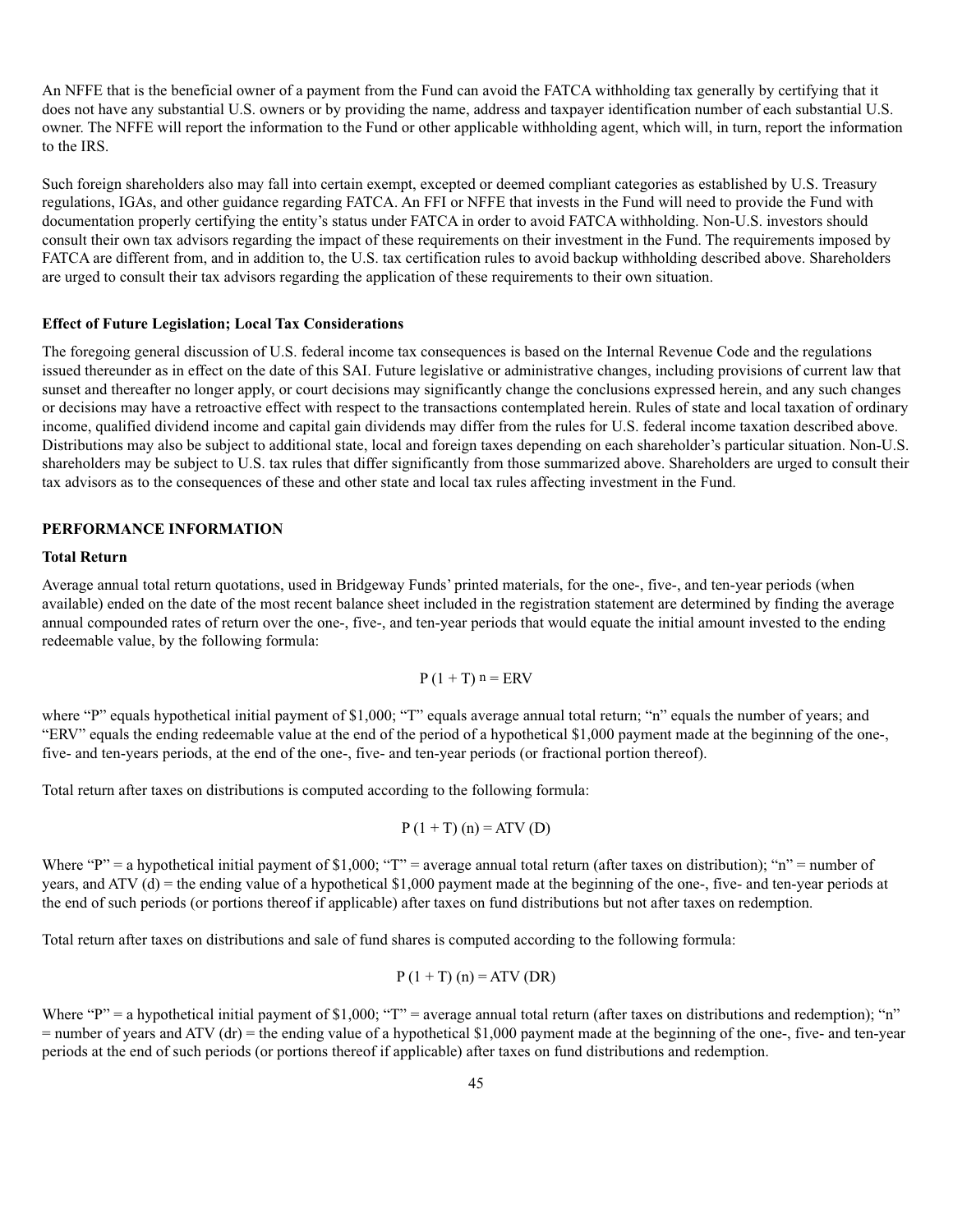|                                                                   | 1 Year     | 5 Year   | 10 Year   |
|-------------------------------------------------------------------|------------|----------|-----------|
| <b>Aggressive Investors 1 Fund</b>                                |            |          |           |
| <b>Total Return Before Taxes on Distributions</b>                 | 47.48%     | 11.60%   | 10.20%    |
| <b>Total Return After Taxes on Distributions</b>                  | 47.13%     | 10.90%   | 9.71%     |
| Total Return After Taxes on Distributions and Sale of Fund Shares | 28.30%     | $9.06\%$ | 8.28%     |
| <b>Ultra-Small Company Fund</b>                                   |            |          |           |
| <b>Total Return Before Taxes on Distributions</b>                 | 110.56%    | 16.23%   | 10.98%    |
| <b>Total Return After Taxes on Distributions</b>                  | 110.56%    | 15.26%   | $9.47\%$  |
| Total Return After Taxes on Distributions and Sale of Fund Shares | 65.45%     | 12.70%   | 8.49%     |
| <b>Ultra-Small Company Market Fund</b>                            |            |          |           |
| <b>Total Return Before Taxes on Distributions</b>                 | 103.83%    | 18.17%   | 13.38%    |
| <b>Total Return After Taxes on Distributions</b>                  | $102.06\%$ | 15.96%   | 11.00%    |
| Total Return After Taxes on Distributions and Sale of Fund Shares | 61.91%     | 13.92%   | $10.22\%$ |
| <b>Small-Cap Value Fund</b>                                       |            |          |           |
| Total Return Before Taxes on Distributions                        | 122.77%    | 17.39%   | 12.66%    |
| <b>Total Return After Taxes on Distributions</b>                  | 122.32%    | 16.07%   | 11.87%    |
| Total Return After Taxes on Distributions and Sale of Fund Shares | 72.79%     | 13.57%   | 10.28%    |
| <b>Blue Chip Fund</b>                                             |            |          |           |
| <b>Total Return Before Taxes on Distributions</b>                 | 39.75%     | 16.57%   | 14.58%    |
| <b>Total Return After Taxes on Distributions</b>                  | 33.49%     | 13.91%   | 13.01%    |
| Total Return After Taxes on Distributions and Sale of Fund Shares | 26.86%     | 12.75%   | 11.88%    |
| <b>Managed Volatility Fund</b>                                    |            |          |           |
| <b>Total Return Before Taxes on Distributions</b>                 | 15.33%     | $6.55\%$ | 5.50%     |
| <b>Total Return After Taxes on Distributions</b>                  | 14.08%     | 5.88%    | 5.14%     |
| Total Return After Taxes on Distributions and Sale of Fund Shares | 9.87%      | 5.02%    | 4.35%     |

Any disclosure will also include the length of and the last day in the period used in computing the quotation and a description of the method by which average total return is calculated. The time periods used in sales literature, under the foregoing formula, will be based on rolling calendar quarters, updated to the last day of the most recent quarter prior to submission of the sales literature for publication. Average annual total return, or "T" in the formula, is computed by finding the average annual compounded rates of return over the period that would equate the initial amount invested to the ending redeemable value. Average annual total return assumes the reinvestment of all dividends and distributions.

#### **Other Information**

Bridgeway Funds' performance data quoted in sales and other promotional materials represents past performance and is not intended to predict or indicate future results. The return and principal value of an investment in Bridgeway Funds will fluctuate, and an investor's redemption proceeds may be more or less than the original investment amount. In advertising and promotional materials, Bridgeway Funds may compare its performance with data published by Broadridge Financial Solutions, Inc., or Morningstar, Inc. ("Morningstar"); Fund rankings and other data, such as comparative asset, expense, and fee levels, published by Thomson Reuters Lipper, Morningstar, or Bloomberg; and advertising and comparative mutual fund data and ratings reported in independent periodicals including, but not limited to, The Wall Street Journal, Money, Forbes, Value Line, Business Week, Financial Word and Barron's.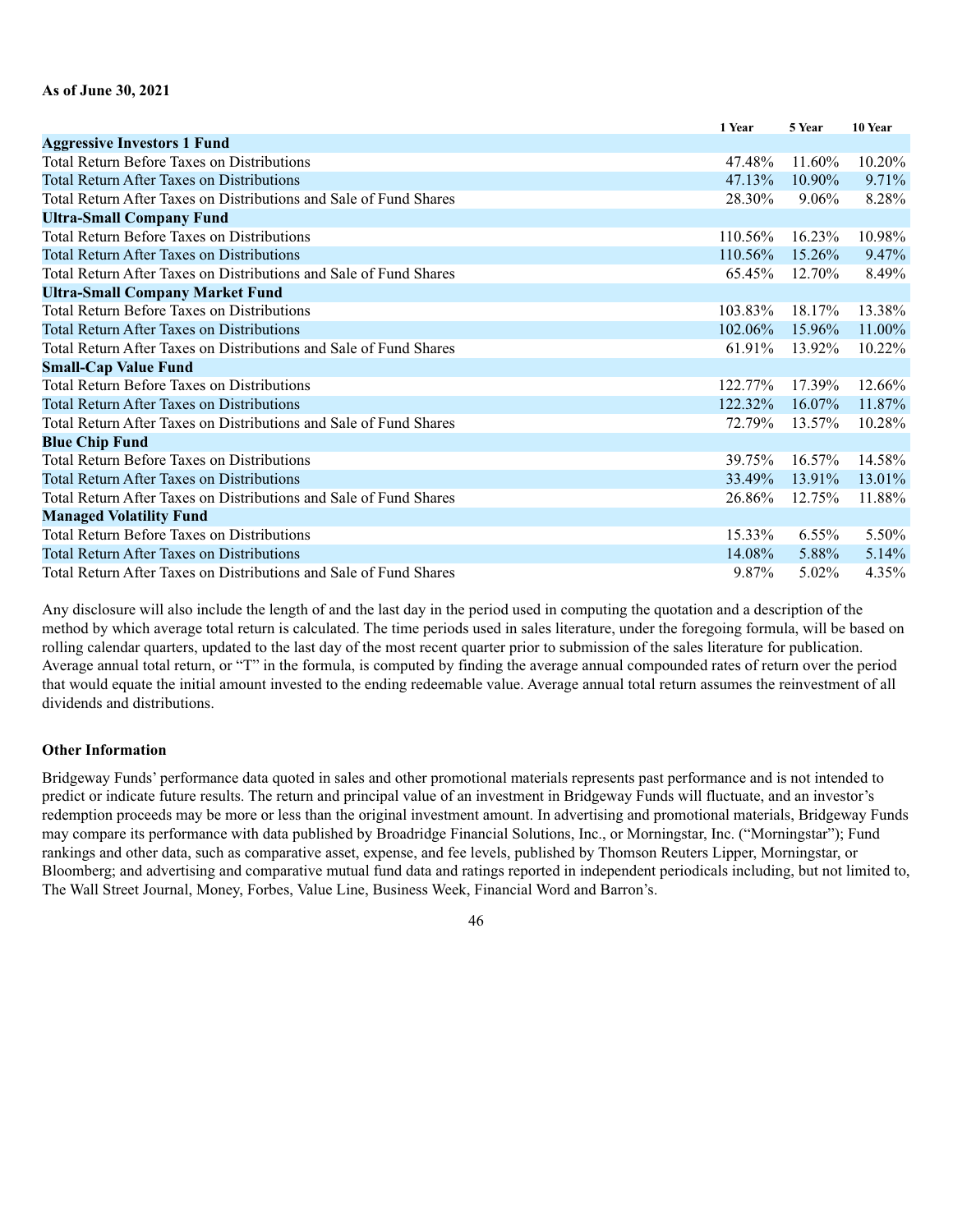### **GENERAL INFORMATION**

As of the date of this SAI, Bridgeway Funds is authorized to issue 1,915,000,000 shares of common stock, \$.001 par value (the "Common Stock"). It is not contemplated that regular annual meetings of shareholders will be held. No amendment may be made to the Articles of Incorporation without the affirmative vote of the holders of more than 50% of Bridgeway Funds' outstanding shares. There normally will be no meetings of shareholders for the purpose of electing Directors unless and until such time as the Board is comprised of less than a majority of the Directors holding office having been elected by shareholders, at which time the Directors then in office will call a shareholders' meeting for the election of Directors. The Bridgeway Funds has undertaken to afford shareholders certain rights, including the right to call a meeting of shareholders for the purpose of voting on the removal of one or more Directors. Such removal can be effected upon the action of two-thirds of outstanding Bridgeway Funds shares. The Directors are required to call a meeting of shareholders for the purpose of voting on the question of removal of any Director when requested in writing to do so by shareholders of record of not less than 10% of Bridgeway Funds' outstanding shares. The Directors will then, if requested by the applicants (i.e., the shareholders applying for removal of the Director), mail the applicant's communication to all other shareholders, at the applicant's expense.

# **FINANCIAL STATEMENTS**

A copy of each Fund's annual report, including the report of BBD, LLP, the Funds' independent registered public accounting firm, may be obtained without charge upon written request by writing the Funds, or by calling 800-661-3550.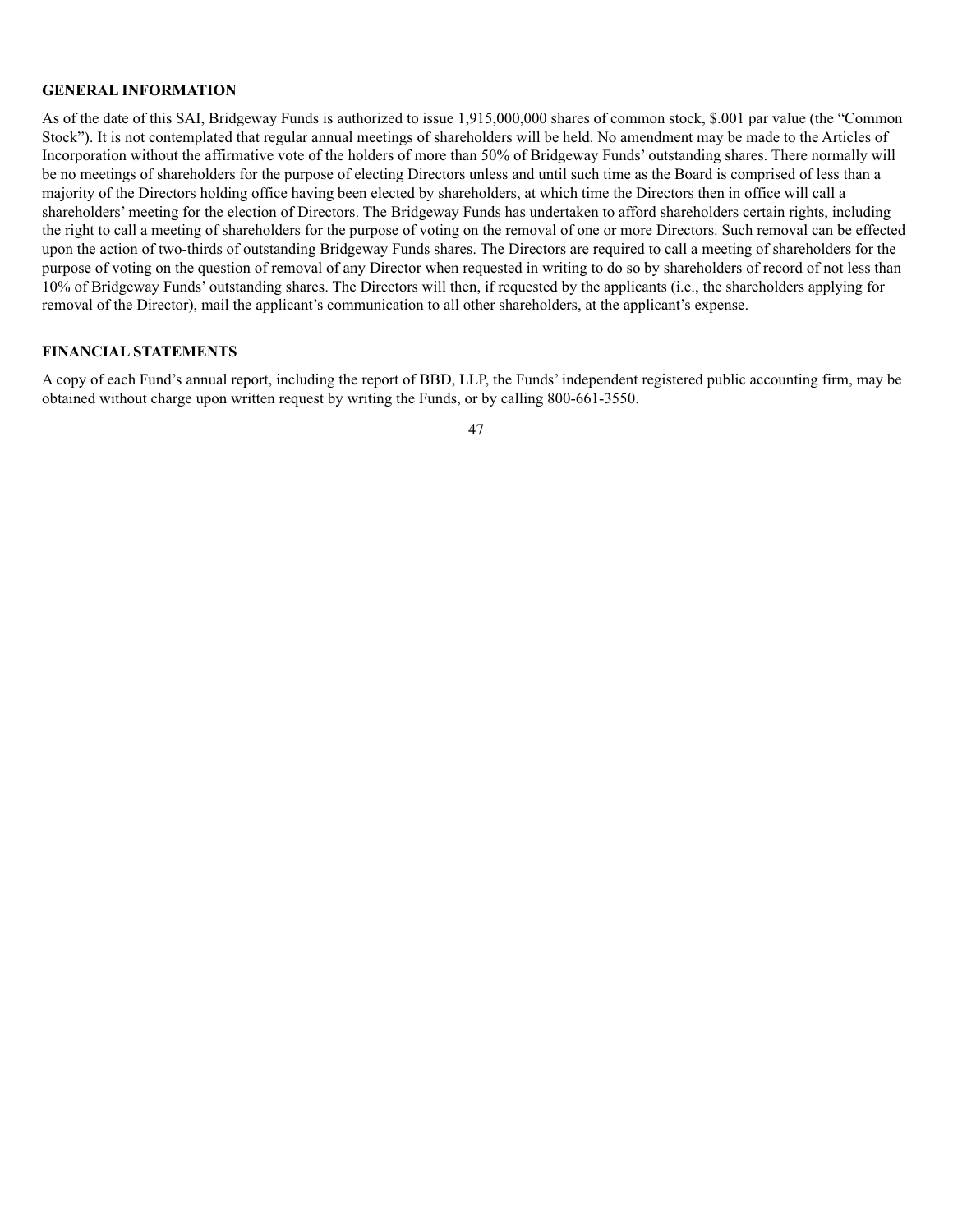### **APPENDIX A – PROXY VOTING POLICY**

# **BRIDGEWAY CAPITAL MANAGEMENT, LLC PROXY VOTING POLICY As Amended February 23, 2021**

### **I. Overview**

This proxy voting policy (the "policy") is designed to provide reasonable assurance that proxies are voted in the clients' best interest, when the responsibility for voting client proxies rests with Bridgeway Capital Management, LLC ("BCM"). BCM will vote proxies for clients pursuant to the authority granted in the advisory agreement between BCM and its client, or as granted by written direction from the client. BCM's core investment philosophy is similar across investment strategies and thereby, believes it is in each client's best interest for its proxies to be voted following the guidelines outlined below.

BCM has engaged Institutional Shareholder Services, Inc. ("ISS"), a third- party proxy voting agent, to research proxy proposals, provide vote recommendations and vote proxies on behalf of the firm. BCM has adopted the ISS Social Advisory Services SRI U.S. Proxy Voting Guidelines ("United States SRI Guidelines") for all U.S. proxy issues and the ISS Social Advisory Services SRI International Proxy Voting Guidelines ("International SRI Guidelines") for all non-U.S. proxy issues. BCM's Responsible Investing Committee is responsible for oversight of proxy voting matters.

BCM's Investment Operations Team Leader is responsible for ensuring compliance with this policy. Questions regarding this policy should be directed to the Investment Operations Team Leader or the Chief Compliance Officer ("CCO").

### **II. Proxy Voting Guidelines**

BCM has instructed ISS to vote in accordance with the United States SRI Guidelines for all U.S. proxy issues and in accordance with the International SRI Guidelines for all non-U.S. proxy issues. BCM's Investment Operations Team Leader maintains copies of the United States SRI Guidelines and the International SRI Guidelines (collectively, "the Guidelines") which are incorporated herein by reference. To the extent the Guidelines do not address a proxy proposal but ISS has done research to address the issue, ISS will vote proxies in the best interest of BCM's clients.

BCM has instructed ISS to vote as described above unless the following conditions apply:

- 1. BCM's Investment Management Team ("IMT") has decided to override the ISS vote recommendation for a client based on its own determination that the client would best be served with a vote contrary to the ISS recommendation. Such decision will be documented by BCM and communicated to ISS; or
- 2. ISS' policy recommendation is "REFER" which means the proxy is referred to BCM. In this case BCM will independently determine how a particular issue should be voted. In these instances, BCM, through IMT, will document the reason(s) used in determining a vote and communicate BCM's voting instruction to ISS. In cases where IMT determines there is insufficient data or the proxy vote at issue is too complex to make a vote determination, IMT will consult with the Responsible Investment Committee and/or the CCO on how best to handle the particular proxy.

### **III. Review Of Proxy Votes Cast by ISS**

On a quarterly basis, BCM will review a sample of proxies voted by ISS during the previous quarter to ensure they were voted in compliance with the guidelines noted in Section II.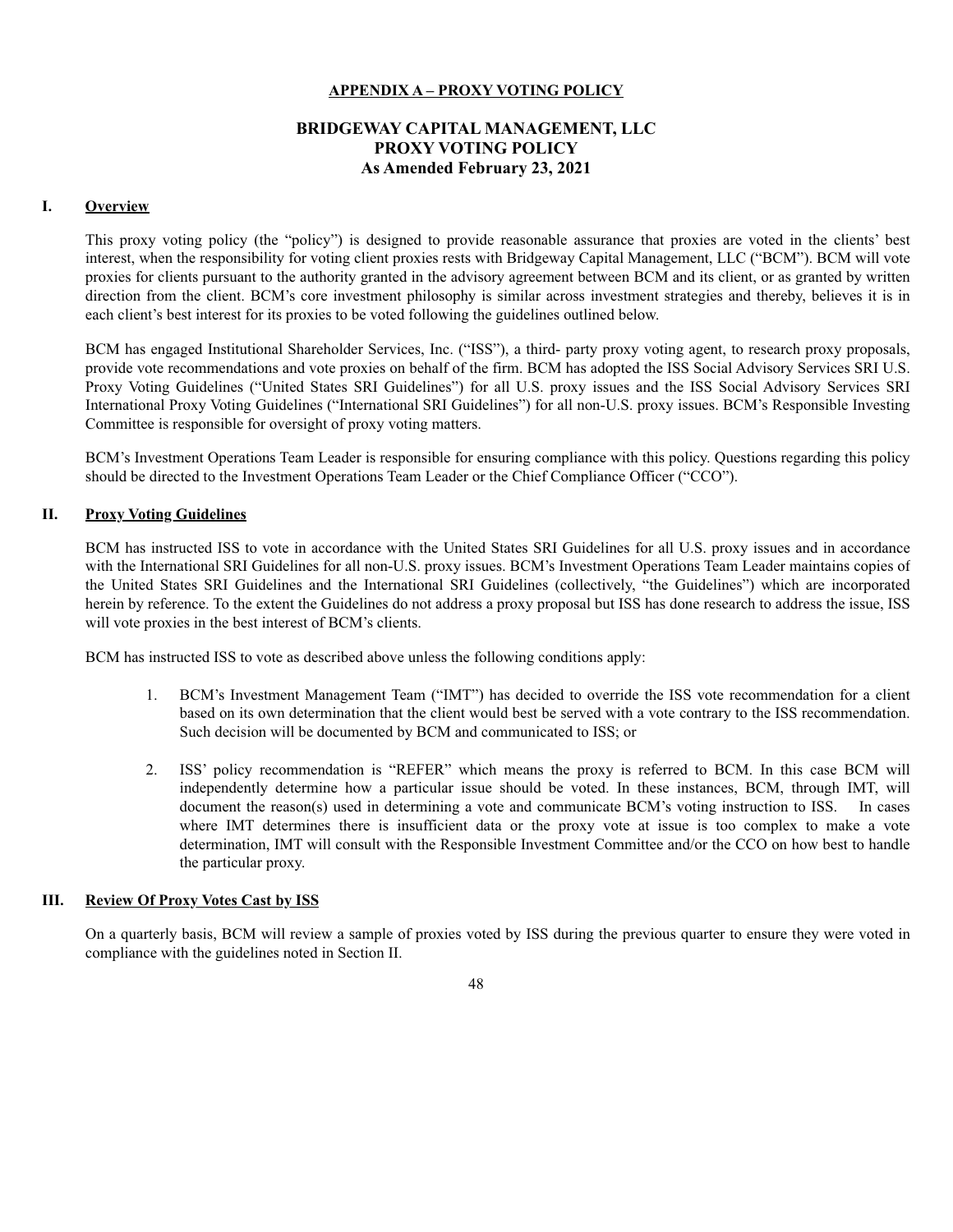### **IV. Record Retention Requirements**

ISS shall maintain the following proxy voting records:

- A. Proxy statements received regarding client securities. Electronic statements, such as those maintained on EDGAR or by a proxy voting service are acceptable;
- B. Records of proxy votes cast on behalf of each client for a period of five years.

BCM shall maintain the following required proxy voting records:

- A. Documents prepared by BCM that were material to making the decision of how to vote proxies on behalf of a client if BCM votes against the ISS recommendation or policy,
- B. Records of clients' written or oral requests for proxy voting information, including a record of the information provided by BCM,
- C. Historical records of votes cast on behalf of each client, and
- D. Current and historical proxy voting policies and procedures.

BCM will keep records in accordance with its Books and Records Policy.

### **V. Conflicts of Interest**

A. Overview

Unless BCM votes a proxy proposal as described under Section II. above, BCM does not address material conflicts of interest that could arise between BCM and its clients related to proxy voting matters.

However, when BCM is involved in making the determination as to how a particular proxy proposal will be voted, the IMT member will consider any potential material conflicts of interest that may exist before casting a vote. For purposes of this policy, material conflicts of interest are defined as those conflicts that a reasonable investor would view as important in making a decision regarding how to vote a proxy. The CCO will determine whether the proxy may be voted by BCM, whether to seek legal advice, or whether to refer the proxy to the client(s) (or another fiduciary of the client(s)) for voting purposes.

Additionally, ISS monitors its conflicts of interest in voting proxies and has provided the firm a written summary report of its due diligence compliance process which includes information related to ISS' conflicts of interest policies, procedures and practices. BCM will review updates from time to time to determine whether ISS conflicts of interest may materially and adversely affect BCM's clients and, if so, whether any action should be taken as a result.

### **VI. Monitoring of ISS**

BCM will periodically perform due diligence to assess ISS' ability to adequately analyze proxy issues and manage its conflicts of interest. In order to make this assessment, BCM shall consider, among other things:

- A. The competency, capacity and adequacy of ISS' oversight structure. technology and personnel performing services on behalf of BCM and whether any material changes to ISS' business may impact BCM's conclusions;
- B. ISS' methodology for formulating its proxy voting recommendations and ensuring recommendations are in accordance with the Guidelines and based on current and accurate information. This analysis shall consider, among other things:
	- 1. Third party information ISS relies on as a basis for its voting recommendations;
	- 2. ISS' process for seeking input from issuers and its clients regarding its proxy voting policies and methodologies and whether it updates its policies and methodologies, as appropriate, based on feedback received;
	- 3. When and how ISS typically engages with issuers and third parties when determining its recommendations to ensure it has accurate information and to receive feedback on recommendations; and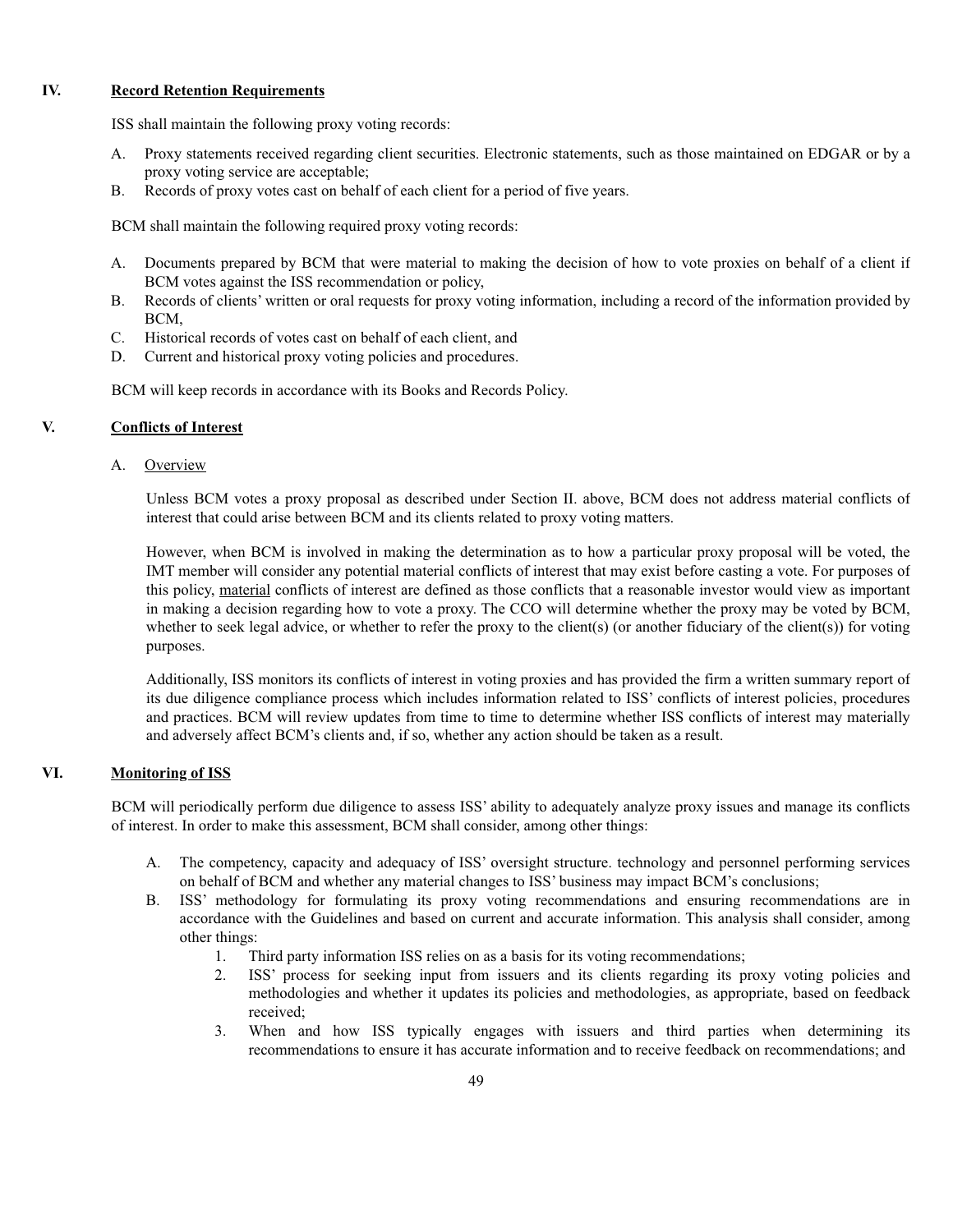- 4. The potential impact of factual errors, incomplete information and methodology weaknesses on ISS' voting recommendation and ISS' process for identifying and correcting these issues.
- C. Policies and procedures related to the identification, management, disclosure of conflicts of interest impacting services provided to BCM; and
- D. Changes in ISS' business and specific conflicts of interest in order to reasonably determine whether ISS' conflicts of interest may materially and adversely affect BCM's clients and, if so, whether any action should be taken as a result.

### **VII. Loaned Securities**

As a general matter, securities on loan will not be recalled to facilitate proxy voting (in which case the borrower of the security shall be entitled to vote the proxy). However, if IMT is aware of an item in time to recall the security and has determined in good faith that the importance of the matter to be voted upon outweighs the loss in lending revenue that would result from recalling the security (i.e., if there is a controversial upcoming merger or acquisition, or some other significant matter), the security will be recalled for voting.

### **VIII. Disclosure**

- A. BCM will disclose in its Form ADV Part 2A that clients may contact BCM in order to obtain information on how BCM voted such client's proxies, and to request a copy of this policy. If a client requests this information, Investment Operations will prepare a written response to the client that lists, with respect to each voted proxy that the client has inquired about: (1) the name of the issuer, (2) the proposal voted upon and (3) how BCM voted the client's proxy.
- B. A concise summary of this Proxy Voting Policy will be included in the BCM's Form ADV Part 2A, and will be updated whenever this policy is updated.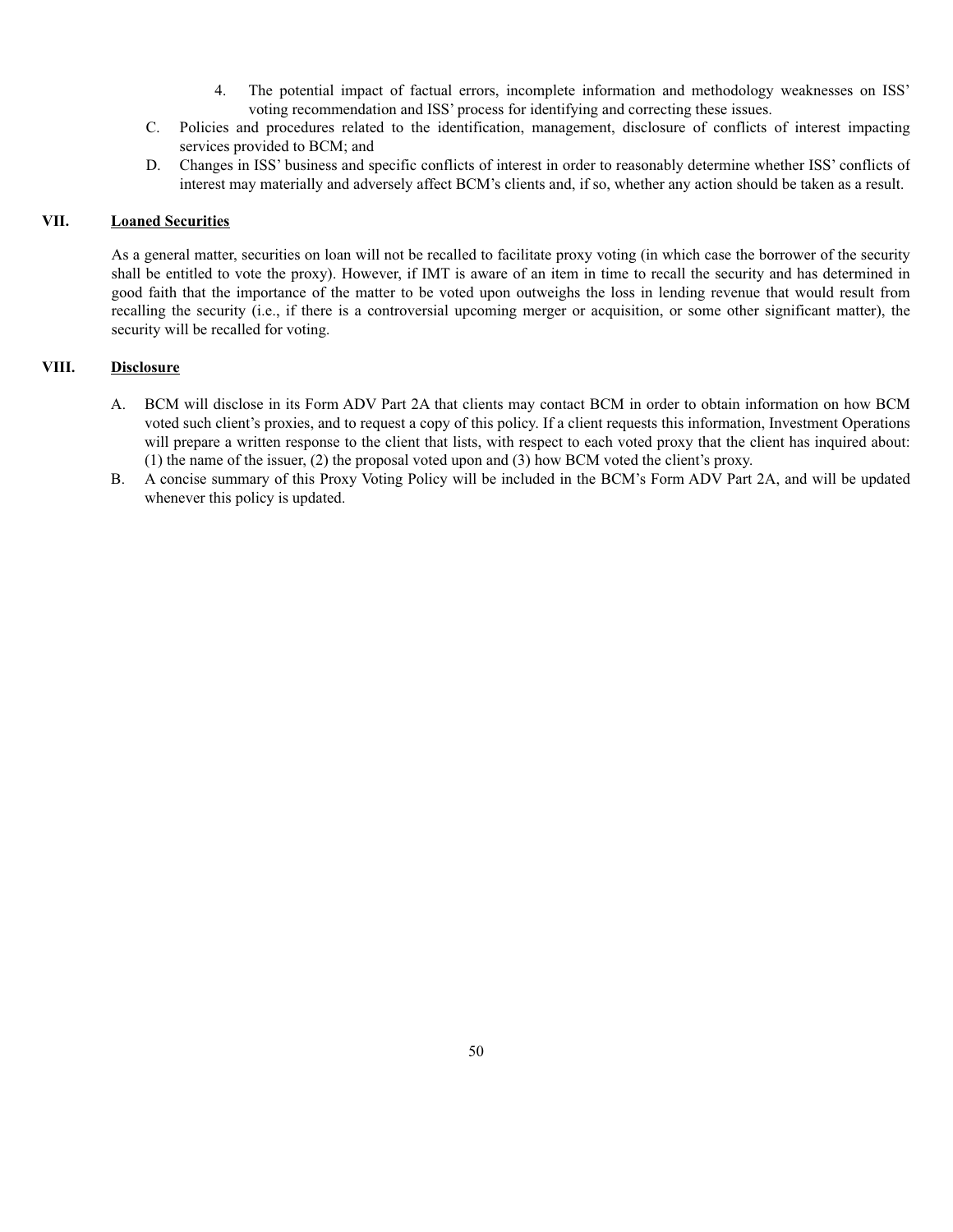#### **APPENDIX B – PORTFOLIO MANAGERS**

The following provides information regarding the Portfolio Managers identified in the Funds' Prospectus: (1) the dollar range of their investments in each Bridgeway Fund; (2) a description of their compensation structure; and (3) information regarding other accounts managed by them and potential conflicts of interest that might arise from the management of multiple accounts.

### **INVESTMENTS IN THE FUNDS (As of June 30, 2021)**

The table below provides the dollar range of investments in each series of the Bridgeway Funds directly or indirectly owned by John Montgomery, Chief Investment Officer and Portfolio Manager for all of the Bridgeway Funds.

|                                                    | <b>Investments Held</b><br><b>Individually or Jointly</b> | <b>Bridgeway Capital</b><br>Management's<br>Ownership of            |                  |
|----------------------------------------------------|-----------------------------------------------------------|---------------------------------------------------------------------|------------------|
| Fund                                               | with Spouse1                                              | <b>Fund Shares2</b>                                                 | <b>Total</b>     |
| Aggressive Investors 1 Fund                        | Over \$1,000,000                                          | $$100,001 - $500,000$                                               | Over \$1,000,000 |
| Ultra-Small Company Fund                           | Over \$1,000,000                                          | $$100,001 - $500,000$                                               | Over \$1,000,000 |
| Ultra-Small Company Market Fund                    | $$10,001 - $50,000$                                       | $$100,001 - $500,000  $100,001 - $500,000$                          |                  |
| Small-Cap Growth Fund <sup>3</sup>                 | $$10.001 - $50.000$                                       | $$100,001 - $500,000  $100,001 - $500,000$                          |                  |
| Small-Cap Value Fund                               |                                                           | $$100,001 - $500,000  $100,001 - $500,000  $100,001 - $500,000$     |                  |
| Blue Chip Fund                                     | $$10.001 - $50.000$                                       | $$100,001 - $500,000  $100,001 - $500,000$                          |                  |
| Managed Volatility Fund                            | $$100,001 - $500,000$                                     | Over \$1,000,000                                                    | Over \$1,000,000 |
| Omni Small-Cap Value Fund <sup>4</sup>             |                                                           | $$100,001 - $500,000 $ $$100,001 - $500,000 $ $$100,001 - $500,000$ |                  |
| Omni Tax-Managed Small-Cap Value Fund <sup>4</sup> |                                                           | $$100,001 - $500,000  $100,001 - $500,000  $100,001 - $500,000$     |                  |

1 This column reflects investments in a Fund's shares owned directly by Mr. Montgomery or beneficially owned by Mr. Montgomery (as determined in accordance with Rule 16a-1(a)(2) under the Securities Exchange Act of 1934, as amended). Mr. Montgomery is presumed to be a beneficial owner of securities that are held by his immediate family members sharing the same household.

2 Mr. Montgomery controls the Adviser due to the level of his stock ownership (approximately 51%) in the Adviser's immediate parent company, BCM Scorp Holdco, Inc., and also has or shares investment control over the Adviser's investments. As a result, under Rule 16a-1(a)(2) of the Securities Exchange Act of 1934, he is deemed to beneficially own the investments held by the Adviser in shares of the Funds. This column reflects the Adviser's total investments in shares of the Funds managed by Mr. Montgomery.

3 The Small-Cap Growth Fund was merged into the Small-Cap Value Fund as of the close of business on September 24, 2021.<br>4 The Omni Small-Cap Value Fund and the Omni Tax-Managed Small-Cap Value Fund are described in a diffe

4 The Omni Small-Cap Value Fund and the Omni Tax-Managed Small-Cap Value Fund are described in a different prospectus and statement of additional information.

The table below provides the dollar range of investments in each Bridgeway Fund owned by Elena Khoziaeva and Michael Whipple, each of whom is a Portfolio Manager that has joint and primary responsibility for the day-to-day management of all of the Bridgeway Funds. The table also provides the dollar range of investments in the Managed Volatility Fund owned by Richard P. Cancelmo, Jr., a Portfolio Manager for the Managed Volatility Fund. Further, the table provides the dollar range of investments in Omni Tax-Managed Small-Cap Value Fund, Omni Small-Cap Value Fund, Blue Chip Fund and Ultra-Small Company Market Fund owned by Christine L. Wang, another Portfolio Manager for those Funds.

| <b>Fund and Name of</b><br><b>Portfolio Manager</b> | <b>Dollar Range of Investments in</b><br>Each Fund $(1)$ $(2)$ |
|-----------------------------------------------------|----------------------------------------------------------------|
| <b>AGGRESSIVE INVESTORS 1 FUND</b>                  |                                                                |
| Elena Khoziaeva                                     | $$100,001 - $500,000$                                          |
| Michael Whipple                                     | $$100,001 - $500,000$                                          |
| ULTRA-SMALL COMPANY FUND                            |                                                                |
| Elena Khoziaeva                                     | $$10,001 - $50,000$                                            |
| Michael Whipple                                     | $$50,001 - $100,000$                                           |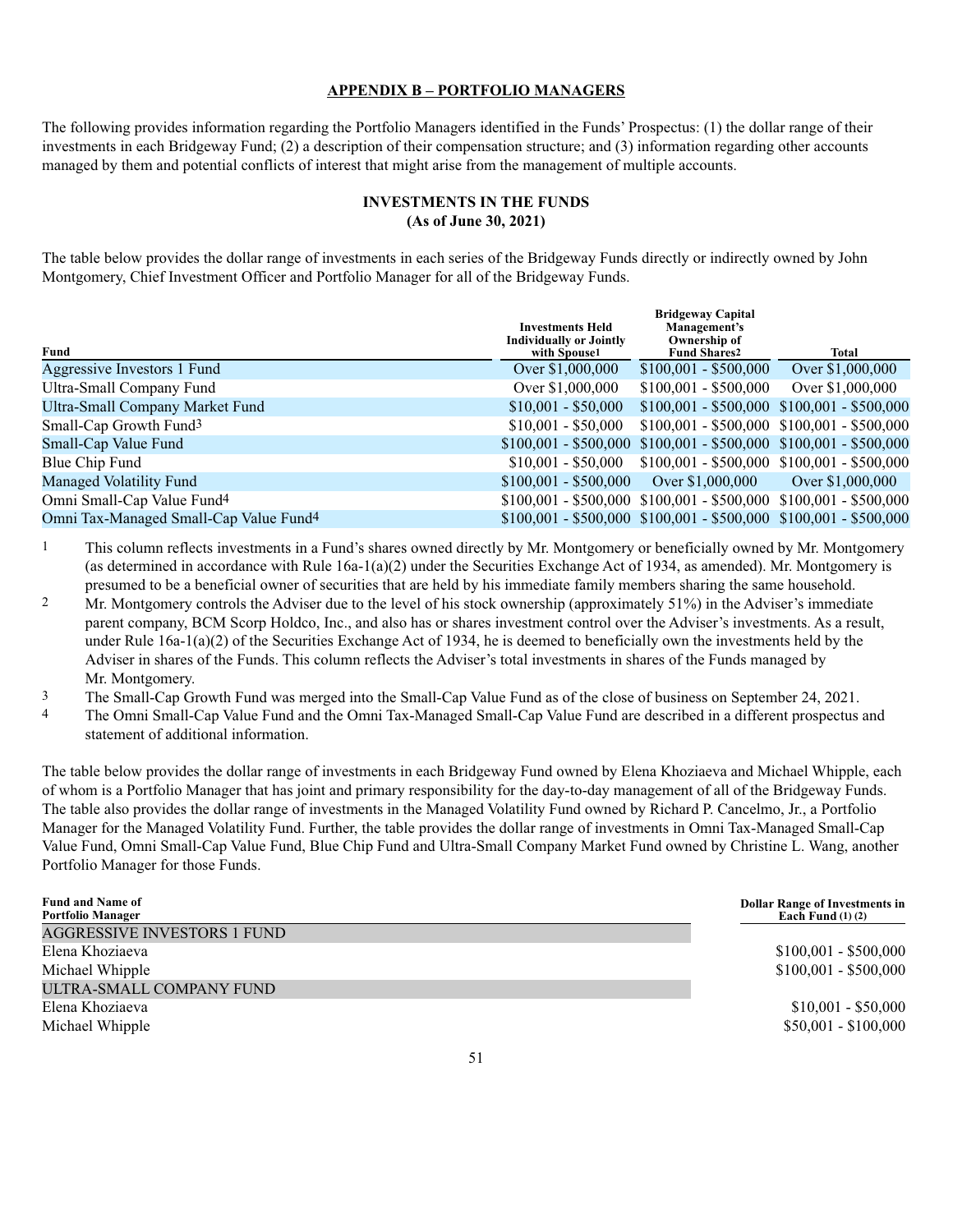| <b>Fund and Name of</b><br><b>Portfolio Manager</b> | <b>Dollar Range of Investments in</b><br>Each Fund $(1)$ $(2)$ |
|-----------------------------------------------------|----------------------------------------------------------------|
| ULTRA-SMALL COMPANY MARKET FUND                     |                                                                |
| Elena Khoziaeva                                     | $$1 - $10,000$                                                 |
| Michael Whipple                                     | $$50,001 - $100,000$                                           |
| Christine L. Wang                                   | $$100,001 - $500,000$                                          |
| SMALL-CAP GROWTH FUND3                              |                                                                |
| Elena Khoziaeva                                     | $$1 - $10,000$                                                 |
| Michael Whipple                                     | $$1 - $10,000$                                                 |
| <b>SMALL-CAP VALUE FUND</b>                         |                                                                |
| Elena Khoziaeva                                     | $$10,001 - $50,000$                                            |
| Michael Whipple                                     | $$1 - $10,000$                                                 |
| <b>BLUE CHIP FUND</b>                               |                                                                |
| Elena Khoziaeva                                     | $$100,001 - $500,000$                                          |
| Michael Whipple                                     | $$100,001 - $500,000$                                          |
| Christine L. Wang                                   | $$10,001 - $50,000$                                            |
| <b>MANAGED VOLATILITY FUND</b>                      |                                                                |
| Richard P. Cancelmo, Jr.                            | $$500,001 - $1,000,000$                                        |
| Elena Khoziaeva                                     | $$10,001 - $50,000$                                            |
| Michael Whipple                                     | $$10,001 - $50,000$                                            |
| OMNI TAX-MANAGED SMALL-CAP VALUE FUND <sup>4</sup>  |                                                                |
| Elena Khoziaeva                                     | $$10,001 - $50,000$                                            |
| Michael Whipple                                     | None                                                           |
| Christine L. Wang                                   | $$1 - $10,000$                                                 |
| OMNI SMALL-CAP VALUE FUND <sup>4</sup>              |                                                                |
| Elena Khoziaeva                                     | $$100,001 - $500,000$                                          |
| Michael Whipple                                     | $$100,001 - $500,000$                                          |
| Christine L. Wang                                   | $$50,001 - $100,000$                                           |

- 1 This column reflects investments in a Fund's shares owned directly by the Portfolio Manager, or beneficially owned by the Portfolio Manager (as determined in accordance with Rule 16a-1(a)(2) under the Securities Exchange Act of 1934, as amended). A Portfolio Manager is presumed to be a beneficial owner of securities that are held by his or her immediate family members sharing the same household.
- 2 Mr. Cancelmo, Ms. Khoziaeva, Mr. Whipple and Ms. Wang participate in ownership of the Adviser's immediate parent company, BCM Scorp Holdco, Inc., due to their participation in an Employee Stock Ownership Program ("ESOP"). As a result, each of them indirectly owns a portion of the investments held by the Adviser in shares of the Bridgeway Funds. As of December 31, 2020, the Adviser owned shares of the then existing nine Bridgeway Funds. These indirect amounts are not reflected in the table above.
- 3 The Small-Cap Growth Fund was merged into the Small-Cap Value Fund as of the close of business on September 24, 2021.
- 4 The Omni Small-Cap Value Fund and the Omni Tax-Managed Small-Cap Value Fund are described in a different prospectus and statement of additional information.

### **DESCRIPTION OF COMPENSATION STRUCTURE**

The objective of the Adviser's compensation program is to provide pay and long-term compensation for its staff members (who are all referred to as "partners") that is competitive with the mutual fund/investment advisory market relative to the Adviser's size. The Adviser evaluates competitive market compensation by reviewing compensation survey results conducted by independent third parties involved in investment industry compensation.

The Portfolio Managers, including John Montgomery, Elena Khoziaeva, Michael Whipple, Richard P. Cancelmo, Jr. and Christine L. Wang, participate in a compensation program that includes a base salary that is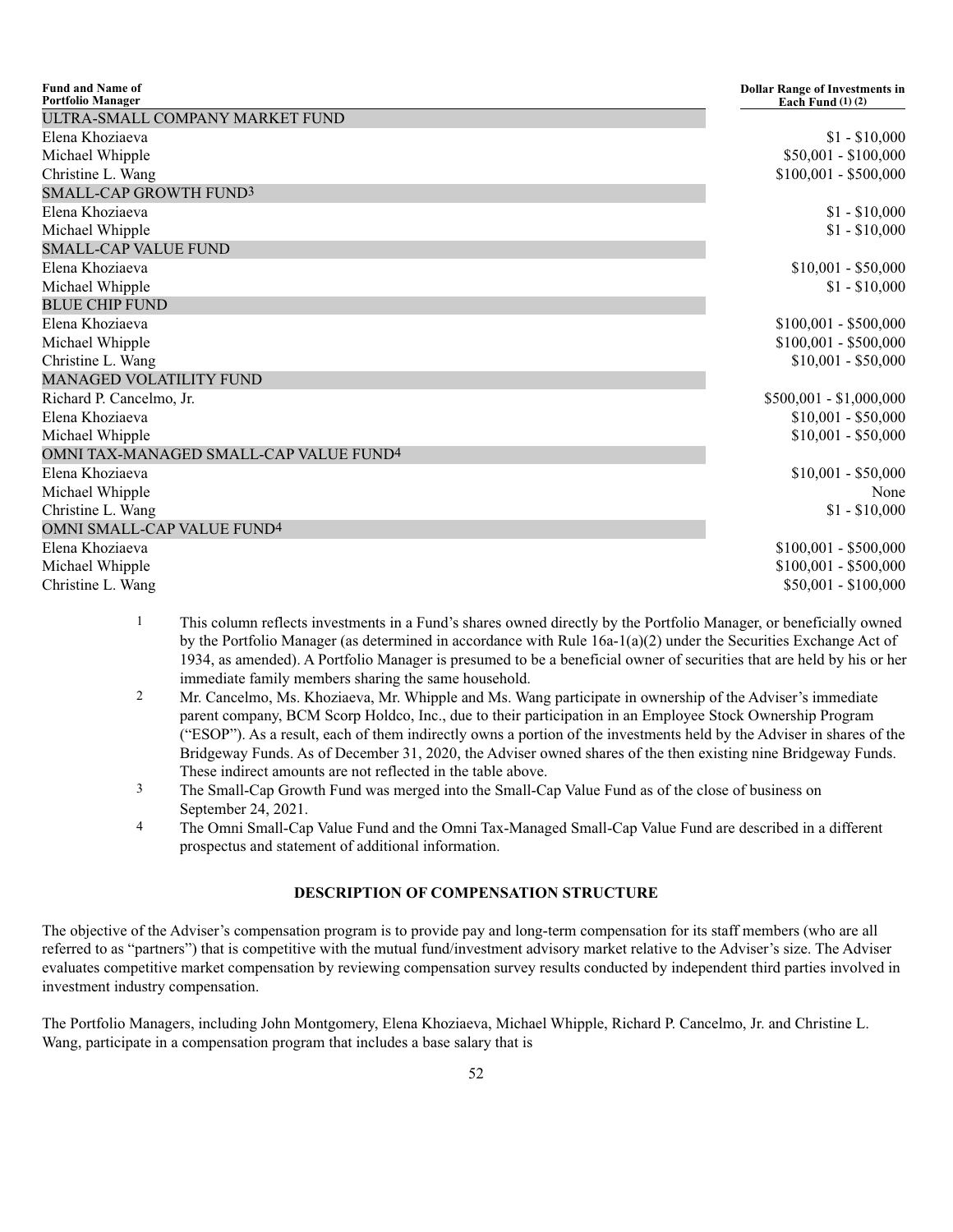fixed annually, bonus and long-term compensation. Each Portfolio Manager's base salary is a function of review of market salary data for their respective role and an assessment of individual execution of responsibilities related to goals, integrity, team work, and leadership. Profit sharing bonuses are driven by company performance and an assessment of individual execution of responsibilities. The Adviser's profitability is primarily affected by a) assets under management, b) management fees, for which some actively managed accounts have performance based fees relative to stock market benchmarks, and c) operating costs of the Adviser.

Fund performance impacts overall compensation in two broad ways. First, generally assets under management increase with positive longterm performance. An increase in assets increases total management fees and likely increases the Adviser's profitability (although certain Funds do not demonstrate economies of scale and other Funds have management fees which reflect economies of scale to shareholders). Second, certain Funds have performance-based management fees that are a function of trailing five-year before-tax performance of each Fund relative to its specific market benchmark. Should any Fund's performance exceed the benchmark, the Adviser may make more total management fees and increase its profitability. On the other hand, should any Fund's performance lag the benchmark, the Adviser may experience a decrease in profitability.

Finally, all Portfolio Managers participate in long-term compensation programs including a 401(k) Plan and equity programs linked to the Adviser's value which is a function of the profitability and growth of the Adviser. Although Mr. Montgomery does not participate in the ESOP, the value of his ownership stake is impacted by the profitability and growth of the Adviser.

Historically, the Adviser has voluntarily disclosed the annual compensation of John Montgomery, Chief Investment Officer and Portfolio Manager for all of the Bridgeway Funds. Annual compensation for each of the three most recent calendar years ended December 31, includes a salary and bonus, plus a 401(k) contribution. John Montgomery's cash compensation component was \$1,112,116, \$1,082,558 and \$713,354 for 2018, 2019 and 2020, respectively. The 401(k) contribution for John Montgomery was \$13,750 in 2018, \$14,000 in 2019 and \$14,250 in 2020. These figures are based on the Adviser's audited financial records and individual W-2 forms.

As an "S" Corporation, the federal income taxes of BCM Scorp Holdco, Inc. ("BCM Scorp Holdco"), which is the immediate parent company of the Adviser, are paid at the shareholder rather than corporate level. The Adviser distributes an amount to BCM Scorp Holdco to enable its shareholders to cover these taxes at the maximum individual tax rate. These amounts are not included in Mr. Montgomery's annual compensation disclosed herein.

### **OTHER MANAGED ACCOUNTS (As of June 30, 2021)**

The Adviser's Portfolio Managers use statistical investment models which are used in connection with the management of certain Bridgeway Funds as well as other mutual funds for which the Adviser acts as sub-adviser and other separate accounts managed for organizations and individuals. The following chart reflects information regarding other accounts (excluding the Bridgeway Fund(s)) for which each Portfolio Manager has day-to-day management responsibilities. Accounts are grouped into three categories: (i) mutual funds, (ii) other pooled investment vehicles, and (iii) other accounts. To the extent that any of these accounts pay advisory fees that are based on account performance ("performance-based fees"), information on those accounts is specifically broken out.

Richard Cancelmo, Jr. does not manage any other accounts. Christine L. Wang manages 2 other accounts with \$9,420,787 in assets, which do not have performance fees. The information in the chart below relates to John Montgomery, Elena Khoziaeva and Michael Whipple.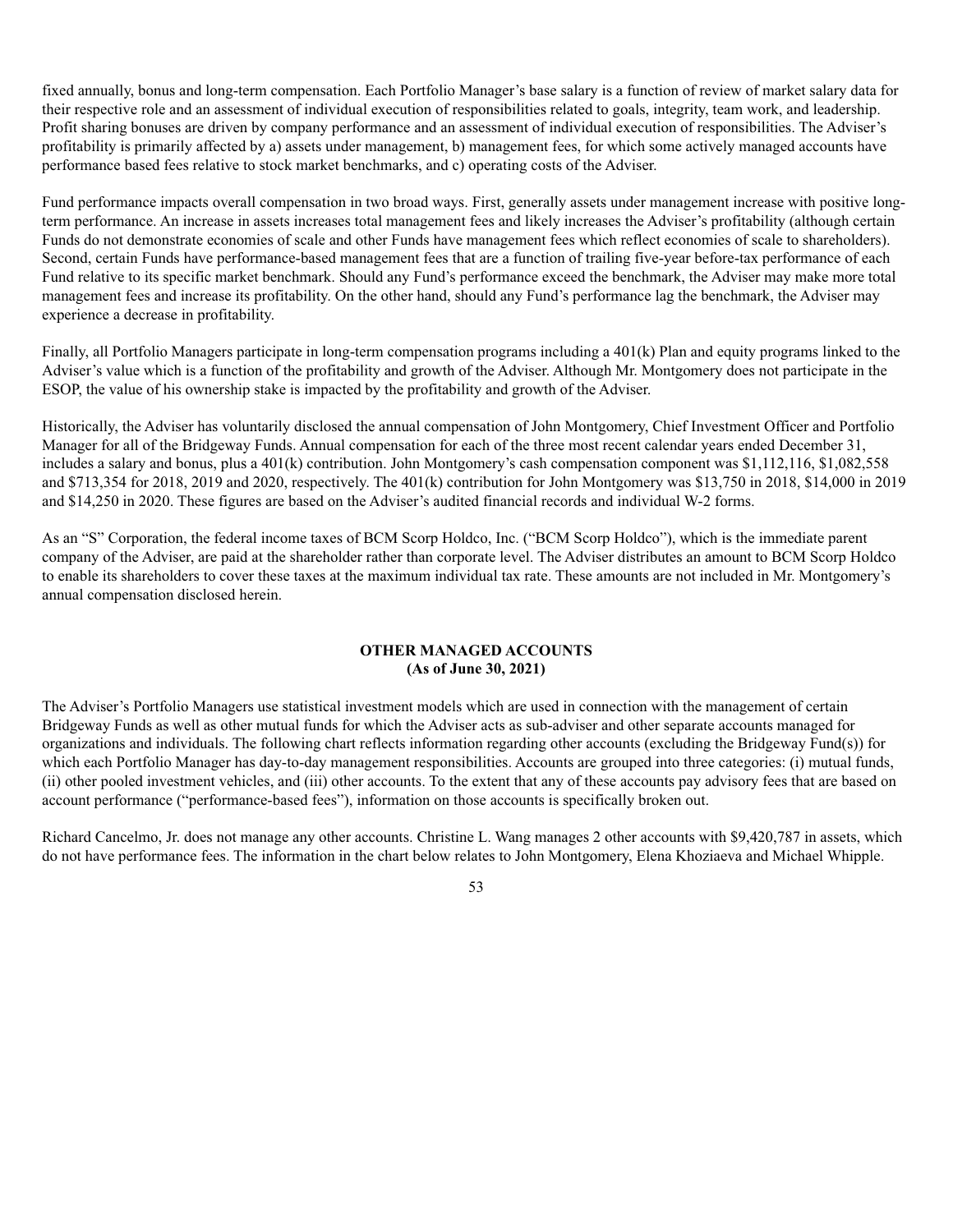|                                  | <b>NUMBER</b><br>OЕ<br><b>ACCOUNTS</b> | <b>TOTAL ASSETS</b><br><b>IN ACCOUNTS</b> | <b>NUMBER OF</b><br><b>ACCOUNTS</b><br><b>WHERE</b><br><b>ADVISORY FEE</b><br><b>IS BASED ON</b><br><b>ACCOUNT</b><br><b>PERFORMANCE</b> | <b>TOTAL ASSETS</b><br><b>IN ACCOUNTS</b><br><b>WHERE</b><br><b>ADVISORY FEE</b><br><b>IS BASED ON</b><br><b>ACCOUNT</b><br><b>PERFORMANCE</b> |
|----------------------------------|----------------------------------------|-------------------------------------------|------------------------------------------------------------------------------------------------------------------------------------------|------------------------------------------------------------------------------------------------------------------------------------------------|
| Registered Investment Companies  |                                        | \$1,087,190,494                           |                                                                                                                                          |                                                                                                                                                |
| Other Pooled Investment Vehicles |                                        | \$250,075,816                             |                                                                                                                                          |                                                                                                                                                |
| Other Accounts                   | 24                                     | \$710,034,597                             | 10                                                                                                                                       | \$53,028,261                                                                                                                                   |
|                                  |                                        |                                           |                                                                                                                                          |                                                                                                                                                |

### **POTENTIAL CONFLICTS OF INTEREST**

Actual or apparent conflicts of interest may arise when a Portfolio Manager has day-to-day management responsibilities with respect to more than one fund or other account. Set forth below is a description of material conflicts of interest that may arise in connection with a Portfolio Manager who manages multiple funds and/or other accounts:

- The management of multiple funds and/or other accounts may result in a Portfolio Manager devoting varying periods of time and attention to the management of each fund and/or other account. As a result, the Portfolio Manager may not be able to formulate as complete a strategy or identify equally attractive investment opportunities for each of those accounts as might be the case if he or she were to devote substantially more attention to the management of a single fund. The Adviser believes this problem may be significantly mitigated by Bridgeway's use of statistical models.
- If a Portfolio Manager identifies an investment opportunity that may be suitable for more than one fund or other account, a fund may not be able to take full advantage of that opportunity due to an allocation of filled purchase or sale orders across all eligible funds and other accounts. Accordingly, the Adviser has developed guidelines to address the priority order in allocating investment opportunities.
- At times, a Portfolio Manager may determine that an investment opportunity may be appropriate for only some of the funds or other accounts for which he or she exercises investment responsibility, or may decide that certain of the funds or other accounts should take differing positions with respect to a particular security. In these cases, the Portfolio Manager may place separate transactions for one or more funds or other accounts, which may affect the market price of the security or the execution of the transaction, or both, to the detriment of one or more other funds or accounts.
- With respect to securities transactions for the funds, the Adviser determines which broker to use to execute each order, consistent with its duty to seek best execution of the transaction. The Adviser may place separate, non-simultaneous, transactions for a fund and another account that may temporarily affect the market price of the security or the execution of the transaction, or both, to the detriment of the fund or the other account. The Adviser seeks to mitigate this problem through a random rotation of order in the allocation of executed trades.
- With respect to securities transactions for the funds, the Adviser determines which broker to use to execute each order, consistent with its duty to seek best execution of the transaction. However, with respect to certain other accounts (such as other pooled investment vehicles that are not registered mutual funds, and other accounts managed for organizations and individuals), the Adviser may be limited by the client with respect to the selection of brokers or may be instructed to direct trades through a particular broker. In these cases, the Adviser or its affiliates may place separate, non-simultaneous, transactions for a fund and another account that may temporarily affect the market price of the security or the execution of the transaction, or both, to the detriment of the fund or the other account.
- The appearance of a conflict of interest may arise where the Adviser has an incentive, such as a performance based management fee or other differing fee structure, which relates to the management of one fund or other account but not all funds and accounts with respect to which a Portfolio Manager has day-to-day management responsibilities.